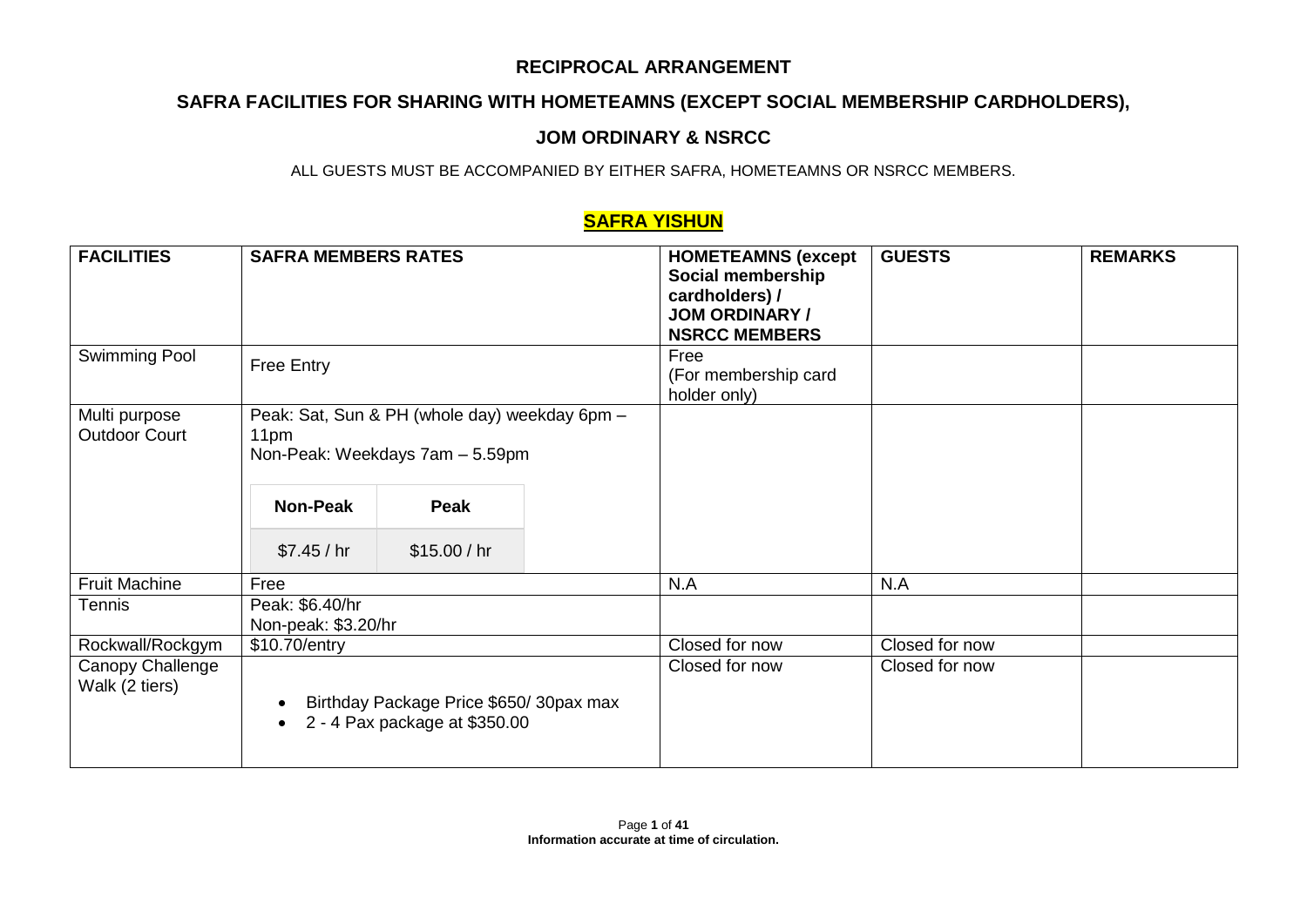# **SAFRA FACILITIES FOR SHARING WITH HOMETEAMNS (EXCEPT SOCIAL MEMBERSHIP CARDHOLDERS),**

## **JOM ORDINARY & NSRCC**

| Indoor Air Weapons<br>Range | Joining Fee - \$64<br>$\bullet$<br>Safety course (per discipline) – \$50.25<br>Range fee (per detail) – \$3.20 (Small Range)<br>$\bullet$<br>/ \$3.90 (Main Range)<br>Weapon Rental (per detail) - \$2.10<br>$\bullet$ | Joining fee - \$161<br>$\bullet$<br>Safety course<br>(per discipline) -<br>\$50.25<br>Range fee (per<br>detail) $-$ \$3.20<br>(Small Range) /<br>\$3.90 (Main<br>Range)<br><b>Weapon Rental</b><br>(per detail) $-$<br>\$2.10<br><b>ONLY APPLICABLE TO</b><br><b>HOMETEAM NS</b><br><b>MEMBERSHIP</b> | Joining Fee -<br>\$161<br>Safety course<br>(per discipline) -<br>\$68.45<br>Range fee (per<br>detail) $-$ \$4.25<br>(Small Range) /<br>\$4.90 (Main<br>Range)<br><b>Weapon Rental</b><br>(per detail) $-$<br>\$2.10 | <b>Student Term</b><br>Joining fee<br>$\bullet$<br>$-$ \$107<br>Safety<br>$\bullet$<br>course<br>(per<br>discipline)<br>$-$ \$68.45<br>Range fee<br>(per detail)<br>$-$ \$3.20<br>(Small<br>Range) /<br>\$3.90<br>(Main<br>Range)<br>Weapon<br>Rental<br>(per detail)<br>$-$ \$2.10 |
|-----------------------------|------------------------------------------------------------------------------------------------------------------------------------------------------------------------------------------------------------------------|-------------------------------------------------------------------------------------------------------------------------------------------------------------------------------------------------------------------------------------------------------------------------------------------------------|---------------------------------------------------------------------------------------------------------------------------------------------------------------------------------------------------------------------|-------------------------------------------------------------------------------------------------------------------------------------------------------------------------------------------------------------------------------------------------------------------------------------|
|-----------------------------|------------------------------------------------------------------------------------------------------------------------------------------------------------------------------------------------------------------------|-------------------------------------------------------------------------------------------------------------------------------------------------------------------------------------------------------------------------------------------------------------------------------------------------------|---------------------------------------------------------------------------------------------------------------------------------------------------------------------------------------------------------------------|-------------------------------------------------------------------------------------------------------------------------------------------------------------------------------------------------------------------------------------------------------------------------------------|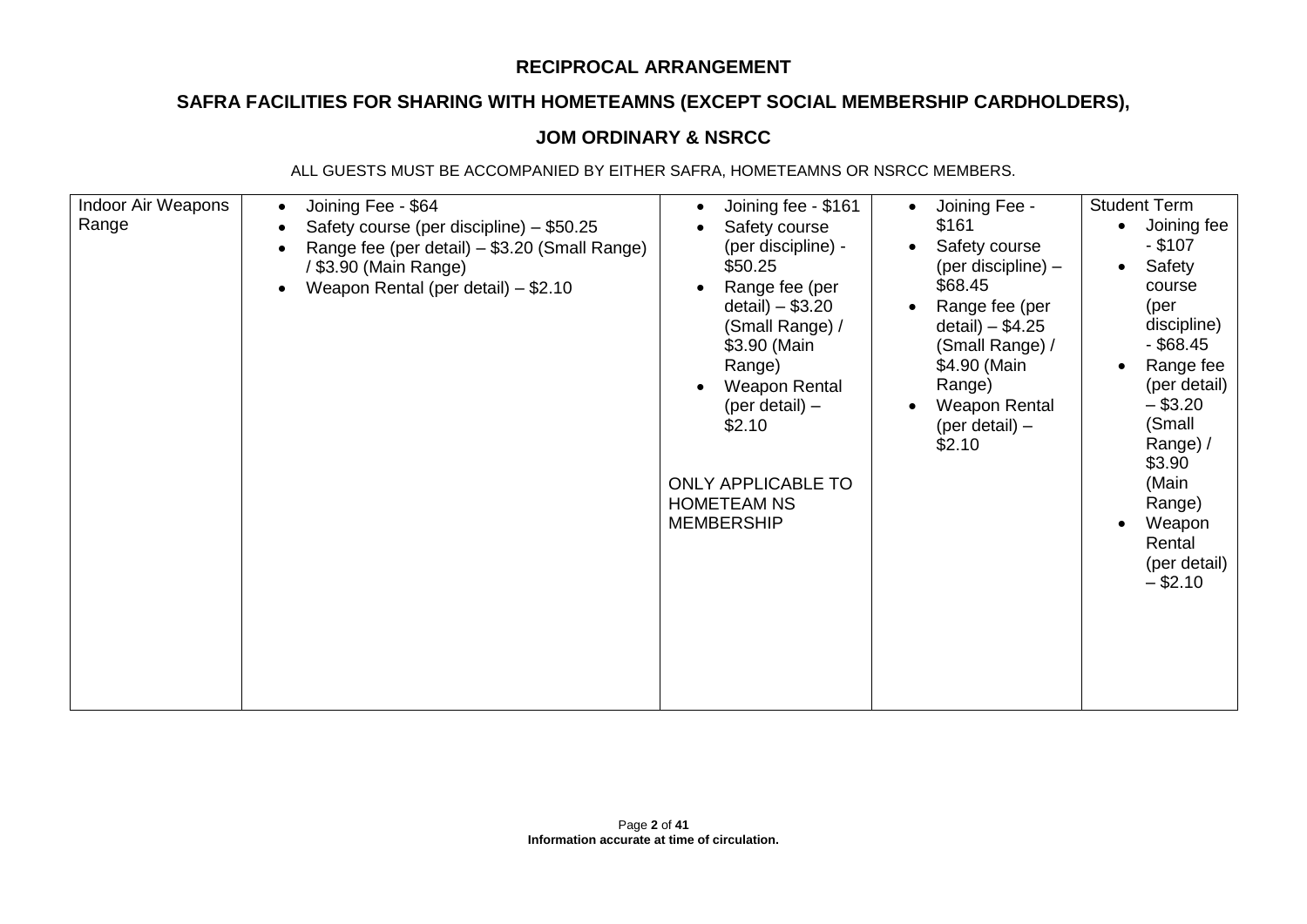# **SAFRA FACILITIES FOR SHARING WITH HOMETEAMNS (EXCEPT SOCIAL MEMBERSHIP CARDHOLDERS),**

### **JOM ORDINARY & NSRCC**

| <b>FACILITIES</b>                                         | <b>SAFRA MEMBERS RATES</b>                                                                                                                                                      | <b>HOMETEAMNS (except</b><br>Social membership<br>cardholders) /<br><b>JOM ORDINARY /</b><br><b>NSRCC MEMBERS</b> | <b>GUESTS</b> | <b>REMARKS</b> |
|-----------------------------------------------------------|---------------------------------------------------------------------------------------------------------------------------------------------------------------------------------|-------------------------------------------------------------------------------------------------------------------|---------------|----------------|
| Mahjong/Card                                              | Peak: \$16.45/table/hr                                                                                                                                                          | Same as SAFRA                                                                                                     | N.A           |                |
| Room/Games Room                                           | Non-Peak: \$12.80/table/hr                                                                                                                                                      | members' rate                                                                                                     |               |                |
| <b>BBQ Pavilions</b>                                      | 2 slots/day:<br>$10am - 3pm - $30.00$<br>$5pm - 10pm - $42.80/slot$                                                                                                             |                                                                                                                   |               |                |
| <b>Outdoor Multi-Purpose</b><br>Court<br>(Sports Booking) | Peak: \$15/hr<br>Non-peak: \$7.45/hr                                                                                                                                            |                                                                                                                   |               |                |
| Arena Billiards                                           | 15%                                                                                                                                                                             | Same as SAFRA<br>members'                                                                                         |               |                |
| McDonald's                                                | Free Apple Pie or Sundae with Extra Value Meal                                                                                                                                  |                                                                                                                   |               |                |
| <b>Eatzi Gourmet Bistro</b>                               | 10%<br>$\bullet$<br>2 tables reserved for SAFRA<br>members                                                                                                                      | Same as SAFRA<br>members'                                                                                         |               |                |
| <b>Springleaf Prata</b>                                   | 10%                                                                                                                                                                             |                                                                                                                   |               |                |
| HaveFun Karaoke                                           | <b>SAFRA Members and Affiliated Members: 18%</b><br>off total bill excl. packages & a la carte food<br>Servicemen (11B): 13% off total bill excl.<br>packages & a la carte food |                                                                                                                   |               |                |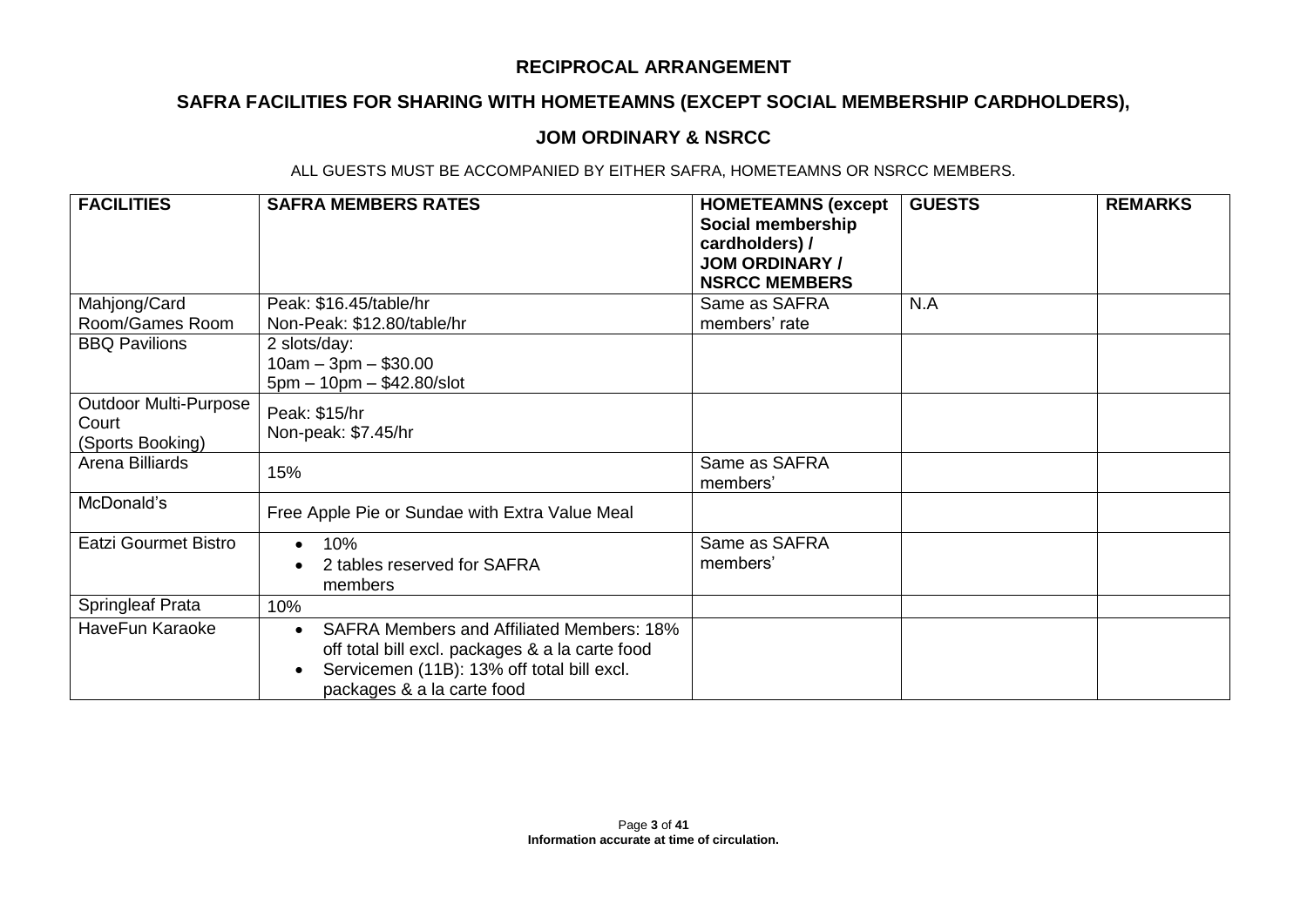# **SAFRA FACILITIES FOR SHARING WITH HOMETEAMNS (EXCEPT SOCIAL MEMBERSHIP CARDHOLDERS),**

### **JOM ORDINARY & NSRCC**

| <b>FACILITIES</b>                              | <b>SAFRA MEMBERS RATES</b>                                                                                                                                                | <b>HOMETEAMNS (except</b><br>Social membership<br>cardholders) /<br><b>JOM ORDINARY /</b><br><b>NSRCC MEMBERS</b> | <b>GUESTS</b> | <b>REMARKS</b> |
|------------------------------------------------|---------------------------------------------------------------------------------------------------------------------------------------------------------------------------|-------------------------------------------------------------------------------------------------------------------|---------------|----------------|
| Sri Bayu Balinese Spa<br>Pte Ltd               | Up to 15% off ala carte services                                                                                                                                          | Same as SAFRA members'                                                                                            |               |                |
| StepUp Learning &                              | 15% off course fees                                                                                                                                                       |                                                                                                                   |               |                |
| Dance                                          | \$50 discount for every new sign up in their first<br>term of enrolment                                                                                                   |                                                                                                                   |               |                |
| Mind Stretcher                                 | Waiver of registration fees                                                                                                                                               |                                                                                                                   |               |                |
| <b>NurtureStars</b><br><b>Childcare Centre</b> | Wavier of registration fees (worth \$120) &<br>Free 1 set of Uniform (worth \$32) upon signing<br>up on the spot                                                          | Same as SAFRA members'<br>rate                                                                                    |               |                |
| Sonic Bowl                                     | 20% off game rates<br>$\bullet$<br><b>Priority Queue</b>                                                                                                                  | Same as SAFRA members'                                                                                            |               |                |
| Carpark                                        | Mon - Sat before 6pm: \$0.95/hr<br>Mon - Sat after 6pm, Sun & PH: \$1.90/entry<br>Motorcycle: Flat rate of \$0.61/entry<br>Every subsequent 15min<br>Member (Car): \$0.24 |                                                                                                                   |               |                |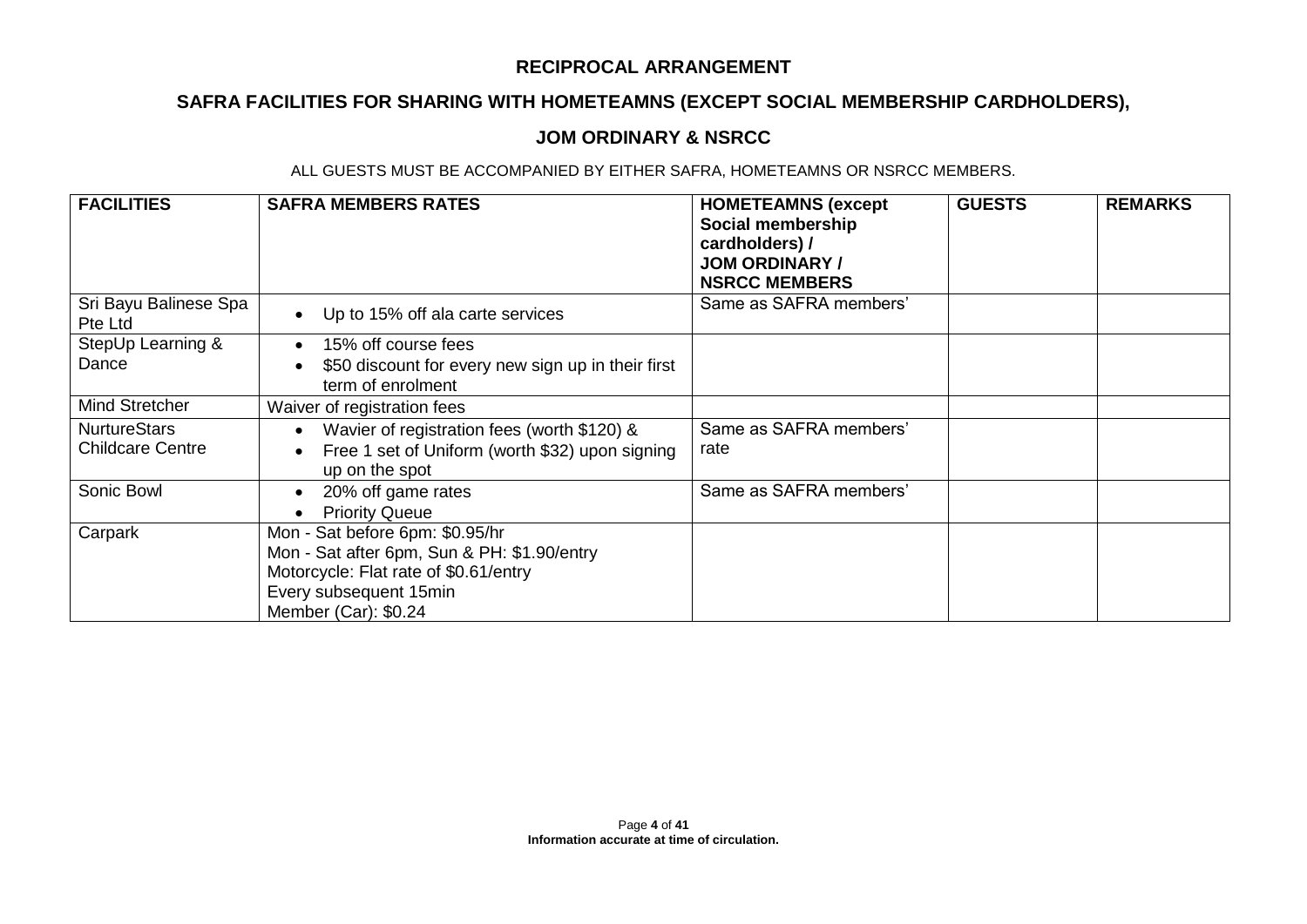# **SAFRA FACILITIES FOR SHARING WITH HOMETEAMNS (EXCEPT SOCIAL MEMBERSHIP CARDHOLDERS),**

### **JOM ORDINARY & NSRCC**

| <b>FACILITIES</b> | <b>SAFRA MEMBERS RATES</b>                                                                                                                                                           | <b>HOMETEAMNS (except</b><br>Social membership<br>cardholders) /<br><b>JOM ORDINARY /</b><br><b>NSRCC MEMBERS</b>                                 | <b>GUESTS</b>                                                       | <b>REMARKS</b>                                            |
|-------------------|--------------------------------------------------------------------------------------------------------------------------------------------------------------------------------------|---------------------------------------------------------------------------------------------------------------------------------------------------|---------------------------------------------------------------------|-----------------------------------------------------------|
| EnergyOne         | Joining Fee - \$374.50 (Main) and \$187.25 (Spouse)<br>Admin/Card Fee - \$21.40 (Main) and \$21.40 (Spouse)<br>Subsequent subscription fee - \$128.40 (Main) and<br>\$96.30 (Spouse) | NSRCC / HomeTeamNS /<br><b>CDANS / SPANS members</b><br>may take up EnergyOne's<br>Term (All Day or Daylighter)<br>membership at prevailing rate. | Term Daylighter<br>(off peak/single<br>gym usuage)<br>Term All Day  | Non-Peak<br>Mon - Fri:<br>6.30am - 5pm<br>Sat/Sun:        |
|                   |                                                                                                                                                                                      | For Per-Entry usage, it would<br>be chargeable at SAFRA rate.                                                                                     | M'ship (All gym<br>usage)                                           | $6.30am -$<br>1pm/8pm to<br>10.30pm                       |
|                   |                                                                                                                                                                                      |                                                                                                                                                   | Per-Entry for<br>Guest<br>\$12.85 (Off<br>peak) / \$21.40<br>(Peak) | Peak<br>Mon - Fri: 5pm<br>$-10.30pm$                      |
|                   |                                                                                                                                                                                      |                                                                                                                                                   | Per-entry for<br><b>SAFRA</b><br>members:<br>\$8.55 (Off-peak)/     | Sat/Sun: 1pm -<br>8pm<br>Peak hr rates                    |
|                   |                                                                                                                                                                                      |                                                                                                                                                   | \$13.90 (Peak)                                                      | will be applied<br>for stays                              |
|                   |                                                                                                                                                                                      |                                                                                                                                                   | Gym usage is<br>limited to<br>Singaporeans<br>and PRs.              | longer than the<br>specified off-<br>peak time<br>frames. |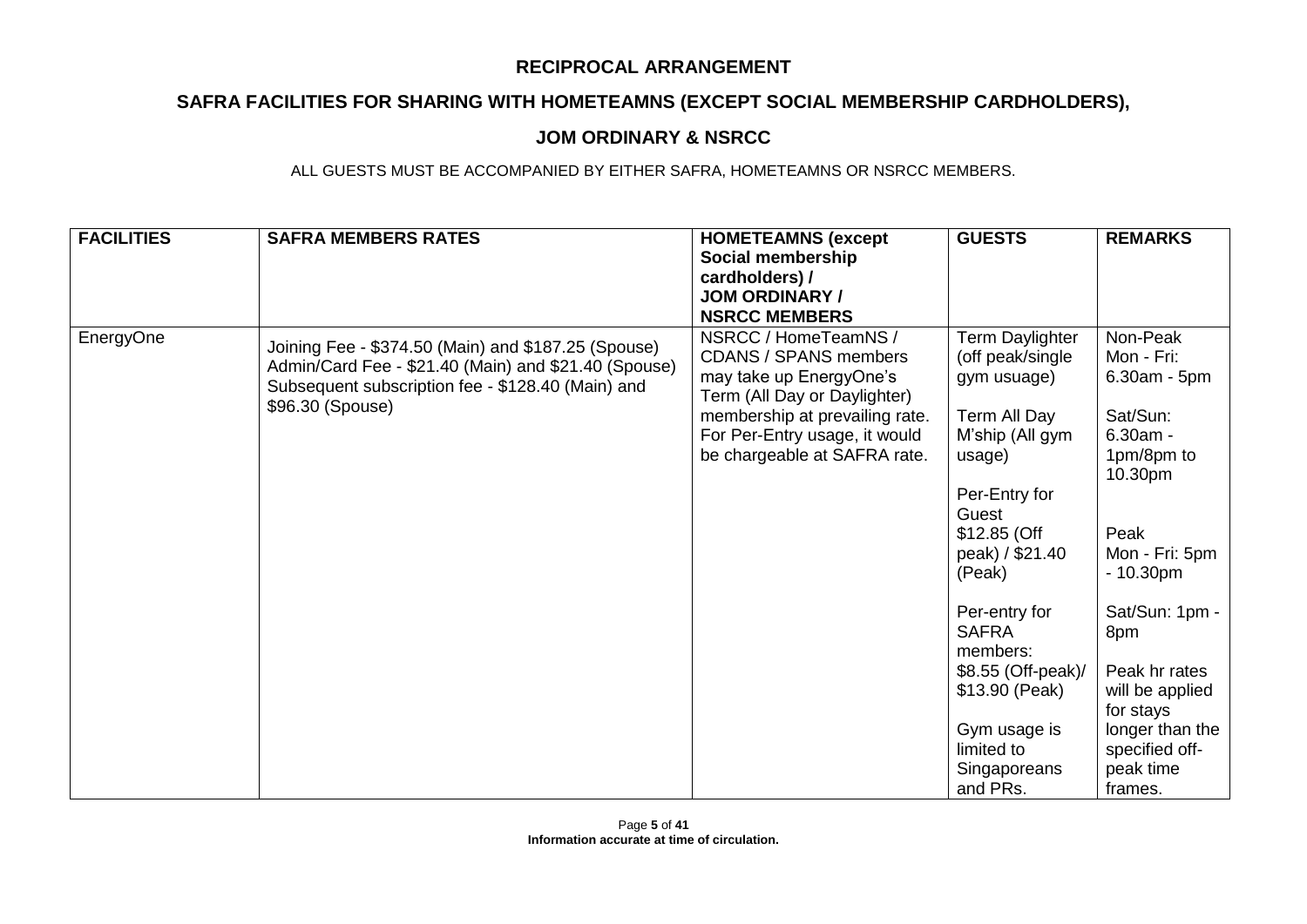# **SAFRA FACILITIES FOR SHARING WITH HOMETEAMNS (EXCEPT SOCIAL MEMBERSHIP CARDHOLDERS),**

### **JOM ORDINARY & NSRCC**

ALL GUESTS MUST BE ACCOMPANIED BY EITHER SAFRA, HOMETEAMNS OR NSRCC MEMBERS.

## **SAFRA TOA PAYOH**

| <b>FACILITIES</b>    | <b>SAFRA MEMBERS RATES</b>             | <b>HOMETEAMNS (except</b><br>Social membership<br>cardholders) /<br><b>JOM ORDINARY /</b><br><b>NSRCC MEMBERS</b> | <b>GUESTS</b>                                                                                                                                                                              | <b>REMARKS</b> |
|----------------------|----------------------------------------|-------------------------------------------------------------------------------------------------------------------|--------------------------------------------------------------------------------------------------------------------------------------------------------------------------------------------|----------------|
| <b>Badminton</b>     | Peak: \$7.20/hr<br>Non peak: \$3.80/hr | Same as SAFRA members'<br>rate<br>Only over counter booking                                                       | Non Peak: \$4.60<br>per hour                                                                                                                                                               |                |
| Squash               | Peak: \$5.35/hr<br>Non peak: \$3.20/hr | Same as SAFRA members'<br>rate<br>Only over counter booking                                                       | Non Peak: \$4.50<br>per hour                                                                                                                                                               |                |
| Swimming Pool        | Free Entry                             | Free<br>(For membership card holder<br>only)                                                                      | Mon to Fri<br>$$1.15-$<br>Concession<br>$$2.20 - Normal$<br>Sat, Sun and PH<br>\$1.70<br>Concession<br>\$3.30 Normal<br>3 payable guests<br>to be<br>accompanied by<br>one SAFRA<br>Member |                |
| <b>Fruit Machine</b> | Free                                   | N.A                                                                                                               | N.A                                                                                                                                                                                        |                |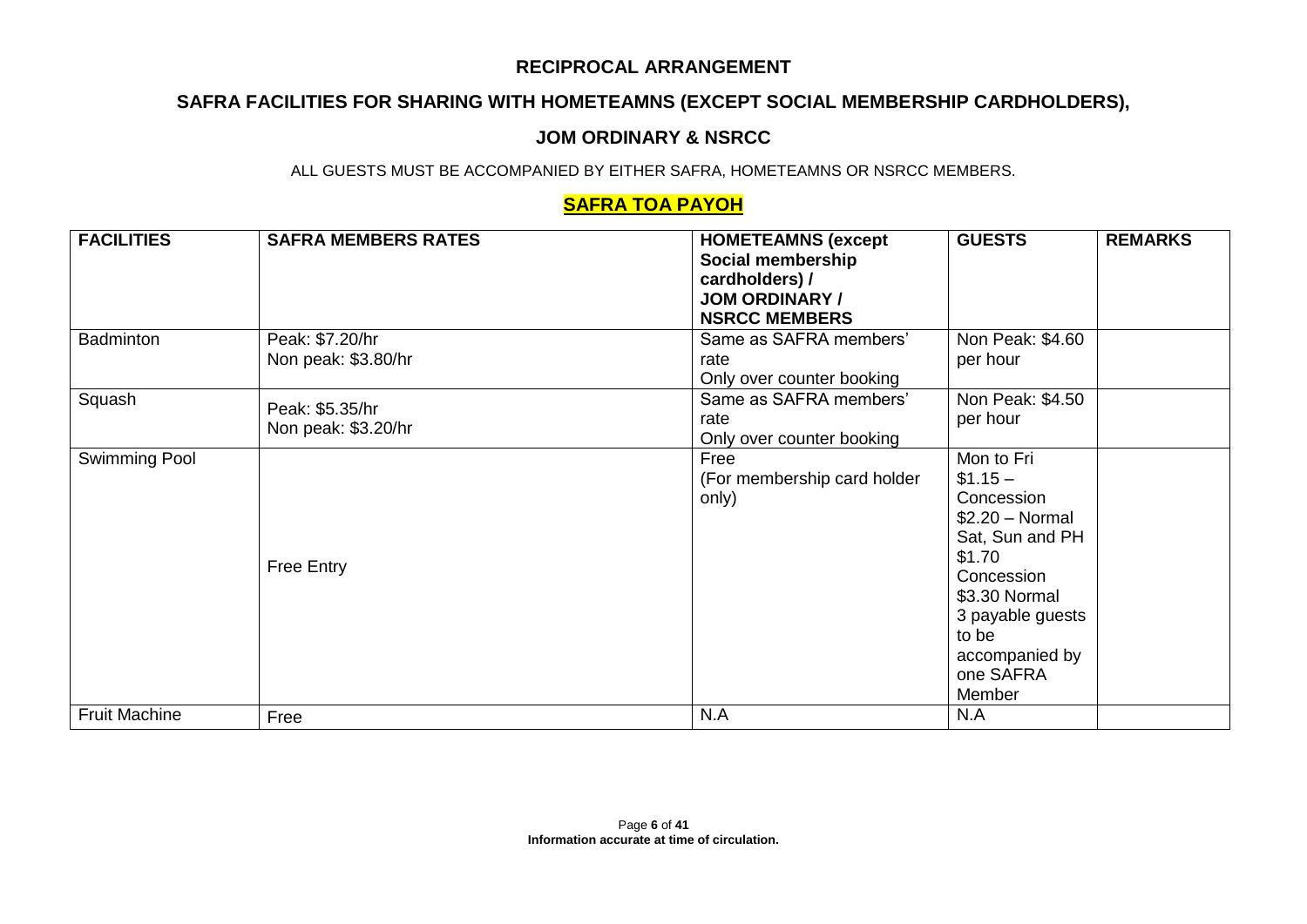# **SAFRA FACILITIES FOR SHARING WITH HOMETEAMNS (EXCEPT SOCIAL MEMBERSHIP CARDHOLDERS),**

### **JOM ORDINARY & NSRCC**

| <b>FACILITIES</b>               | <b>SAFRA MEMBERS RATES</b>                                                                                                                                                                                                                                                                      | <b>HOMETEAMNS (except</b><br>Social membership<br>cardholders) /<br><b>JOM ORDINARY /</b><br><b>NSRCC MEMBERS</b> | <b>GUESTS</b> | <b>REMARKS</b> |
|---------------------------------|-------------------------------------------------------------------------------------------------------------------------------------------------------------------------------------------------------------------------------------------------------------------------------------------------|-------------------------------------------------------------------------------------------------------------------|---------------|----------------|
| Mahjong/Card<br>Room/Games Room | <b>Normal Table</b><br>Peak: \$12.80/table/hr<br>Non-Peak: \$8.55/table/hr<br><b>Auto Table</b><br>Peak: \$16.45/table/hr<br>Non-Peak: \$12.80/table/hr                                                                                                                                         | Same as SAFRA members'<br>rate                                                                                    | N.A           |                |
| <b>BBQ Pavilions</b>            | 2 slots/day:<br>(a) 11am - 3pm<br>$(b)$ 5pm - 9pm<br>Peak (Fri - Sun, PH, Eve of PH & School Hols):<br>\$96.30/slot<br>Non-Peak (Mon - Thu): \$53.50/slot<br>Max. accommodate 16 pax per pit (Non-refundable)                                                                                   | Same as SAFRA members'<br>rate                                                                                    | <b>NA</b>     |                |
| Lagoon Billiard                 | 20% off published rate for games only                                                                                                                                                                                                                                                           | Same as SAFRA members'<br>rate                                                                                    |               |                |
| Jubilee Garden<br>Restaurant    | 20% off all items in the a La Carte (applicable<br>$\bullet$<br>on Fri, Sat, Sun & eve of PH & PH).<br>30% off all items in the A La Carte (applicable<br>$\bullet$<br>from Mon - Thu only, excl eve of PH & PH)).<br>15% off all Set Menu items.<br>Exclusive weekend deals for DIM Sum Buffet | Same as SAFRA members'<br>rate                                                                                    |               |                |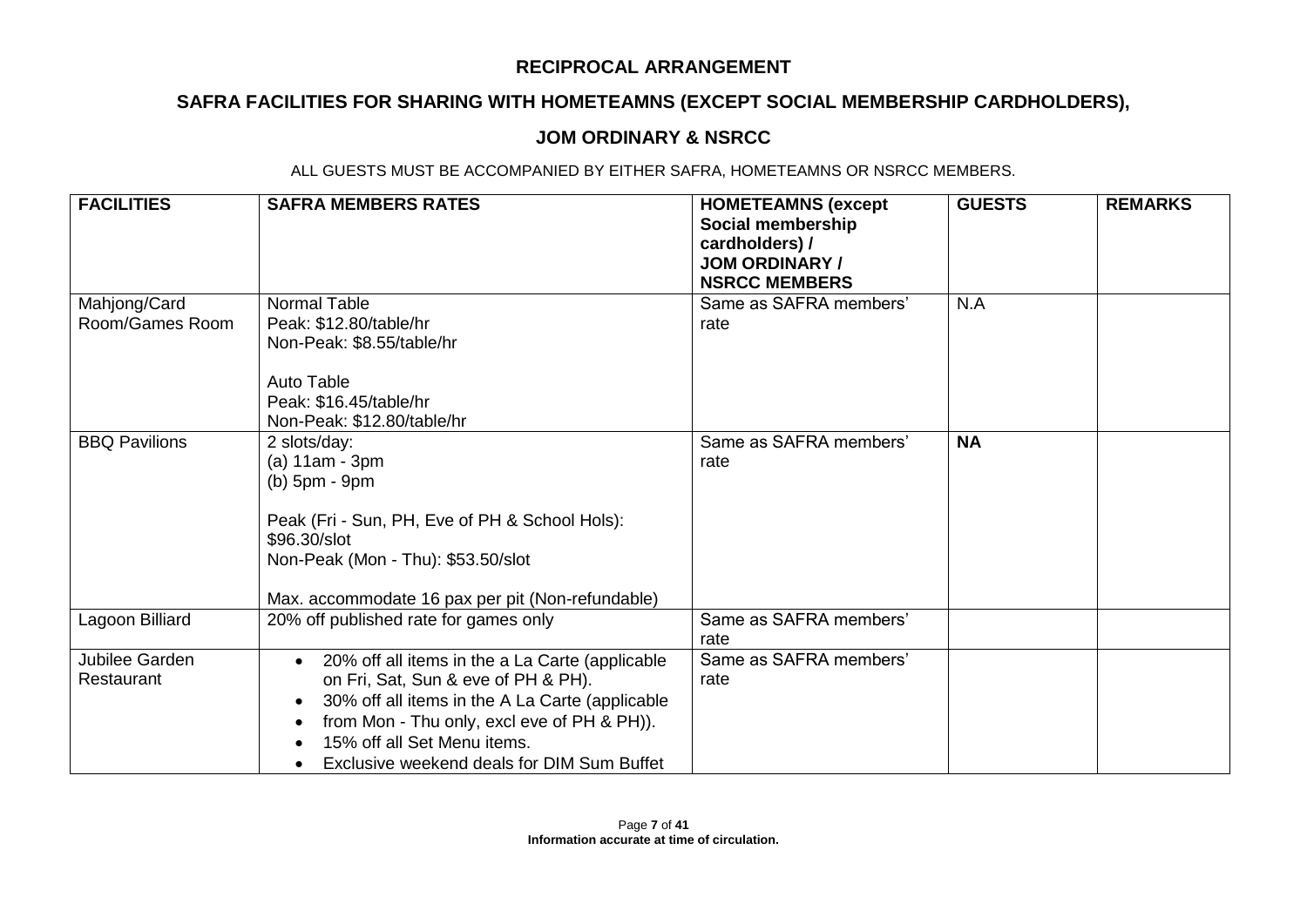# **SAFRA FACILITIES FOR SHARING WITH HOMETEAMNS (EXCEPT SOCIAL MEMBERSHIP CARDHOLDERS),**

### **JOM ORDINARY & NSRCC**

| <b>FACILITIES</b>      | <b>SAFRA MEMBERS RATES</b>                                                                                                                                                                                                                                                            | <b>HOMETEAMNS (except</b><br>Social membership<br>cardholders) /<br><b>JOM ORDINARY /</b><br><b>NSRCC MEMBERS</b> | <b>GUESTS</b> | <b>REMARKS</b> |
|------------------------|---------------------------------------------------------------------------------------------------------------------------------------------------------------------------------------------------------------------------------------------------------------------------------------|-------------------------------------------------------------------------------------------------------------------|---------------|----------------|
| ANDES by ASTONS        | 10% off                                                                                                                                                                                                                                                                               | Same as SAFRA members'<br>rate                                                                                    |               |                |
| Suki-Suki Thai Hotpot  | 15% off & Priority queue                                                                                                                                                                                                                                                              | Same as SAFRA members'<br>rate                                                                                    |               |                |
| Siam Kitchen           | 15% off & Priority queue                                                                                                                                                                                                                                                              | Same as SAFRA members'<br>rate                                                                                    |               |                |
| McDonald's             | Free Apple Pie or Sundae with Extra Value Meal                                                                                                                                                                                                                                        | Same as SAFRA members'<br>rate                                                                                    |               |                |
| Ya Kun Kaya Toast      | 10% off                                                                                                                                                                                                                                                                               | Same as SAFRA members'<br>rate                                                                                    |               |                |
| <b>Axsolute Bistro</b> | 25% off                                                                                                                                                                                                                                                                               | Same as SAFRA members'<br>rate                                                                                    |               |                |
| HaveFun Karaoke        | <b>SAFRA Members and Affiliated Members: 10%</b><br>off total bill for Food and Non-Alcoholic Beverages.<br>SAFRA Members' Exclusive: Special rates on selected<br>alcohol (Subject to menu changes)<br>Servicemen (11B): 7% off total bill for Food and Non-<br>Alcoholic Beverages. | Same as SAFRA members'<br>rate                                                                                    |               |                |
| <b>Kcuts</b>           | \$10 per haircut.<br>1 free haircut with every accumulated stamps.                                                                                                                                                                                                                    |                                                                                                                   |               |                |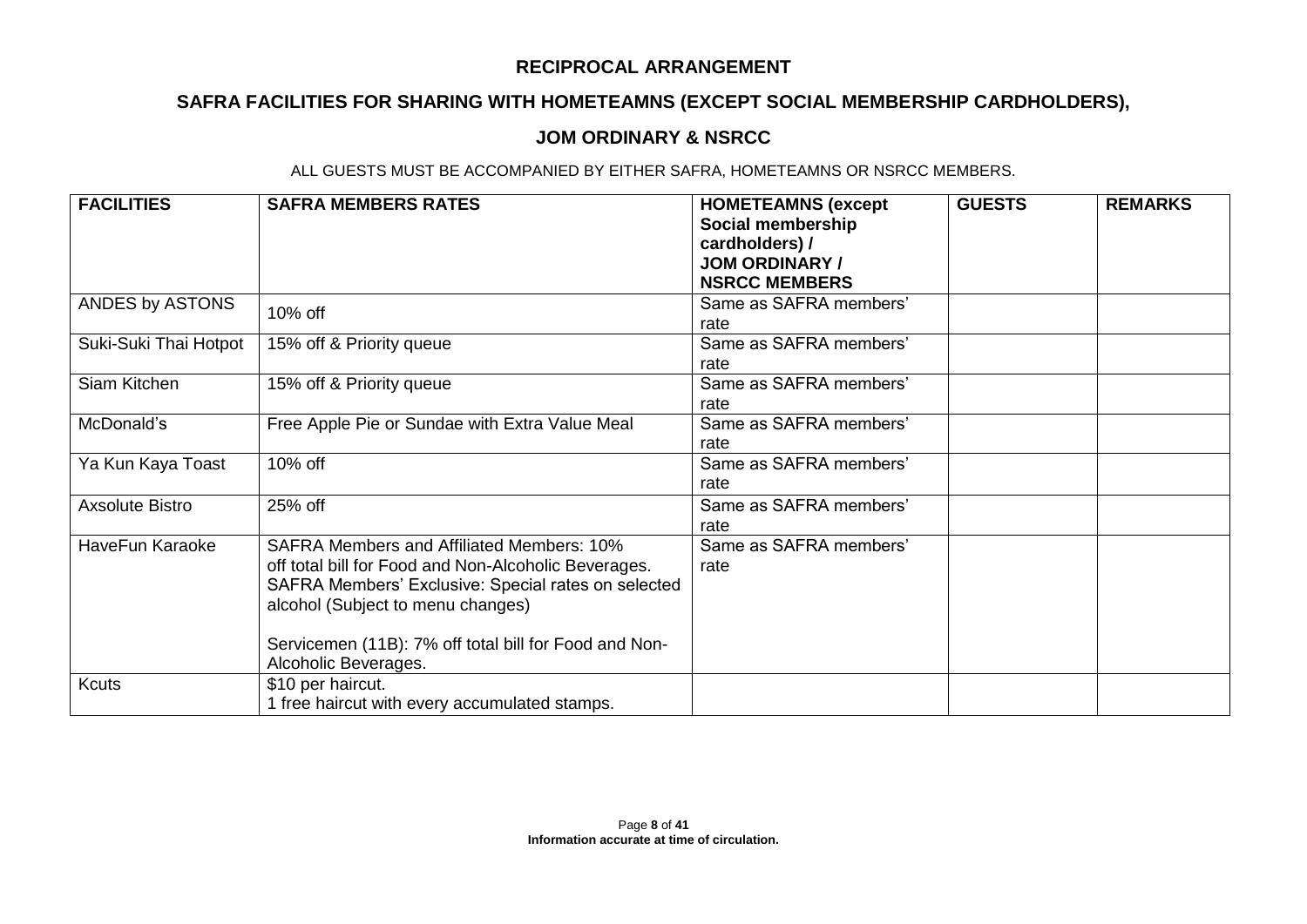# **SAFRA FACILITIES FOR SHARING WITH HOMETEAMNS (EXCEPT SOCIAL MEMBERSHIP CARDHOLDERS),**

## **JOM ORDINARY & NSRCC**

| <b>FACILITIES</b>          | <b>SAFRA MEMBERS RATES</b>                                                                                                                                                                                                                                                                                                                                                                                                 | <b>HOMETEAMNS (except</b><br>Social membership<br>cardholders) /<br><b>JOM ORDINARY /</b><br><b>NSRCC MEMBERS</b> | <b>GUESTS</b> | <b>REMARKS</b> |
|----------------------------|----------------------------------------------------------------------------------------------------------------------------------------------------------------------------------------------------------------------------------------------------------------------------------------------------------------------------------------------------------------------------------------------------------------------------|-------------------------------------------------------------------------------------------------------------------|---------------|----------------|
| Sparkanauts                | Enjoy 1 additional lesson with every 1<br>program/course (10 lessons) signed up for,<br>total 11 lessons applicable.<br><b>Priority Enrolment.</b><br>Up to 10% off selected retailing items.<br>Waiver of registration fee, applicable for new<br>sign-ups.<br>Special discounts for Holiday camps organised<br>& conducted by Sparkanauts.<br>Complimentary seminars & workshops<br>organised & conducted by Sparkanauts | Same as SAFRA members'<br>rate                                                                                    |               |                |
| <b>Medley Music School</b> | 15% off all programs/courses.<br>$\bullet$<br><b>Priority Enrolment on selected</b><br>programs/courses.<br>Waiver of registration fee (S\$30.00), applicable<br>when sign up for programs/courses after trial<br>session.                                                                                                                                                                                                 |                                                                                                                   |               |                |
| The Write Connection       | 10% off classes/programs for 1 term (new sign<br>ups only).<br>Enjoy students' rates when purchasing books.<br>Priority enrolment on all programs/courses.                                                                                                                                                                                                                                                                 |                                                                                                                   |               |                |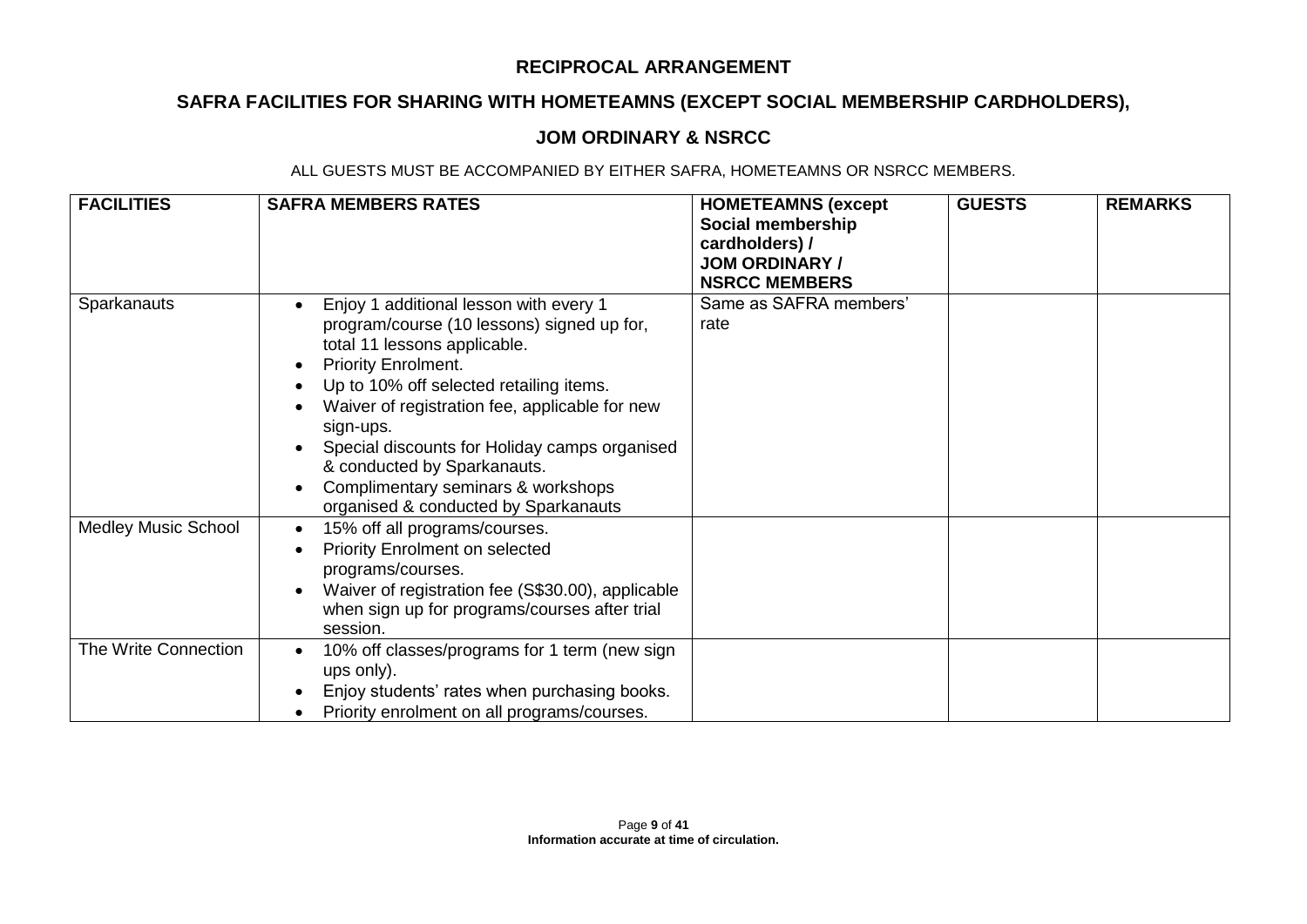# **SAFRA FACILITIES FOR SHARING WITH HOMETEAMNS (EXCEPT SOCIAL MEMBERSHIP CARDHOLDERS),**

## **JOM ORDINARY & NSRCC**

| <b>FACILITIES</b>                              | <b>SAFRA MEMBERS RATES</b>                                                                                                                                                                                             | <b>HOMETEAMNS (except</b><br>Social membership<br>cardholders) /<br><b>JOM ORDINARY /</b><br><b>NSRCC MEMBERS</b> | <b>GUESTS</b> | <b>REMARKS</b> |
|------------------------------------------------|------------------------------------------------------------------------------------------------------------------------------------------------------------------------------------------------------------------------|-------------------------------------------------------------------------------------------------------------------|---------------|----------------|
| <b>Berries World</b>                           | \$5 off registration fee<br>\$60 off for full year payment of school fees.<br>5% off Berries holiday programs.<br>5% off "HOOKS ON BOOKS" applicable on<br>non-promotional and non-sales items.<br>Priority Enrolment. |                                                                                                                   |               |                |
| Canvas Ark                                     | Priority enrolment.<br>15% off all program/courses.                                                                                                                                                                    |                                                                                                                   |               |                |
| <b>NurtureStars</b><br><b>Childcare Centre</b> | Priority Enrolment.<br>Waiver of registration fee of \$128.40 (inclusive<br>of GST).                                                                                                                                   | Same as SAFRA members'<br>rate                                                                                    |               |                |
| The FINS Swim<br>School                        | Based on prevailing rates                                                                                                                                                                                              | Same as SAFRA members'<br>rate                                                                                    |               |                |
| aikiForest Aikido                              | 10% off training fees<br>5% off holiday programs<br>Prority enrolment                                                                                                                                                  |                                                                                                                   |               |                |
| Taekwondomics                                  | 15% off program/courses.<br>Priority enrolment.<br>Free Adidas Taekwondo T-Shirt or its<br>equivalent upon signing up (applicable for new<br>sign up).                                                                 |                                                                                                                   |               |                |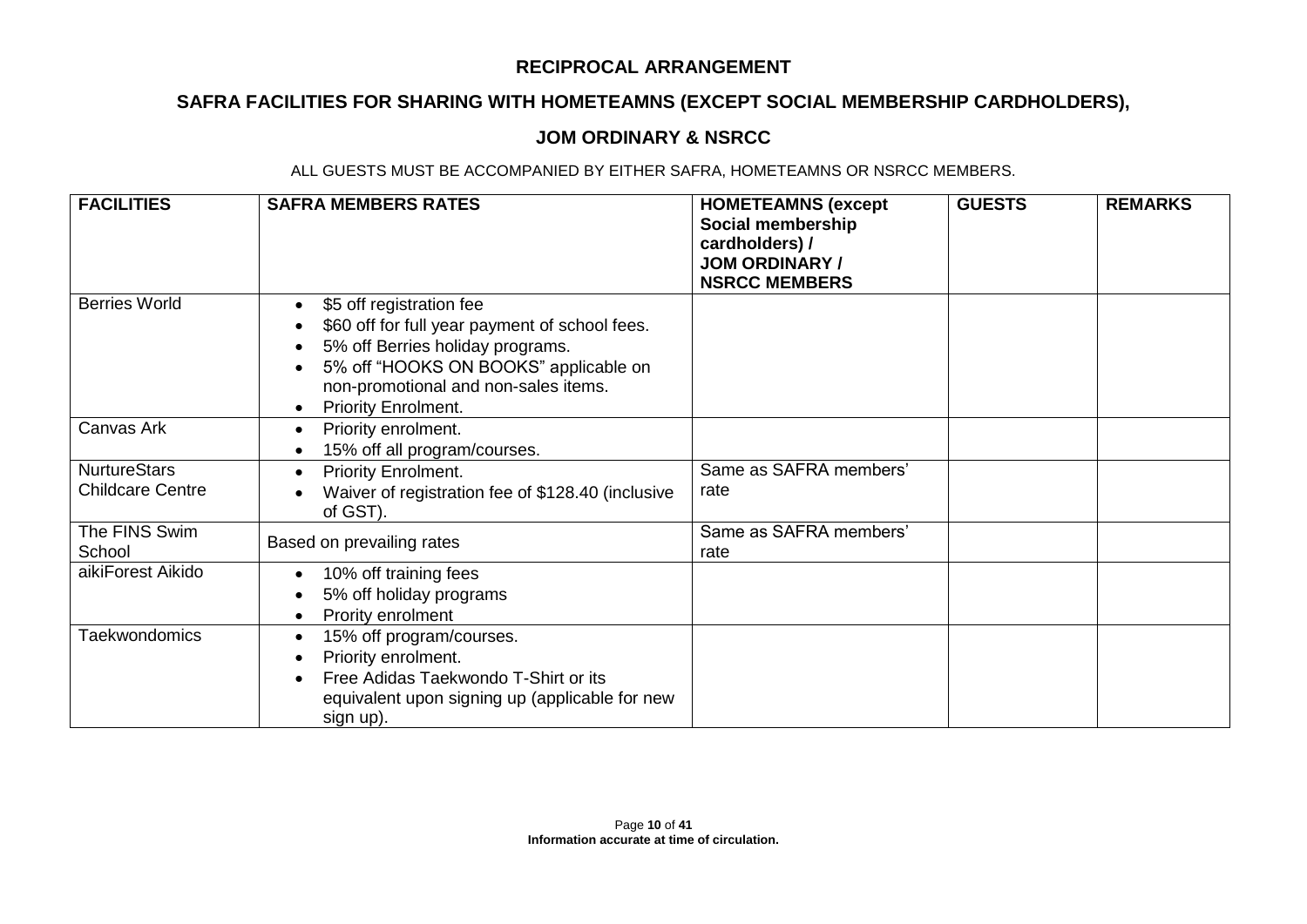# **SAFRA FACILITIES FOR SHARING WITH HOMETEAMNS (EXCEPT SOCIAL MEMBERSHIP CARDHOLDERS),**

### **JOM ORDINARY & NSRCC**

| <b>FACILITIES</b>                 | <b>SAFRA MEMBERS RATES</b>                                                                                                                                       | <b>HOMETEAMNS (except</b><br>Social membership<br>cardholders) /<br><b>JOM ORDINARY /</b><br><b>NSRCC MEMBERS</b> | <b>GUESTS</b> | <b>REMARKS</b> |
|-----------------------------------|------------------------------------------------------------------------------------------------------------------------------------------------------------------|-------------------------------------------------------------------------------------------------------------------|---------------|----------------|
| <b>Z Elite Fencers</b><br>Academy | 15% off on 1st year enrolment of ongoing<br>programmes.<br>10% off on monthly introduction workshops,<br>holiday introduction camps and parent-child<br>session. |                                                                                                                   |               |                |
| SuperBowl                         | Mon - Fri (10am-6pm) \$4.00 per game<br>Mon - Fri (6pm - close) \$4.50 per game<br>Sat, Sun, Eve of PH/PH \$4.50 per game                                        |                                                                                                                   |               |                |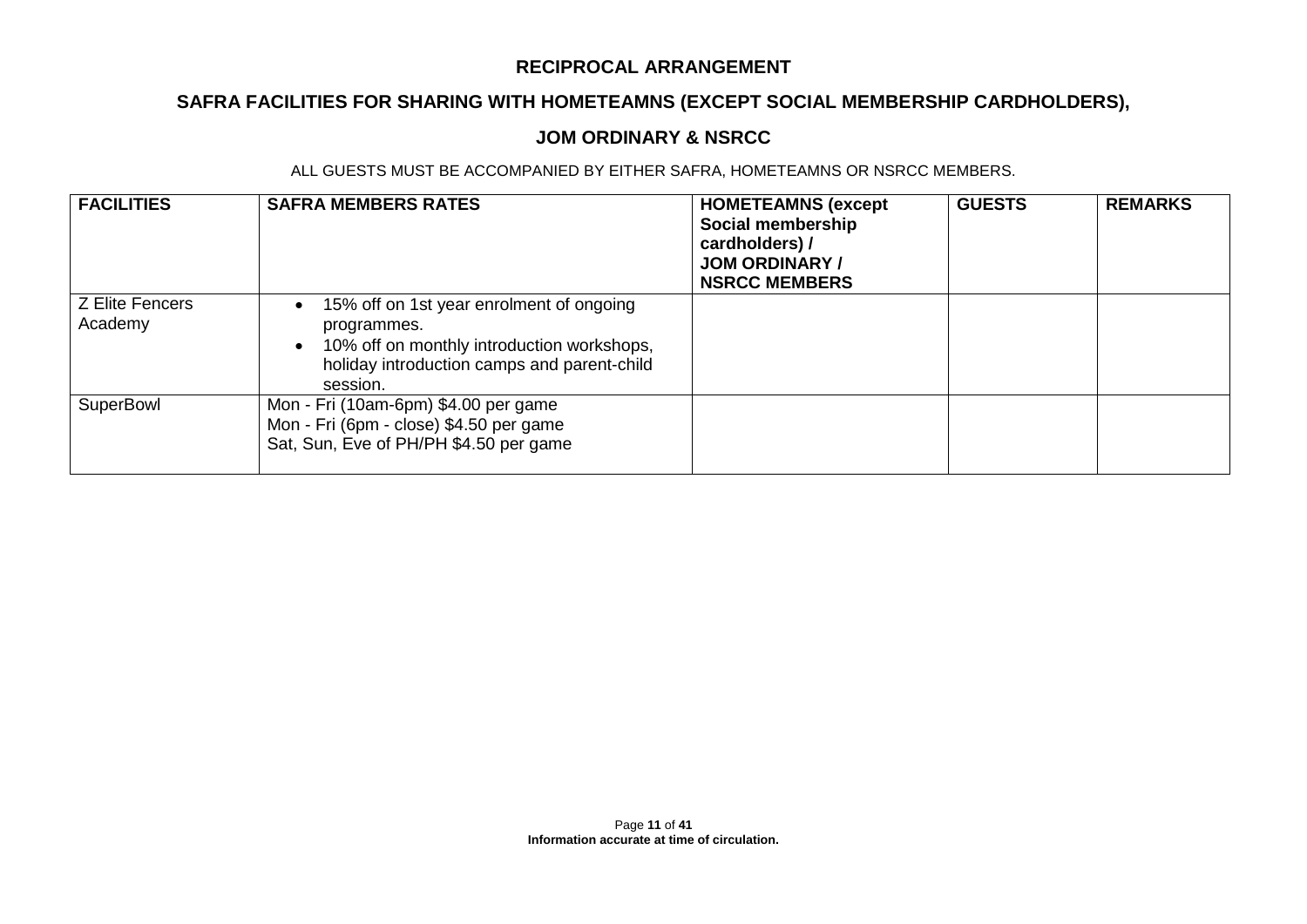# **SAFRA FACILITIES FOR SHARING WITH HOMETEAMNS (EXCEPT SOCIAL MEMBERSHIP CARDHOLDERS),**

### **JOM ORDINARY & NSRCC**

| <b>FACILITIES</b><br><b>SAFRA MEMBERS RATES</b>                                                                                                                                                   | <b>HOMETEAMNS (except</b><br>Social membership<br>cardholders) /<br><b>JOM ORDINARY /</b><br><b>NSRCC MEMBERS</b>                                                                                                  | <b>GUESTS</b>                                                                                                                                                                                                                                                                                                         | <b>REMARKS</b>                                                                                                                                                                                                                                                           |
|---------------------------------------------------------------------------------------------------------------------------------------------------------------------------------------------------|--------------------------------------------------------------------------------------------------------------------------------------------------------------------------------------------------------------------|-----------------------------------------------------------------------------------------------------------------------------------------------------------------------------------------------------------------------------------------------------------------------------------------------------------------------|--------------------------------------------------------------------------------------------------------------------------------------------------------------------------------------------------------------------------------------------------------------------------|
| EnergyOne<br>Joining Fee - \$374.50 (Main) and \$187.25 (Spouse)<br>Admin/Card Fee - \$21.40 (Main) and \$21.40 (Spouse)<br>Subsequent subscription fee - \$128.40 (Main) and<br>\$96.30 (Spouse) | NSRCC / HomeTeamNS /<br><b>CDANS / SPANS members</b><br>may take up EnergyOne's<br>Term (All Day or Daylighter)<br>membership at prevailing rate.<br>For Per-Entry usage, it would<br>be chargeable at SAFRA rate. | Term Daylighter<br>(off peak/single<br>gym usuage)<br>Term All Day<br>M'ship (All gym<br>usage)<br>Per-Entry for<br>Guest<br>\$12.85 (Off<br>peak) / \$21.40<br>(Peak)<br>Per-entry for<br><b>SAFRA</b><br>members:<br>\$8.55 (Off-peak)/<br>\$13.90 (Peak)<br>Gym usage is<br>limited to<br>Singaporeans<br>and PRs. | Non-Peak<br>Mon - Fri:<br>6.30am - 5pm<br>Sat/Sun:<br>$6.30am -$<br>1pm/8pm to<br>10.30pm<br>Peak<br>Mon - Fri: 5pm<br>$-10.30pm$<br>Sat/Sun: 1pm -<br>8pm<br>Peak hr rates<br>will be applied<br>for stays<br>longer than the<br>specified off-<br>peak time<br>frames. |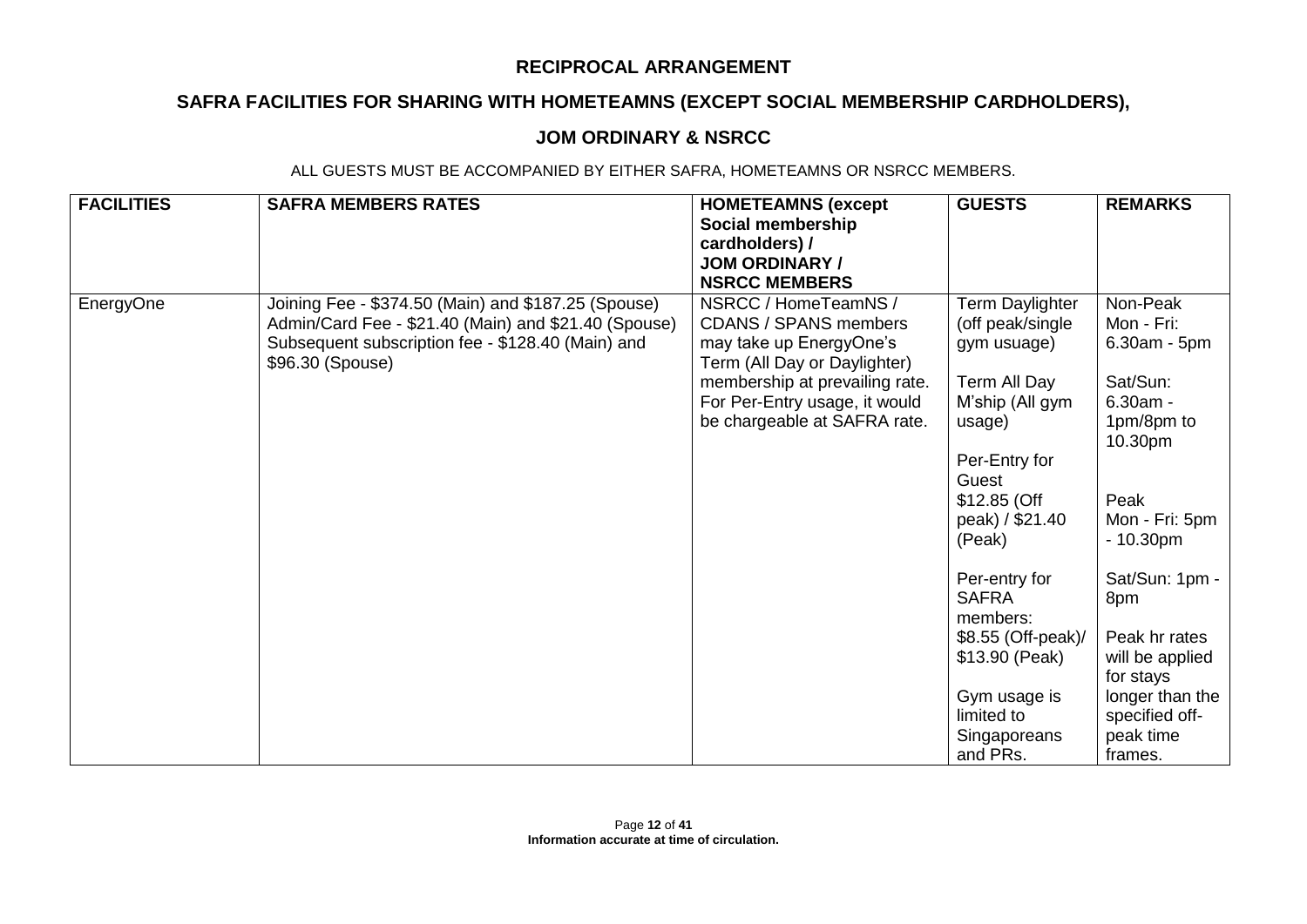# **SAFRA FACILITIES FOR SHARING WITH HOMETEAMNS (EXCEPT SOCIAL MEMBERSHIP CARDHOLDERS),**

### **JOM ORDINARY & NSRCC**

| <b>FACILITIES</b> | <b>SAFRA MEMBERS RATES</b>                                                                                                                                                     | <b>HOMETEAMNS (except</b><br>Social membership<br>cardholders) /<br><b>JOM ORDINARY /</b><br><b>NSRCC MEMBERS</b>                    | <b>GUESTS</b>                                                                                                                                                                                                  | <b>REMARKS</b> |
|-------------------|--------------------------------------------------------------------------------------------------------------------------------------------------------------------------------|--------------------------------------------------------------------------------------------------------------------------------------|----------------------------------------------------------------------------------------------------------------------------------------------------------------------------------------------------------------|----------------|
| Carpark           | Car - Members Mon - Sat before 6pm: \$1.25/hr.<br>Progressive rate for subsequent duration at \$0.32 per<br>15 mins block<br>Car - Mon - Sat after 6pm, Sun & PH: \$2.40/entry | Same as SAFRA members'<br>rate<br>Please present your<br>membership card to validate<br>your cashcard to enjoy SAFRA<br>member rate. | Peak:<br>Mon - Sat & Sun<br>& PH<br>6pm - 5.59am:<br>\$4.00/entry<br>Non peak:<br>Mon - Sat<br>6am to 5.59pm:<br>\$2.30/hr<br>Progressive rate<br>for subsequent<br>duration at \$0.58<br>per 15 mins<br>block |                |
|                   | Motorcycle – Members Rate: \$0.60/entry Daily from<br>6am to 5.59am                                                                                                            |                                                                                                                                      | Motorcycle -<br>Public Rate:<br>\$0.60/entry Daily<br>from 6am to<br>5.59am                                                                                                                                    |                |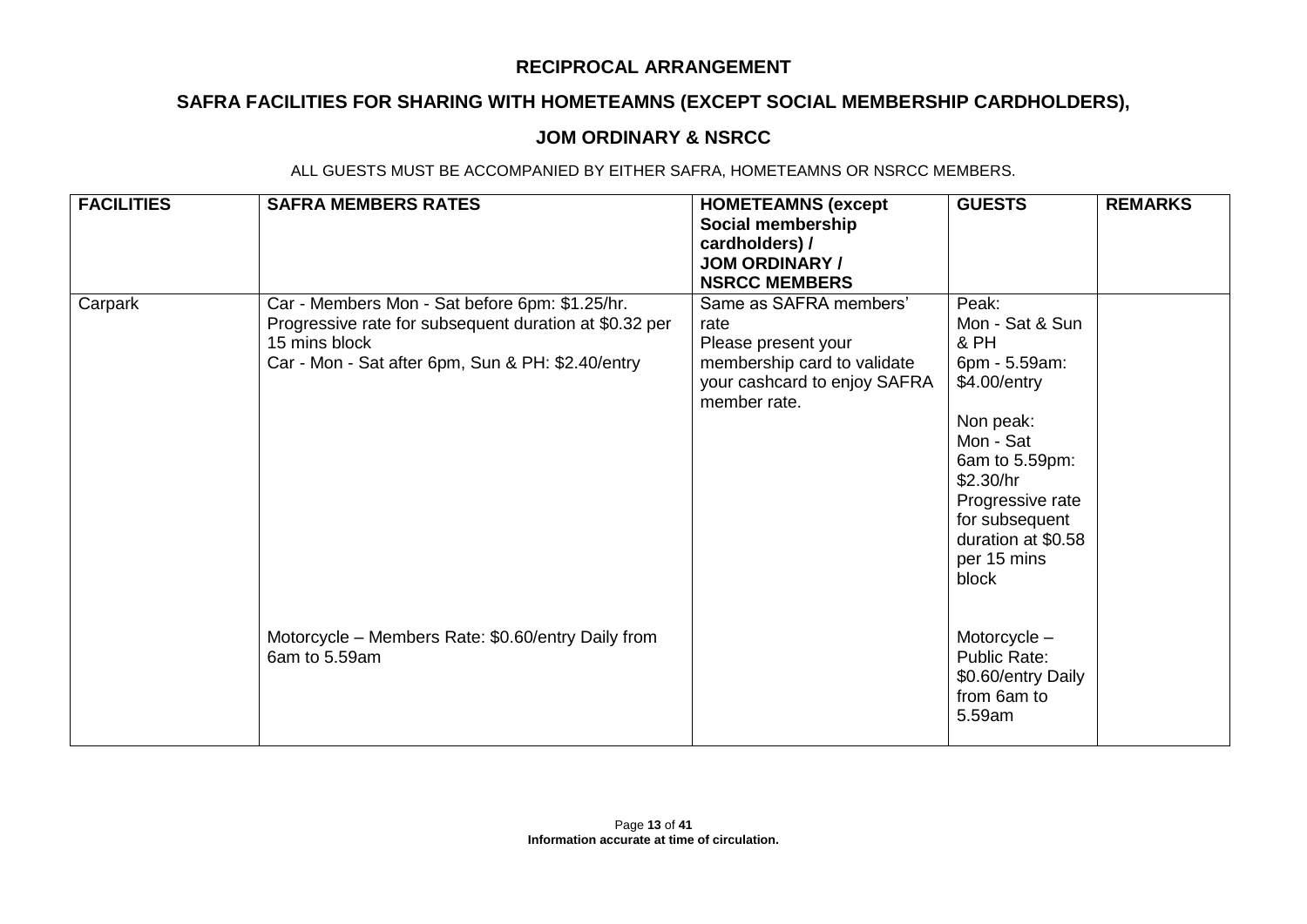## **SAFRA FACILITIES FOR SHARING WITH HOMETEAMNS (EXCEPT SOCIAL MEMBERSHIP CARDHOLDERS),**

### **JOM ORDINARY & NSRCC**

ALL GUESTS MUST BE ACCOMPANIED BY EITHER SAFRA, HOMETEAMNS OR NSRCC MEMBERS.

| <b>KIDZ AMAZE SAFRA TOA PAYOH</b>             |                                            |                                                             |                                                                                      |                                          |  |
|-----------------------------------------------|--------------------------------------------|-------------------------------------------------------------|--------------------------------------------------------------------------------------|------------------------------------------|--|
| <b>Category (Playhouse &amp;</b><br>Playmaze) | <b>Time</b>                                | <b>Kidz Amaze Member / SAFRA</b><br><b>Dependent Member</b> | <b>SAFRA Member /</b><br><b>HOMETEAMNS</b><br><b>Member / NSRCC</b><br><b>Member</b> | Non-<br><b>Member /</b><br><b>Public</b> |  |
| Child (2mth to 18 Years Old)                  | Peak<br>Sat - Sun, PH & Sch Hol            | \$10.00                                                     | \$12.00                                                                              | \$18.00                                  |  |
|                                               | Non Peak<br>Mon - Fri (excl. PH & Sch Hol) | \$8.00                                                      | \$10.00                                                                              | \$14.00                                  |  |
| Per Accompanying Adult                        |                                            | \$2.00                                                      |                                                                                      |                                          |  |

• Playhouse is only applicable to babies 0-36 months.

• At least 1 (One) accompanying adult must be with children below 4 years old at all times.

• Each SAFRA / HTNS / NSRCC member can only sign **1 child** in at SAFRA member's rate.

• Membership card is **strictly non-transferrable**. Member will have to be present upon purchase of the admission ticket(s) or any other transacton(s).

• Rates are on per entry basis.

• All rates stated are inclusive of GST. Socks are compulsory at SAFRA Jurong and SAFRA Toa Payoh. Purchase of socks @ \$2.50/pair. Rental of lockers will be at \$2.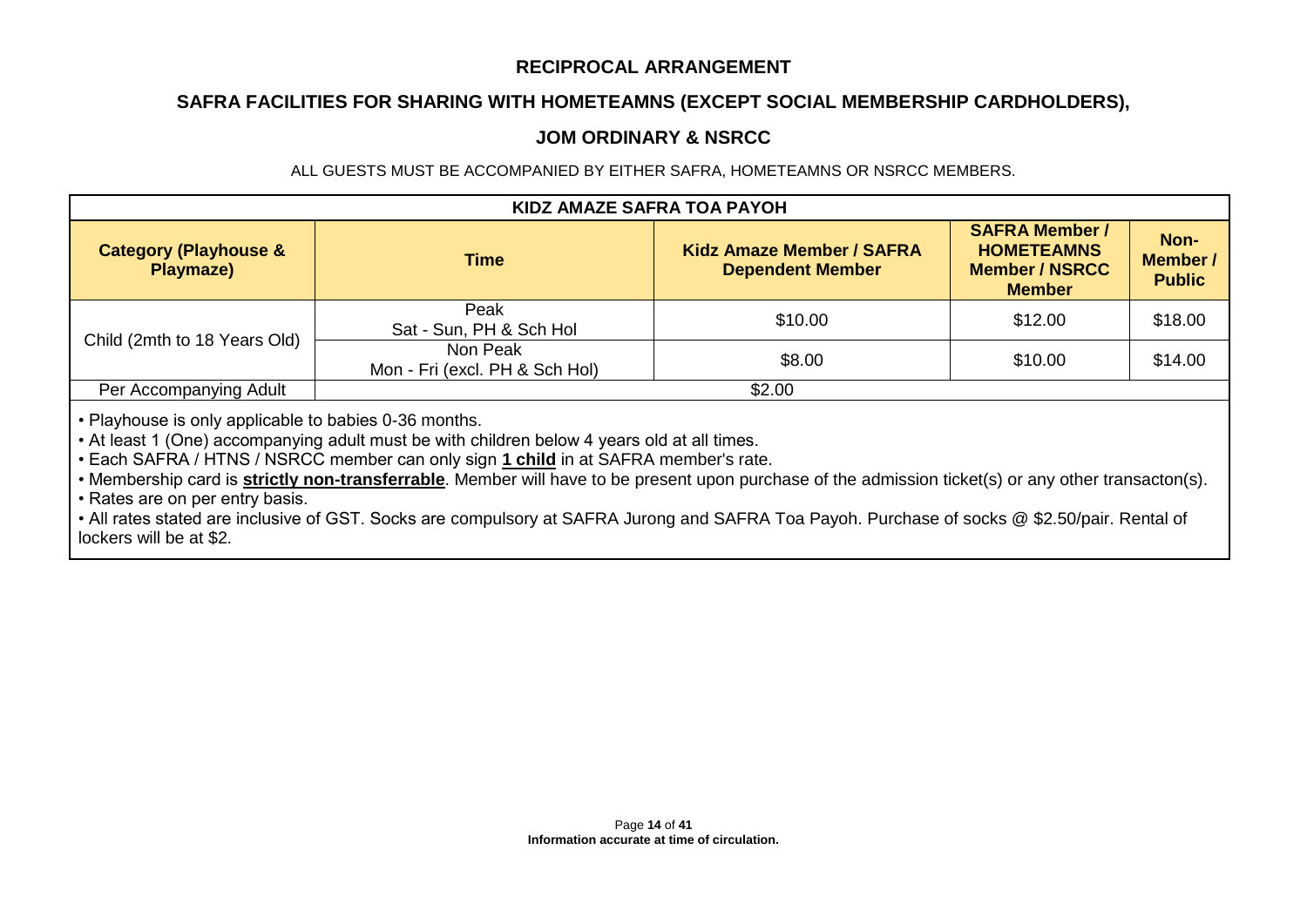# **SAFRA FACILITIES FOR SHARING WITH HOMETEAMNS (EXCEPT SOCIAL MEMBERSHIP CARDHOLDERS),**

## **JOM ORDINARY & NSRCC**

ALL GUESTS MUST BE ACCOMPANIED BY EITHER SAFRA, HOMETEAMNS OR NSRCC MEMBERS.

## **SAFRA JURONG**

| <b>FACILITIES</b>                  | <b>SAFRA MEMBERS RATES</b>                                                                                                                                     | <b>HOMETEAMNS</b><br>(except Social<br>membership<br>cardholders) /<br><b>JOM ORDINARY /</b><br><b>NSRCC</b><br><b>MEMBERS</b> | <b>GUESTS</b>                                                                                                              | <b>REMARKS</b> |
|------------------------------------|----------------------------------------------------------------------------------------------------------------------------------------------------------------|--------------------------------------------------------------------------------------------------------------------------------|----------------------------------------------------------------------------------------------------------------------------|----------------|
| Swimming Pool                      | <b>Free Entry</b>                                                                                                                                              | Free<br>(For membership<br>card holder only)                                                                                   |                                                                                                                            |                |
| Four-a-side<br><b>Futsal Pitch</b> | Peak: Sat, Sun & PH 7am - 5pm - \$64.20 2hrs<br>Non-Peak: Weekdays 7am - 5pm - \$42.80 2hrs<br>Super Peak: Weekdays, Sat, Sun & PH 5pm -11am -<br>\$96.30 2hrs | Same as SAFRA<br>members' rate                                                                                                 |                                                                                                                            |                |
| <b>Fruit Machine</b>               | Free                                                                                                                                                           | N.A                                                                                                                            | N.A                                                                                                                        |                |
| Tennis                             | Peak<br>Weekdays 6pm - 12am<br>Sat, Sun & PH 7am - 1am<br>\$6.40/hr<br>Non-Peak<br>Weekdays 7am - 6pm / 12am - 1am<br>\$3.20/hr                                | Same as SAFRA<br>members' rate                                                                                                 | Peak<br>Weekdays 6pm - 12am<br>Sat, Sun & PH 7am - 1am<br>\$10/hr<br>Non-Peak<br>Weekdays 7am - 6pm / 12am - 1am<br>\$5/hr |                |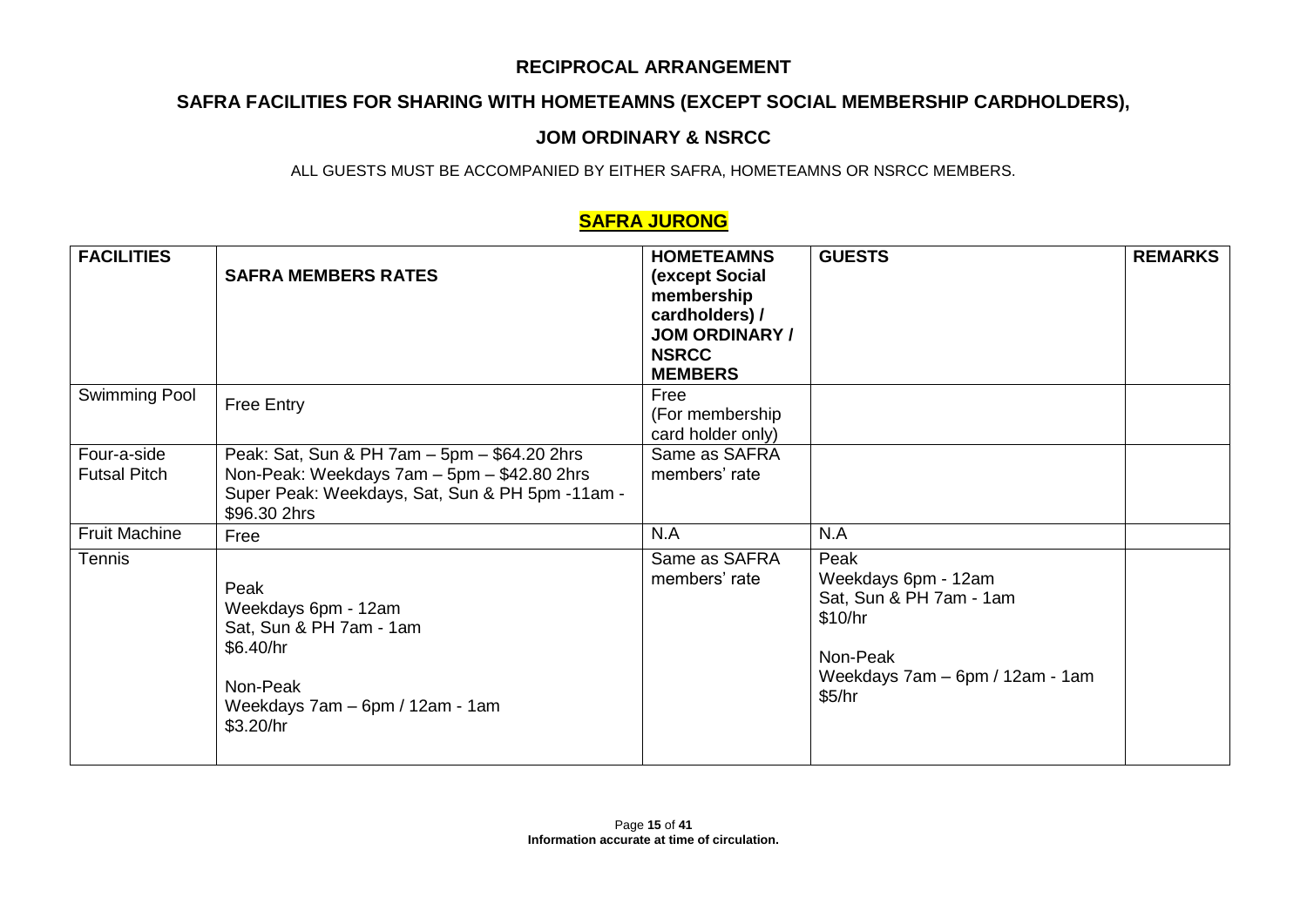# **SAFRA FACILITIES FOR SHARING WITH HOMETEAMNS (EXCEPT SOCIAL MEMBERSHIP CARDHOLDERS),**

## **JOM ORDINARY & NSRCC**

| <b>FACILITIES</b>                  | <b>SAFRA MEMBERS RATES</b>                                                                                                                                                                                                                                              | <b>HOMETEAMNS (except</b><br>Social membership<br>cardholders) /<br><b>JOM ORDINARY/</b><br><b>NSRCC MEMBERS</b> | <b>GUESTS</b>                                                                                                                                                                                                                                                          | <b>REMARKS</b> |
|------------------------------------|-------------------------------------------------------------------------------------------------------------------------------------------------------------------------------------------------------------------------------------------------------------------------|------------------------------------------------------------------------------------------------------------------|------------------------------------------------------------------------------------------------------------------------------------------------------------------------------------------------------------------------------------------------------------------------|----------------|
| Mahjong/Card<br>Room/Games<br>Room | <b>Manual Table</b><br>Peak: \$12/table/hr, Non-Peak: \$8/table/hr<br>Auto Table<br>Peak: \$16/table/hr, Non-Peak: \$12/table/hr                                                                                                                                        | Same as SAFRA<br>members' rate                                                                                   | N.A                                                                                                                                                                                                                                                                    |                |
| <b>BBQ Pavilions</b>               | Peak: Fri - Sun, Eve of PHs, PHs & Sch Hols<br>2 slots/day: 11am to 3pm / 5pm to 9pm<br>Rates:<br>a) \$42.80/slot/pit<br>b) Extension of booking from 9pm to 12am:<br>\$10.70/h<br>c) Swimming pool entry: \$21.40 for 10pax<br>(max. 30 pax per pit)<br>Non-refundable |                                                                                                                  | Peak: Fri - Sun, Eve of PHs, PHs &<br>Sch Hols<br>2 slots/day: 11am to 3pm / 5pm to 9pm<br>Rates:<br>a) \$55/slot/pit<br>b) Extension of booking from 9pm to<br>12am: \$13.75/h<br>c) Swimming pool entry: \$27.50 for<br>10pax (max. 30pax per pit)<br>Non-refundable |                |
|                                    | Non-Peak: Mon - Thu<br>2 slots/day: 11am to 3pm / 5pm to 9pm<br>Rates:<br>a) \$21.40/slot/pit<br>b) Extension of booking from 9pm to 12am:<br>\$10.70/hr<br>c) Swimming pool entry: \$10.70 for 10pax<br>(max. 30 pax per pit)<br>Non-refundable                        |                                                                                                                  | Non-Peak: Mon - Thu<br>2 slots/day: 11am to 3pm / 5pm to 9pm<br>Rates:<br>a) \$30/slot/pit<br>b) Extension of booking from 9pm to<br>12am: \$13.75/hr<br>c) Swimming pool entry: \$15 for 10pax<br>(max. 30pax per pit)<br>Non-refundable                              |                |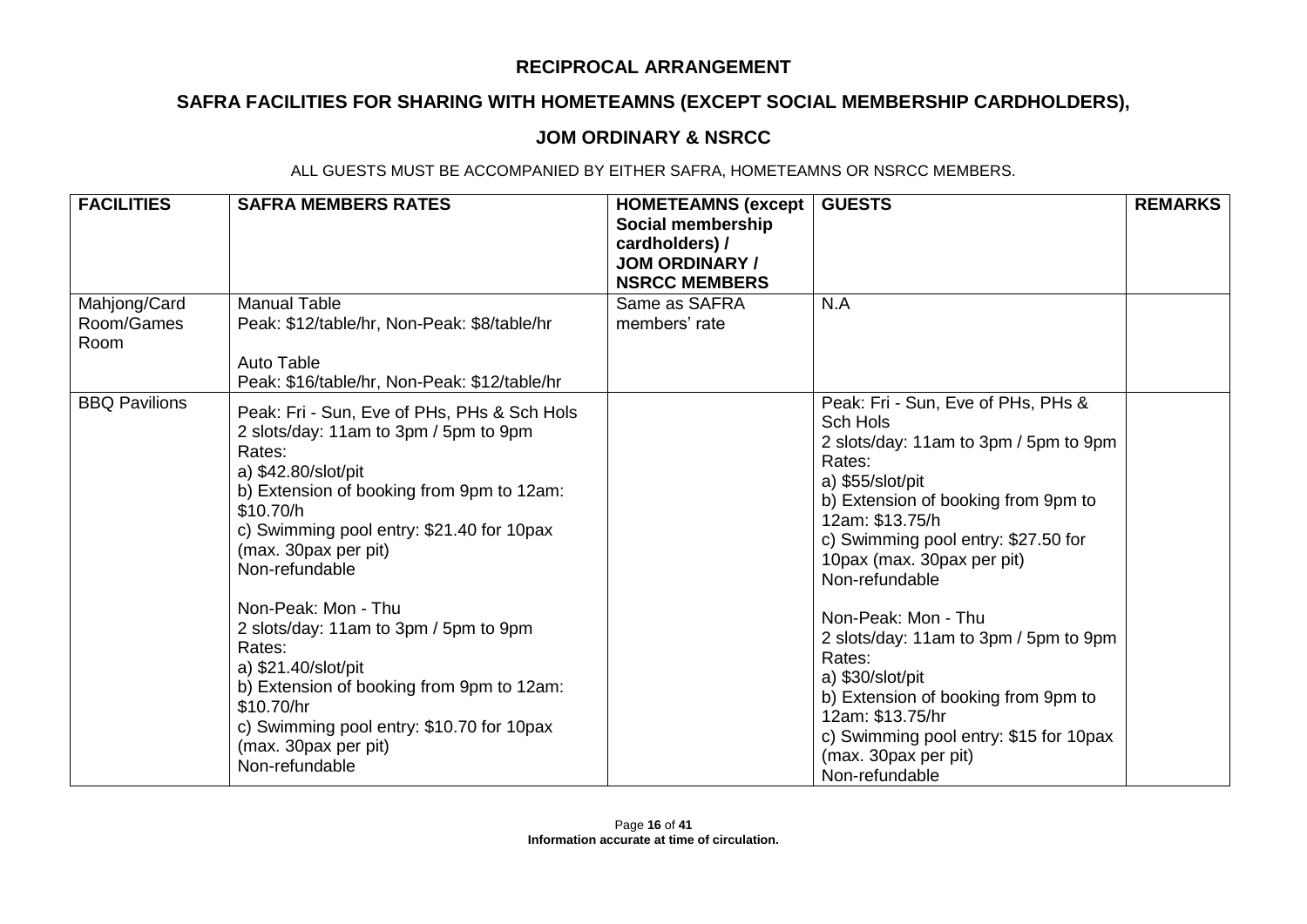# **SAFRA FACILITIES FOR SHARING WITH HOMETEAMNS (EXCEPT SOCIAL MEMBERSHIP CARDHOLDERS),**

### **JOM ORDINARY & NSRCC**

| <b>FACILITIES</b>                        | <b>SAFRA MEMBERS RATES</b>                             | <b>HOMETEAMNS (except</b><br>Social membership<br>cardholders) /<br><b>JOM ORDINARY /</b><br><b>NSRCC MEMBERS</b> | <b>GUESTS</b> | <b>REMARKS</b> |
|------------------------------------------|--------------------------------------------------------|-------------------------------------------------------------------------------------------------------------------|---------------|----------------|
| <b>Outdoor Multi-Purpose</b>             | Peak                                                   |                                                                                                                   |               |                |
| Court                                    | Sat, Sun & PH: 9am -                                   |                                                                                                                   |               |                |
| (Sports Booking)                         | 11pm                                                   |                                                                                                                   |               |                |
|                                          | Mon $-$ Fri: 6pm $-$ 11pm                              |                                                                                                                   |               |                |
|                                          | \$200/4hrs                                             |                                                                                                                   |               |                |
|                                          | Non-peak<br>$Mon - Fri$ :<br>$9am - 6pm$<br>\$140/4hrs |                                                                                                                   |               |                |
| Fame 2 Music &<br>Entertainment (iDarts) | 15% discount<br>All-year-round joint promotion         |                                                                                                                   |               |                |
| Jack's Place                             | 10% off public rate                                    |                                                                                                                   |               |                |
| Springleaf Prata Place                   | 10% discount                                           |                                                                                                                   |               |                |
| <b>Clique Gaming</b>                     | 15% discount                                           |                                                                                                                   |               |                |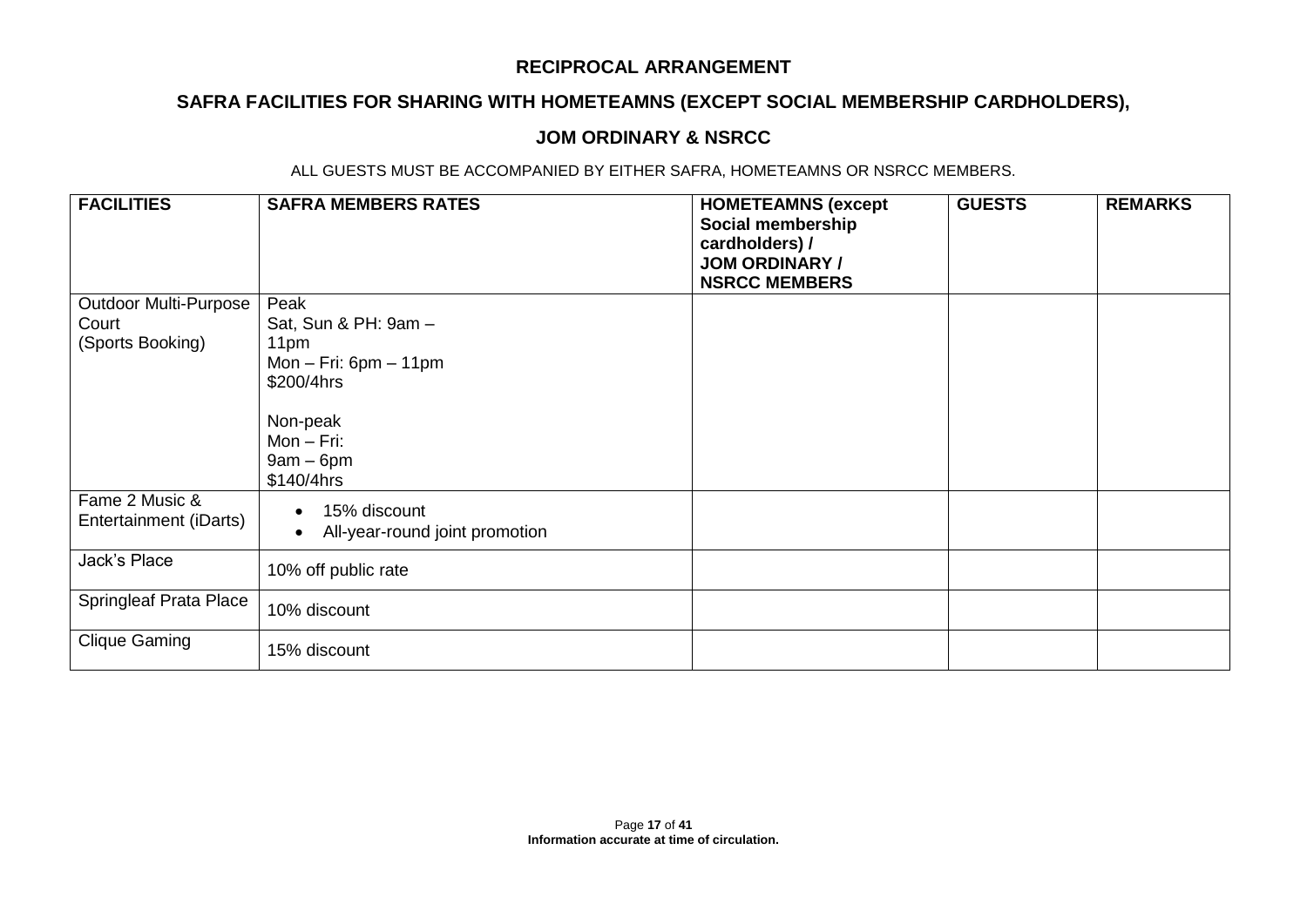# **SAFRA FACILITIES FOR SHARING WITH HOMETEAMNS (EXCEPT SOCIAL MEMBERSHIP CARDHOLDERS),**

### **JOM ORDINARY & NSRCC**

| <b>FACILITIES</b>               | <b>SAFRA MEMBERS RATES</b>                                                                                                                                                           | <b>HOMETEAMNS (except</b><br>Social membership<br>cardholders) /<br><b>JOM ORDINARY /</b><br><b>NSRCC MEMBERS</b> | <b>GUESTS</b> | <b>REMARKS</b> |
|---------------------------------|--------------------------------------------------------------------------------------------------------------------------------------------------------------------------------------|-------------------------------------------------------------------------------------------------------------------|---------------|----------------|
| Rasa Istimewa<br>Restaurant     | 10% off (incl. takeaways) on non-promotional<br>items<br>3% off for senior citizens from Mon - Thu (excl.<br>$\bullet$<br>PH)<br>Priority queue for SAFRA members (min. 2)<br>tables |                                                                                                                   |               |                |
| Pearl Garden<br>Restaurant      | 15% ala-carte menu except eve of Public Holidays and<br><b>Public Holidays</b>                                                                                                       |                                                                                                                   |               |                |
| Jewel Box                       | 15% discount (excluding promotional items)                                                                                                                                           |                                                                                                                   |               |                |
| <b>MASEGO</b><br>The Safari Spa | 50% off for first time trial price<br>Complimentary foot or back massage for<br>birthday treat 2022                                                                                  |                                                                                                                   |               |                |
| I CAN READ                      | Waiver of registration fee of \$58.50                                                                                                                                                |                                                                                                                   |               |                |
| <b>Kidz Education City</b>      | 5% off<br>$\bullet$<br>Free dance attire for 1st time sign-up                                                                                                                        |                                                                                                                   |               |                |
| <b>Clique Billiards</b>         | 15% discount                                                                                                                                                                         |                                                                                                                   |               |                |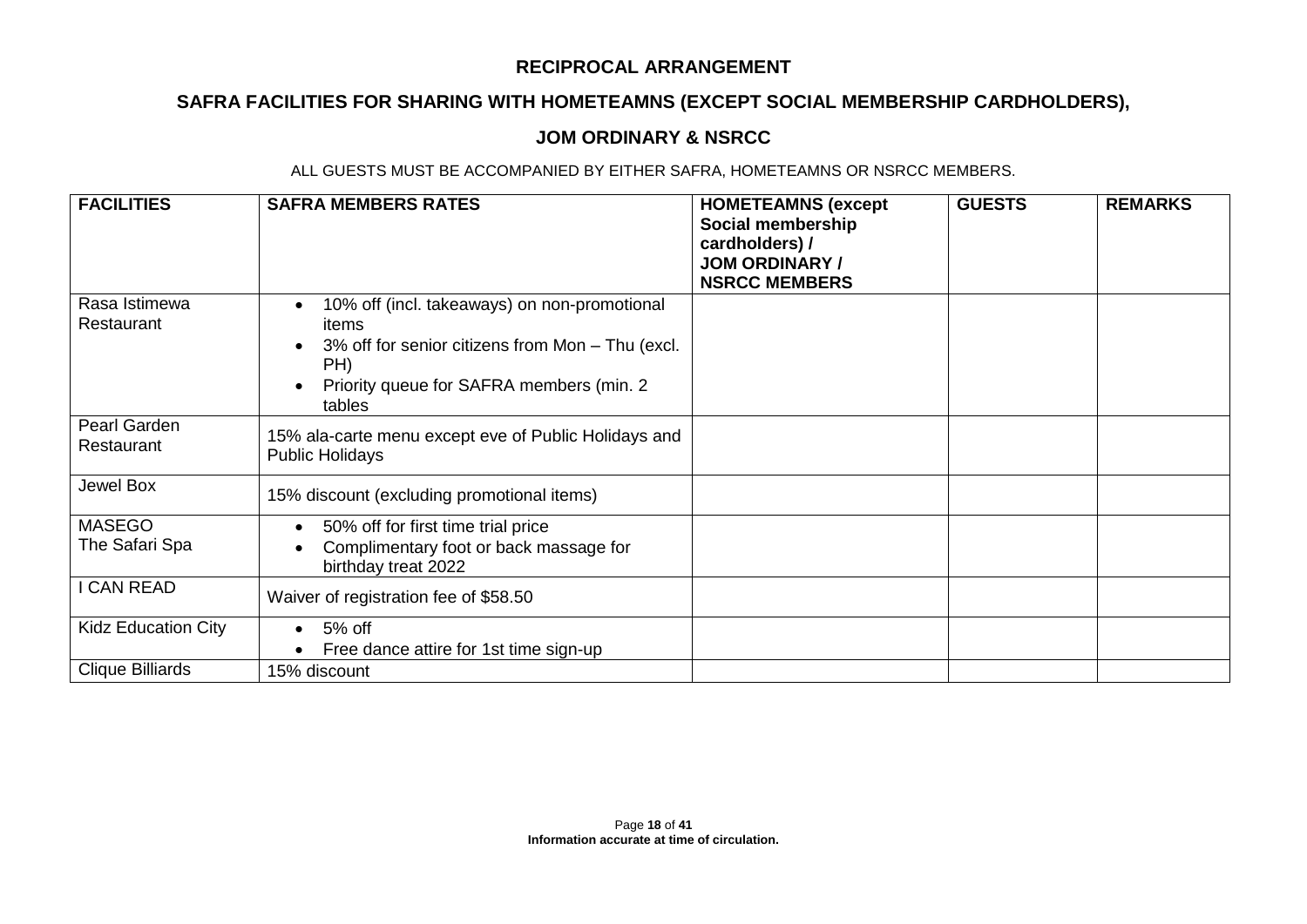# **SAFRA FACILITIES FOR SHARING WITH HOMETEAMNS (EXCEPT SOCIAL MEMBERSHIP CARDHOLDERS),**

### **JOM ORDINARY & NSRCC**

| <b>FACILITIES</b>                              | <b>SAFRA MEMBERS RATES</b>                                                                                                                                                                                                                                                                                                                                                                                                                                      | <b>HOMETEAMNS (except</b><br>Social membership<br>cardholders) /<br><b>JOM ORDINARY /</b><br><b>NSRCC MEMBERS</b> | <b>GUESTS</b> | <b>REMARKS</b> |
|------------------------------------------------|-----------------------------------------------------------------------------------------------------------------------------------------------------------------------------------------------------------------------------------------------------------------------------------------------------------------------------------------------------------------------------------------------------------------------------------------------------------------|-------------------------------------------------------------------------------------------------------------------|---------------|----------------|
| Kidz Treehouse<br>Student Care by<br>Kowabunga | 15% off public rate                                                                                                                                                                                                                                                                                                                                                                                                                                             |                                                                                                                   |               |                |
| <b>NurtureStars</b><br><b>Childcare Centre</b> | 21% off the public rate<br>Priority queue                                                                                                                                                                                                                                                                                                                                                                                                                       | Same as SAFRA members'<br>rate                                                                                    |               |                |
| <b>BazGym Gymnastics</b>                       | 50% off registration fee<br>5% off school fees<br>\$70 referral fee (to be offset against school fee)<br>Free trade-in of old BazGym uniform for new<br>set of uniform. (Trade-in exercise to be done<br>once a year) or free uniform to be given to<br>every year on student's birthday (after min of 4<br>terms as a student)<br>Discount off holiday camps and programs and<br>priority placement.<br>2 exclusive campaigns every year<br>Priority enrolment |                                                                                                                   |               |                |
| <b>Taekwondonomics</b>                         | <b>Priority Enrolment</b><br>$\bullet$<br>15% discount or equivalent for all enrolment on<br>programs/ courses provided at the outlet<br>Entitled to participate in quartely events held by<br>the Licensee in collaboration with SAFRA                                                                                                                                                                                                                         |                                                                                                                   |               |                |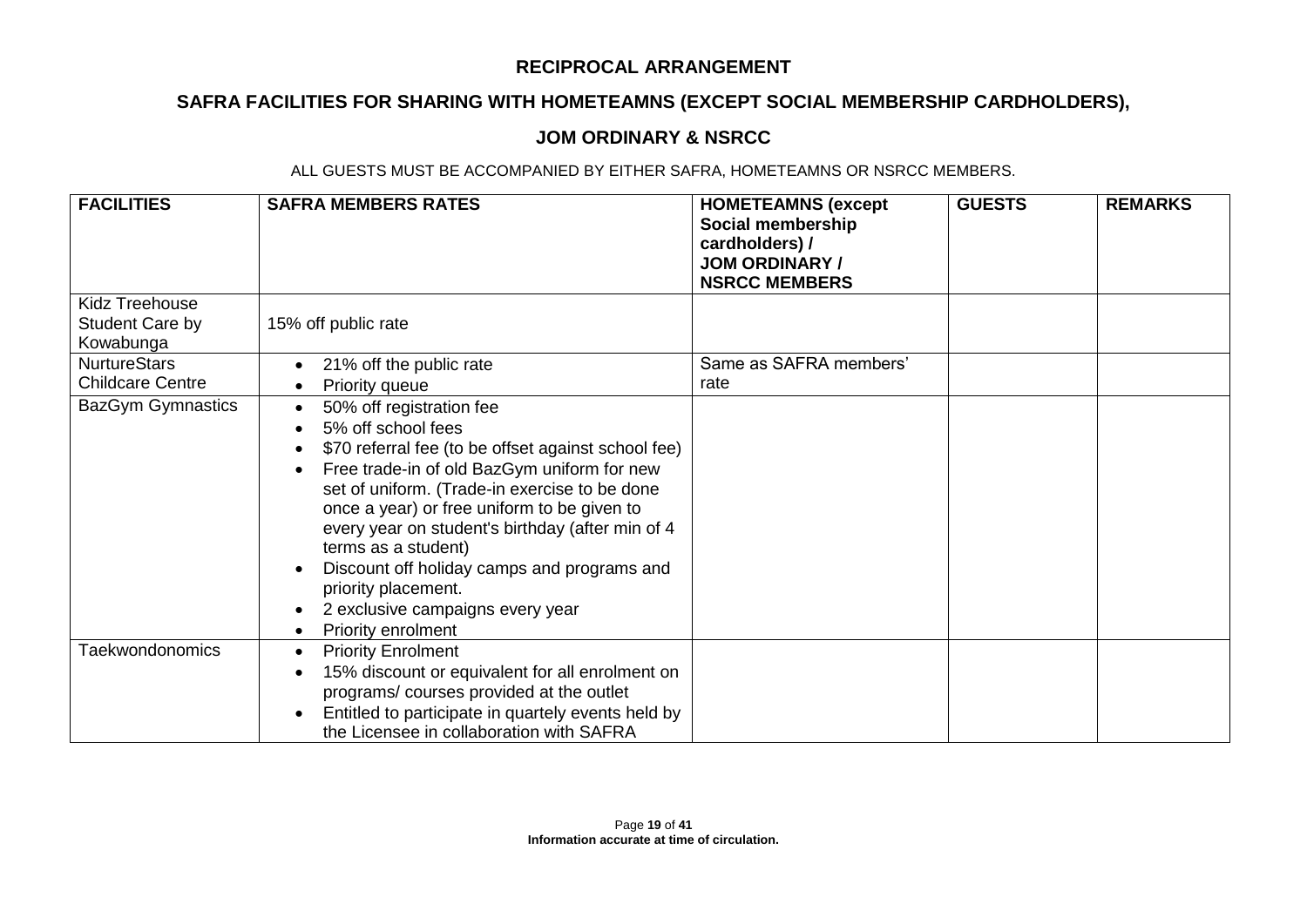# **SAFRA FACILITIES FOR SHARING WITH HOMETEAMNS (EXCEPT SOCIAL MEMBERSHIP CARDHOLDERS),**

### **JOM ORDINARY & NSRCC**

| <b>FACILITIES</b> | <b>SAFRA MEMBERS RATES</b>                                                                                                                                                                                            | <b>HOMETEAMNS (except</b><br>Social membership<br>cardholders) /<br><b>JOM ORDINARY /</b><br><b>NSRCC MEMBERS</b> | <b>GUESTS</b> | <b>REMARKS</b> |
|-------------------|-----------------------------------------------------------------------------------------------------------------------------------------------------------------------------------------------------------------------|-------------------------------------------------------------------------------------------------------------------|---------------|----------------|
| Carpark           | Mon - Sat (6am - 5.59pm): \$0.95/1st hr<br><b>Subsequent Rates:</b><br>Mon - Sat (6am - 5.59pm): \$0.24/15 min block<br>Mon - Sat (6pm to 5.59am): \$1.90/entry<br>Sun & PH: \$1.90/entry<br>Motorcycle: \$0.61/entry |                                                                                                                   |               |                |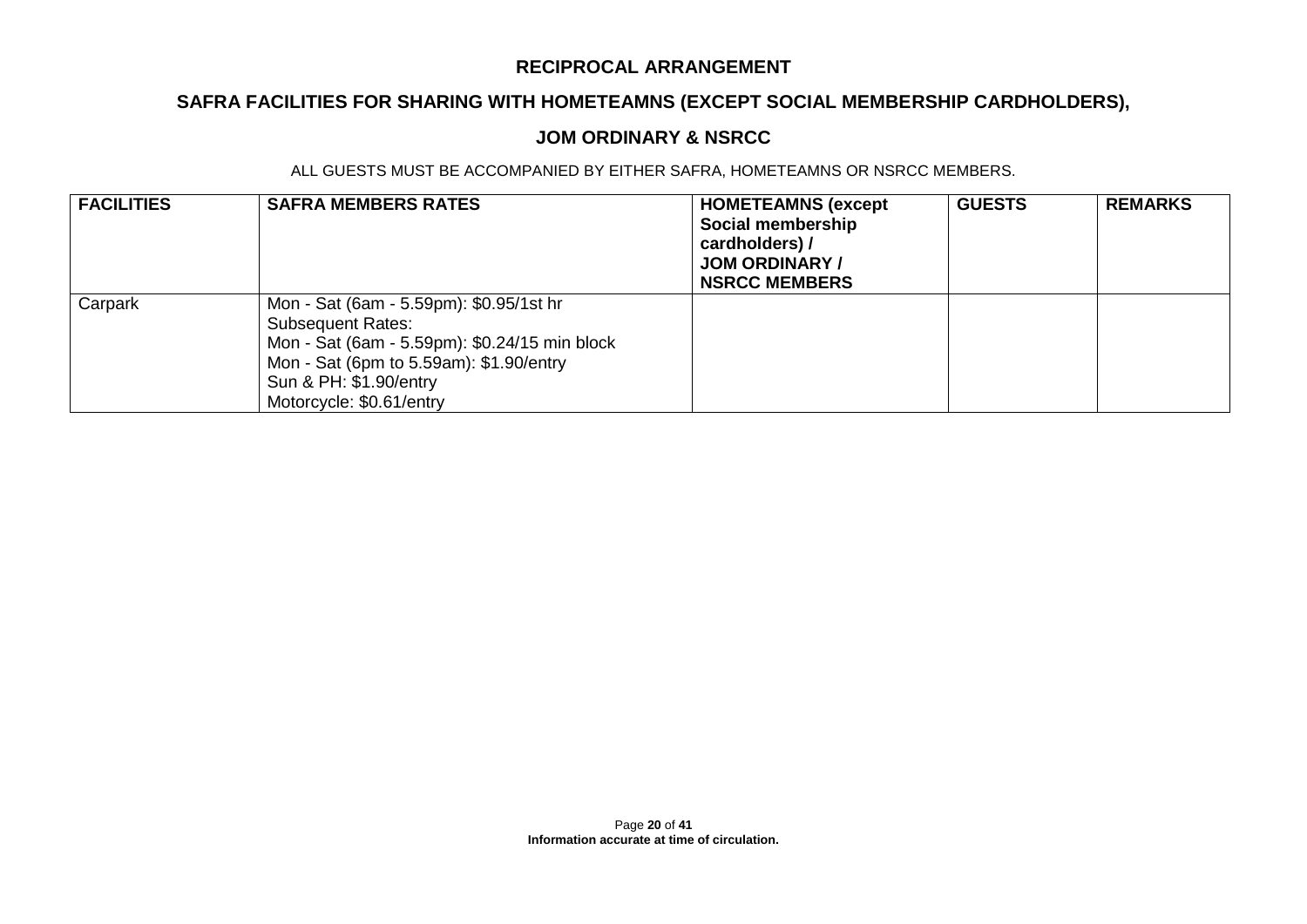# **SAFRA FACILITIES FOR SHARING WITH HOMETEAMNS (EXCEPT SOCIAL MEMBERSHIP CARDHOLDERS),**

### **JOM ORDINARY & NSRCC**

| <b>FACILITIES</b> | <b>SAFRA MEMBERS RATES</b>                                                                                                                                                           | <b>HOMETEAMNS (except</b>                                                                                                                                                                                          | <b>GUESTS</b>                                                                                                                                                                                           | <b>REMARKS</b>                                                                                                                                               |
|-------------------|--------------------------------------------------------------------------------------------------------------------------------------------------------------------------------------|--------------------------------------------------------------------------------------------------------------------------------------------------------------------------------------------------------------------|---------------------------------------------------------------------------------------------------------------------------------------------------------------------------------------------------------|--------------------------------------------------------------------------------------------------------------------------------------------------------------|
|                   |                                                                                                                                                                                      | Social membership                                                                                                                                                                                                  |                                                                                                                                                                                                         |                                                                                                                                                              |
|                   |                                                                                                                                                                                      | cardholders) /                                                                                                                                                                                                     |                                                                                                                                                                                                         |                                                                                                                                                              |
|                   |                                                                                                                                                                                      | <b>JOM ORDINARY /</b>                                                                                                                                                                                              |                                                                                                                                                                                                         |                                                                                                                                                              |
|                   |                                                                                                                                                                                      | <b>NSRCC MEMBERS</b>                                                                                                                                                                                               |                                                                                                                                                                                                         |                                                                                                                                                              |
| EnergyOne         | Joining Fee - \$374.50 (Main) and \$187.25 (Spouse)<br>Admin/Card Fee - \$21.40 (Main) and \$21.40 (Spouse)<br>Subsequent subscription fee - \$128.40 (Main) and<br>\$96.30 (Spouse) | NSRCC / HomeTeamNS /<br><b>CDANS / SPANS members</b><br>may take up EnergyOne's<br>Term (All Day or Daylighter)<br>membership at prevailing rate.<br>For Per-Entry usage, it would<br>be chargeable at SAFRA rate. | Term Daylighter<br>(off peak/single<br>gym usuage)<br>Term All Day<br>M'ship (All gym<br>usage)<br>Per-Entry for<br>Guest<br>\$12.85 (Off<br>peak) / \$21.40<br>(Peak)<br>Per-entry for<br><b>SAFRA</b> | Non-Peak<br>Mon - Fri:<br>$6.30am - 5pm$<br>Sat/Sun:<br>$6.30am -$<br>1pm/8pm to<br>10.30pm<br>Peak<br>Mon - Fri: 5pm<br>$-10.30pm$<br>Sat/Sun: 1pm -<br>8pm |
|                   |                                                                                                                                                                                      |                                                                                                                                                                                                                    | members:<br>\$8.55 (Off-peak)/<br>\$13.90 (Peak)<br>Gym usage is                                                                                                                                        | Peak hr rates<br>will be applied<br>for stays<br>longer than the                                                                                             |
|                   |                                                                                                                                                                                      |                                                                                                                                                                                                                    | limited to                                                                                                                                                                                              | specified off-                                                                                                                                               |
|                   |                                                                                                                                                                                      |                                                                                                                                                                                                                    | Singaporeans<br>and PRs.                                                                                                                                                                                | peak time<br>frames.                                                                                                                                         |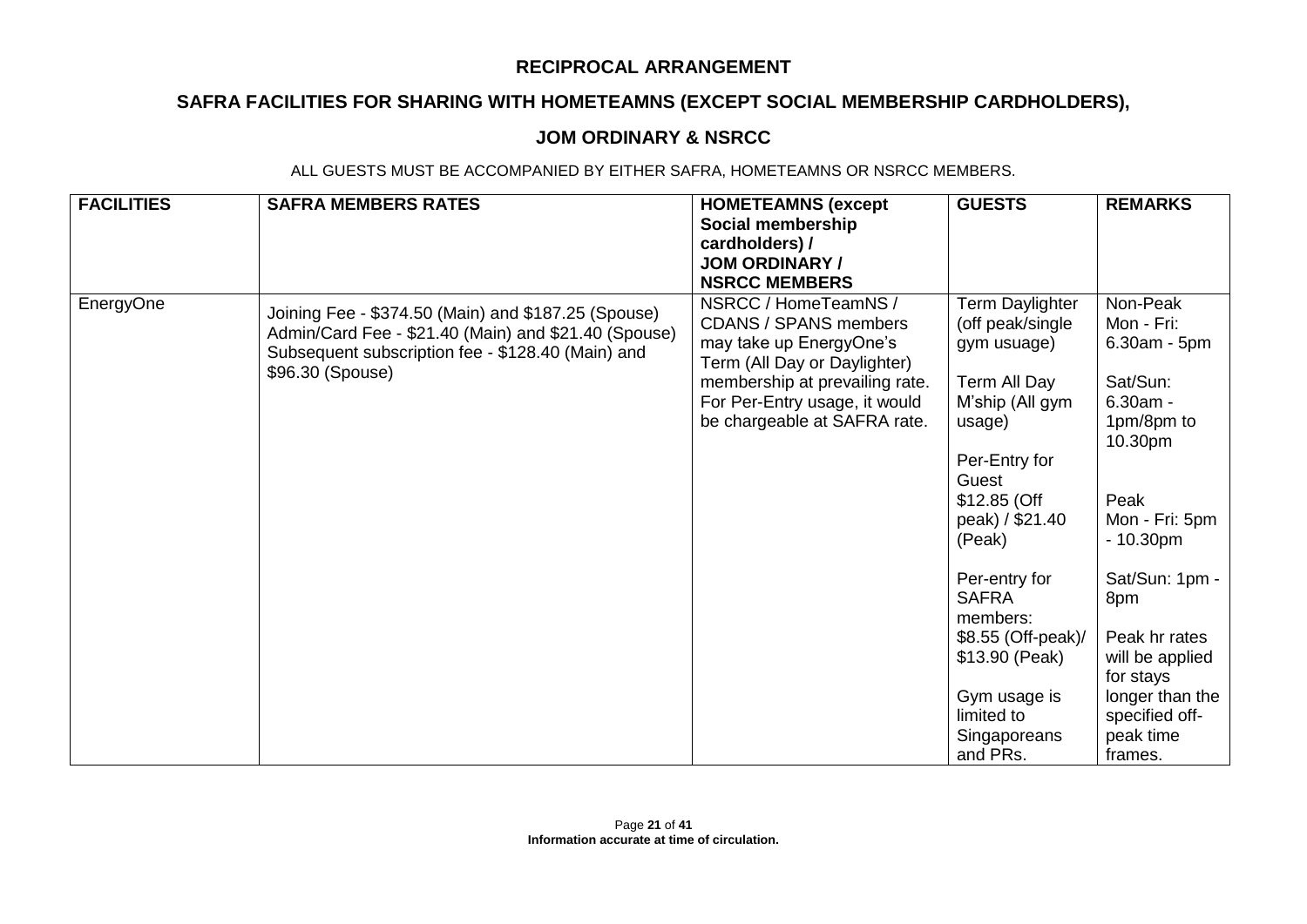# **SAFRA FACILITIES FOR SHARING WITH HOMETEAMNS (EXCEPT SOCIAL MEMBERSHIP CARDHOLDERS),**

### **JOM ORDINARY & NSRCC**

| <b>KIDZ AMAZE SAFRA JURONG</b>                                                                                                                                                                                                                                                                                                                                                                                                                                                                                                                                                                                       |                                            |                                                             |                                                                                      |                                   |
|----------------------------------------------------------------------------------------------------------------------------------------------------------------------------------------------------------------------------------------------------------------------------------------------------------------------------------------------------------------------------------------------------------------------------------------------------------------------------------------------------------------------------------------------------------------------------------------------------------------------|--------------------------------------------|-------------------------------------------------------------|--------------------------------------------------------------------------------------|-----------------------------------|
| <b>Category (Playhouse &amp;</b><br>Playmaze)                                                                                                                                                                                                                                                                                                                                                                                                                                                                                                                                                                        | Time                                       | <b>Kidz Amaze Member / SAFRA</b><br><b>Dependent Member</b> | <b>SAFRA Member /</b><br><b>HOMETEAMNS</b><br><b>Member / NSRCC</b><br><b>Member</b> | Non-<br>Member /<br><b>Public</b> |
| Child (2mth to 18 Years Old)                                                                                                                                                                                                                                                                                                                                                                                                                                                                                                                                                                                         | Peak<br>Sat - Sun, PH & Sch Hol            | \$10.00                                                     | \$12.00                                                                              | \$18.00                           |
|                                                                                                                                                                                                                                                                                                                                                                                                                                                                                                                                                                                                                      | Non Peak<br>Mon - Fri (excl. PH & Sch Hol) | \$8.00                                                      | \$10.00                                                                              | \$14.00                           |
| Per Accompanying Adult                                                                                                                                                                                                                                                                                                                                                                                                                                                                                                                                                                                               | \$2.00                                     |                                                             |                                                                                      |                                   |
| • Infant & Toddler is only applicable to babies 0-36 months<br>• At least 1 (One) accompanying adult must be with the baby at all times<br>. Each SAFRA / HTNS / NSRCC member can only sign 1 child in at SAFRA member's rate.<br>• Membership card is <b>strictly non-transferrable</b> . Member will have to be present upon purchase of the admission ticket(s) or any other transacton(s).<br>• Rates are on per entry basis.<br>• All rates stated are inclusive of GST. Socks are compulsory at SAFRA Jurong and SAFRA Toa Payoh. Purchase of socks @ \$2.50/pair. Rental of<br>lockers will be at $$1 - $2$ . |                                            |                                                             |                                                                                      |                                   |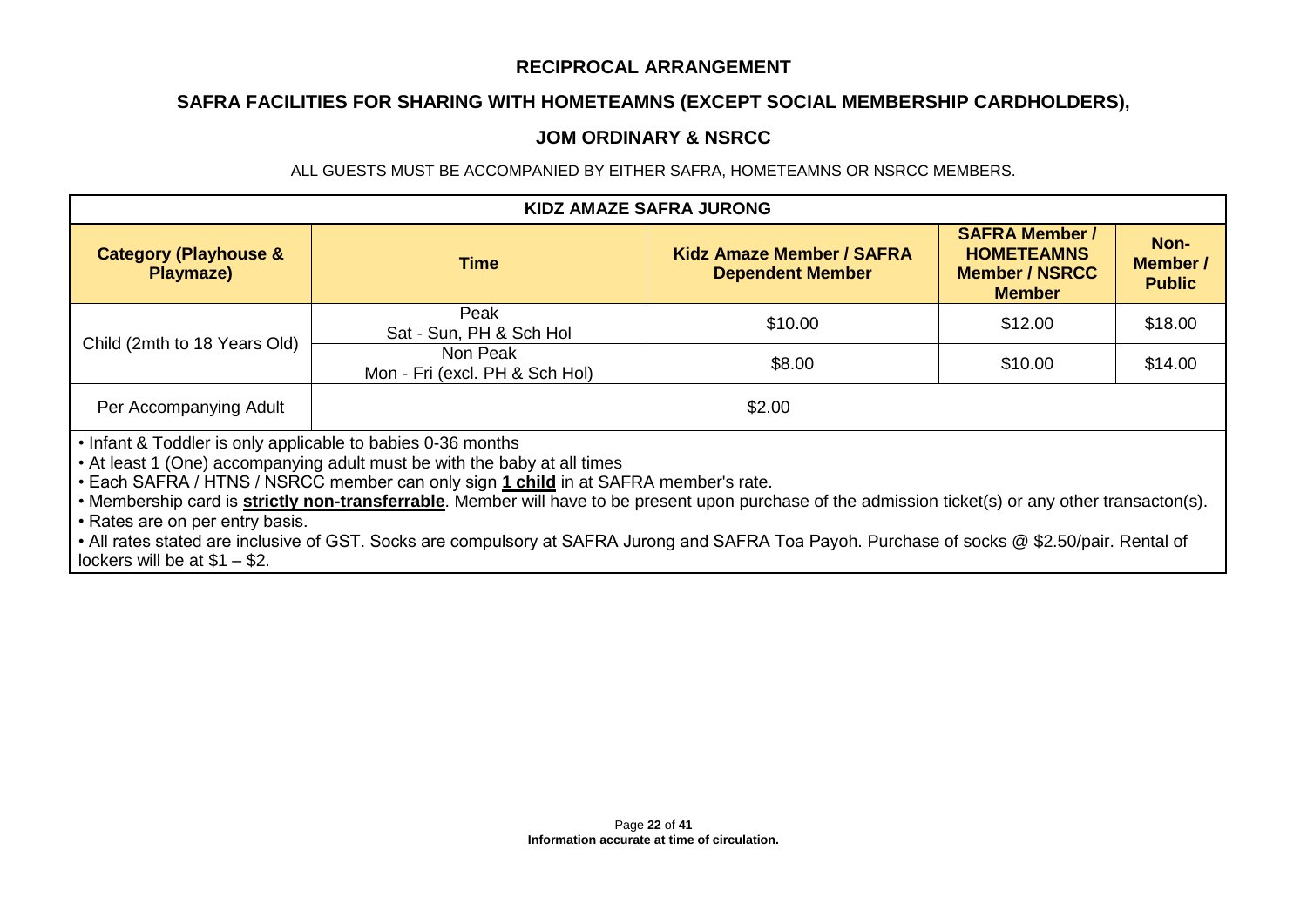# **SAFRA FACILITIES FOR SHARING WITH HOMETEAMNS (EXCEPT SOCIAL MEMBERSHIP CARDHOLDERS),**

### **JOM ORDINARY & NSRCC**

ALL GUESTS MUST BE ACCOMPANIED BY EITHER SAFRA, HOMETEAMNS OR NSRCC MEMBERS.

## **SAFRA MOUNT FABER**

| <b>FACILITIES</b>   | <b>SAFRA MEMBERS RATES</b>                                                                                                                                                                          | <b>HOMETEAMNS (except</b><br>Social membership<br>cardholders) /<br><b>JOM ORDINARY /</b><br><b>NSRCC MEMBERS</b> | <b>GUESTS</b>                                                                                                                                                     | <b>REMARKS</b> |
|---------------------|-----------------------------------------------------------------------------------------------------------------------------------------------------------------------------------------------------|-------------------------------------------------------------------------------------------------------------------|-------------------------------------------------------------------------------------------------------------------------------------------------------------------|----------------|
| Badminton           | Peak: Mon - Fri: 6pm to 1am, Sat, Sun, PH: 7am to<br>1pm<br>Charge rate of \$5.85/hr<br>Non peak: Mon - Fri: 7am to 6pm<br>Charge rate of \$3.20/hr                                                 | Same as SAFRA members'<br>rate<br>Only over counter booking                                                       |                                                                                                                                                                   |                |
| Swimming Pool       | Free Entry                                                                                                                                                                                          | Free<br>(For membership card holder<br>only)                                                                      |                                                                                                                                                                   |                |
| <b>Futsal Pitch</b> | Peak: Sat, Sun, PH<br>7am - 5pm: \$80.25<br>5pm - 7pm: \$80.25<br>11pm - 1am: \$80.25<br>Super Peak: Daily<br>7pm - 11pm: \$88.30<br>Non peak: Mon-Fri<br>7am - 5pm: \$32.10<br>11pm - 1am: \$32.10 | Same as SAFRA members'<br>rate<br>Only over counter booking                                                       | Peak: Sat, Sun,<br><b>PH</b><br>7am - 5pm:<br>\$133.75<br>5pm - 7pm:<br>\$133.75<br>$11pm - 1am$ :<br>\$133.75<br>Super Peak:<br>Daily<br>7pm - 11pm:<br>\$147.15 |                |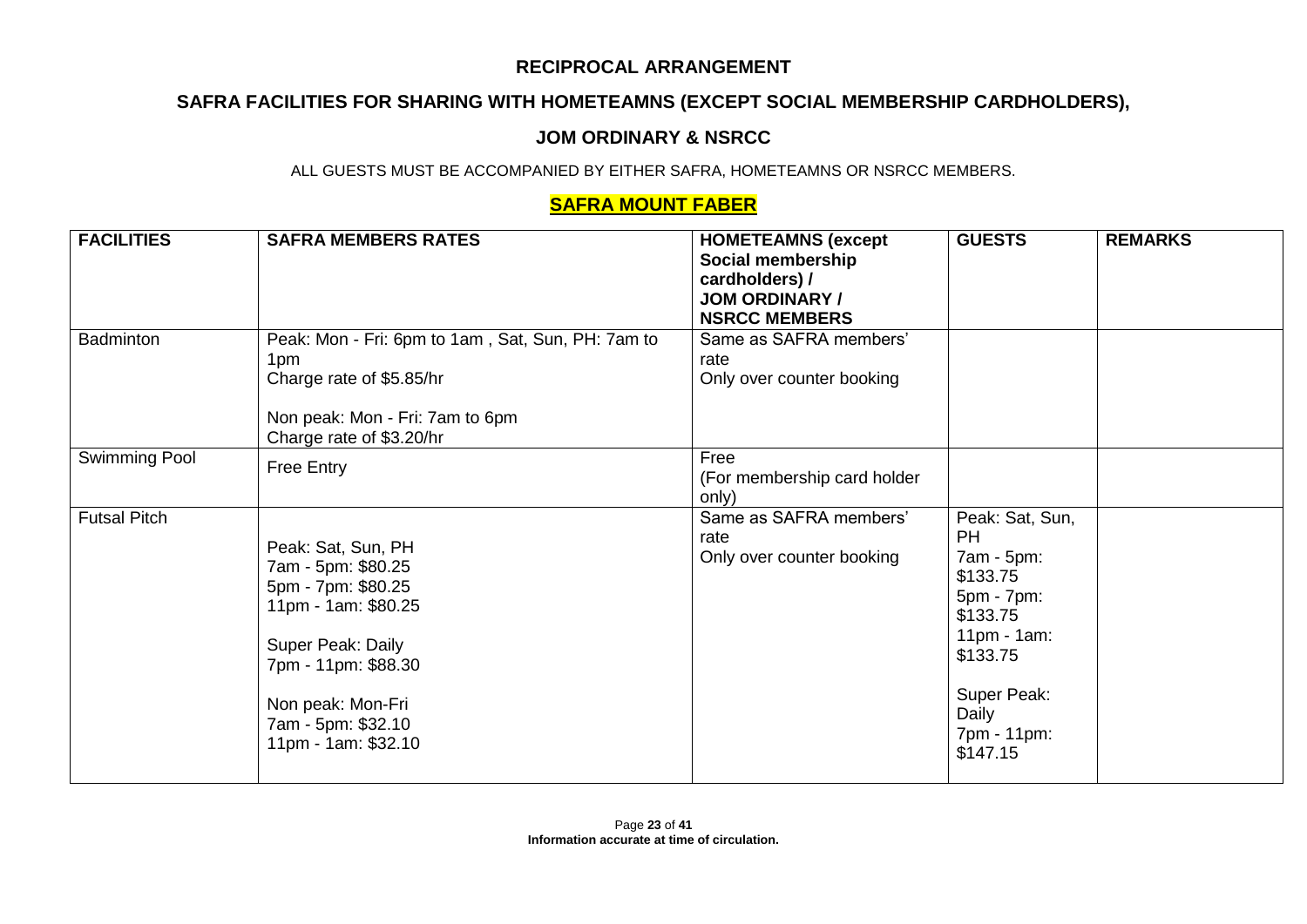## **SAFRA FACILITIES FOR SHARING WITH HOMETEAMNS (EXCEPT SOCIAL MEMBERSHIP CARDHOLDERS),**

## **JOM ORDINARY & NSRCC**

|                                 |                                                                                                                                                                |                                | Non peak: Mon-<br>Fri<br>7am - 5pm:<br>\$53.50<br>$11pm - 1am$ :<br>\$53.50                               |  |
|---------------------------------|----------------------------------------------------------------------------------------------------------------------------------------------------------------|--------------------------------|-----------------------------------------------------------------------------------------------------------|--|
| <b>Fruit Machine</b>            | Free                                                                                                                                                           | N.A                            | N.A                                                                                                       |  |
| Mahjong/Card<br>Room/Games Room | Normal (off peak): \$12.80/hr<br>Premium (off peak): \$21.75/hr<br>Normal (peak): \$16.45/hr<br>Premium (peak): \$27.95/hr                                     | Same as SAFRA members'<br>rate | N.A                                                                                                       |  |
| <b>BBQ Pavilions</b>            | 2 slots/day<br>(a) $10am - 3pm$<br>(b) $5pm - 10pm$<br>Member: \$42.80 pit/slot                                                                                | Same as SAFRA members'<br>rate | 2 slots/day<br>(a) $10am - 3pm$<br>(b) $5pm - 10pm$<br>Non-Member:<br>\$53.50/pit/slot                    |  |
| Canopy Deck                     | 2 slots/day<br>(a) $11am - 3pm 8$<br>Member: \$100 / deck<br>Non-Member: \$150 / deck<br>$(b)$ 5pm $-$ 9pm<br>Member: \$200 / deck<br>Non-Member: \$300 / deck | Same as SAFRA members'<br>rate | *2 slots/day<br>$(a)$ 11am - 3pm<br>& (b) 5pm – 9pm<br>NM (a): \$150 /<br>deck<br>NM (b): \$300 /<br>deck |  |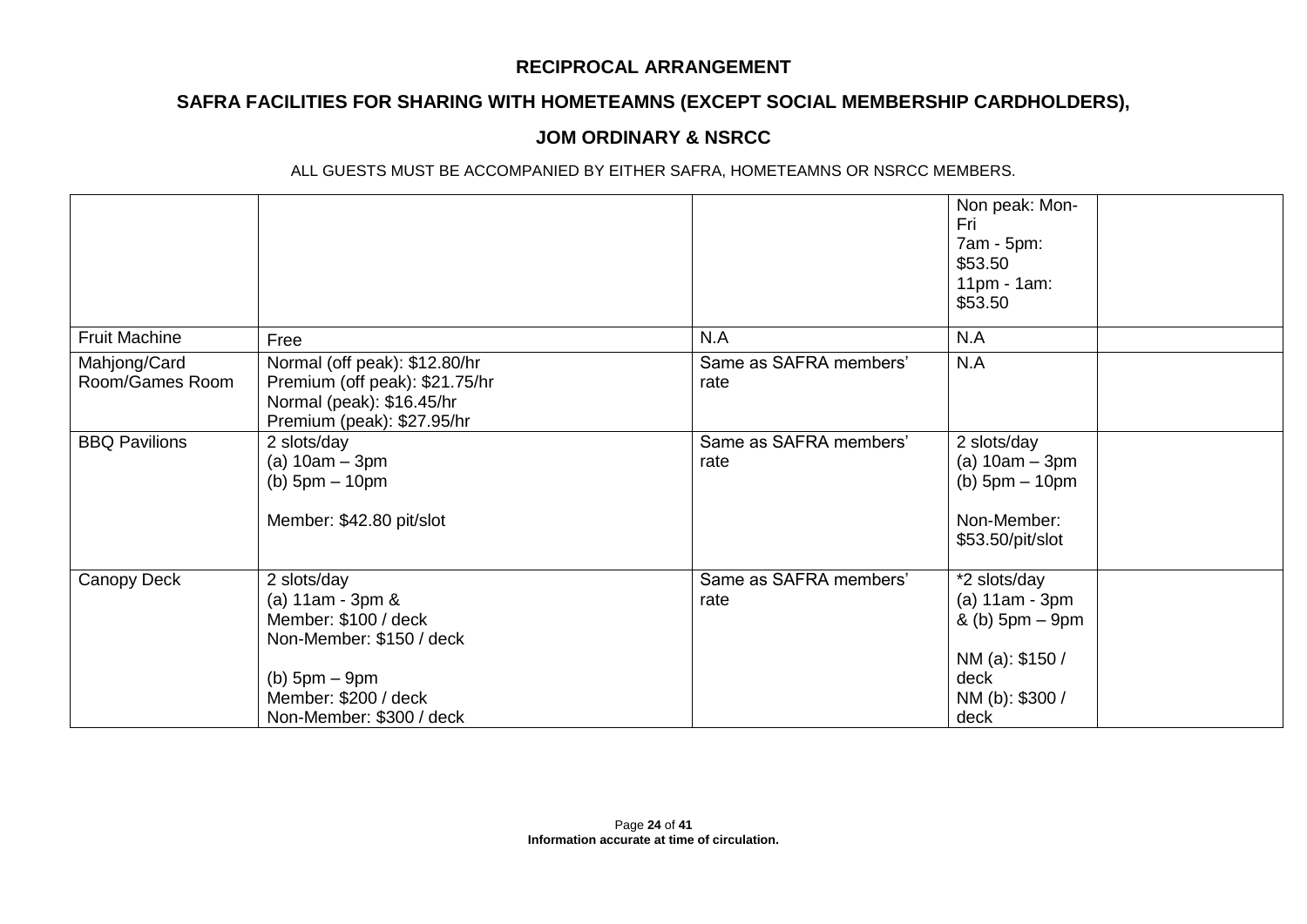# **SAFRA FACILITIES FOR SHARING WITH HOMETEAMNS (EXCEPT SOCIAL MEMBERSHIP CARDHOLDERS),**

### **JOM ORDINARY & NSRCC**

| <b>FACILITIES</b> | <b>SAFRA MEMBERS RATES</b>                                                                                                                                                           | <b>HOMETEAMNS (except</b><br>Social membership<br>cardholders) /<br><b>JOM ORDINARY /</b><br><b>NSRCC MEMBERS</b>                                                                                                  | <b>GUESTS</b>                                                                                   | <b>REMARKS</b>                                                                                      |
|-------------------|--------------------------------------------------------------------------------------------------------------------------------------------------------------------------------------|--------------------------------------------------------------------------------------------------------------------------------------------------------------------------------------------------------------------|-------------------------------------------------------------------------------------------------|-----------------------------------------------------------------------------------------------------|
| EnergyOne         | Joining Fee - \$374.50 (Main) and \$187.25 (Spouse)<br>Admin/Card Fee - \$21.40 (Main) and \$21.40 (Spouse)<br>Subsequent subscription fee - \$128.40 (Main) and<br>\$96.30 (Spouse) | NSRCC / HomeTeamNS /<br><b>CDANS / SPANS members</b><br>may take up EnergyOne's<br>Term (All Day or Daylighter)<br>membership at prevailing rate.<br>For Per-Entry usage, it would<br>be chargeable at SAFRA rate. | Term Daylighter<br>(off peak/single<br>gym usuage)<br>Term All Day<br>M'ship (All gym<br>usage) | Non-Peak<br>Mon - Fri: 6.30am -<br>5pm<br>Sat/Sun: 6.30am -<br>1pm/8pm to 10.30pm                   |
|                   |                                                                                                                                                                                      |                                                                                                                                                                                                                    | Per-Entry for<br>Guest<br>$$12.85$ (Off<br>peak) / \$21.40<br>(Peak)                            | Peak<br>Mon - Fri: 5pm -<br>10.30pm<br>Sat/Sun: 1pm - 8pm                                           |
|                   |                                                                                                                                                                                      |                                                                                                                                                                                                                    | Per-entry for<br><b>SAFRA</b><br>members:<br>\$8.55 (Off-peak)/<br>\$13.90 (Peak)               | Peak hr rates will be<br>applied for stays<br>longer than the<br>specified off-peak<br>time frames. |
|                   |                                                                                                                                                                                      |                                                                                                                                                                                                                    | Gym usage is<br>limited to<br>Singaporeans<br>and PRs.                                          |                                                                                                     |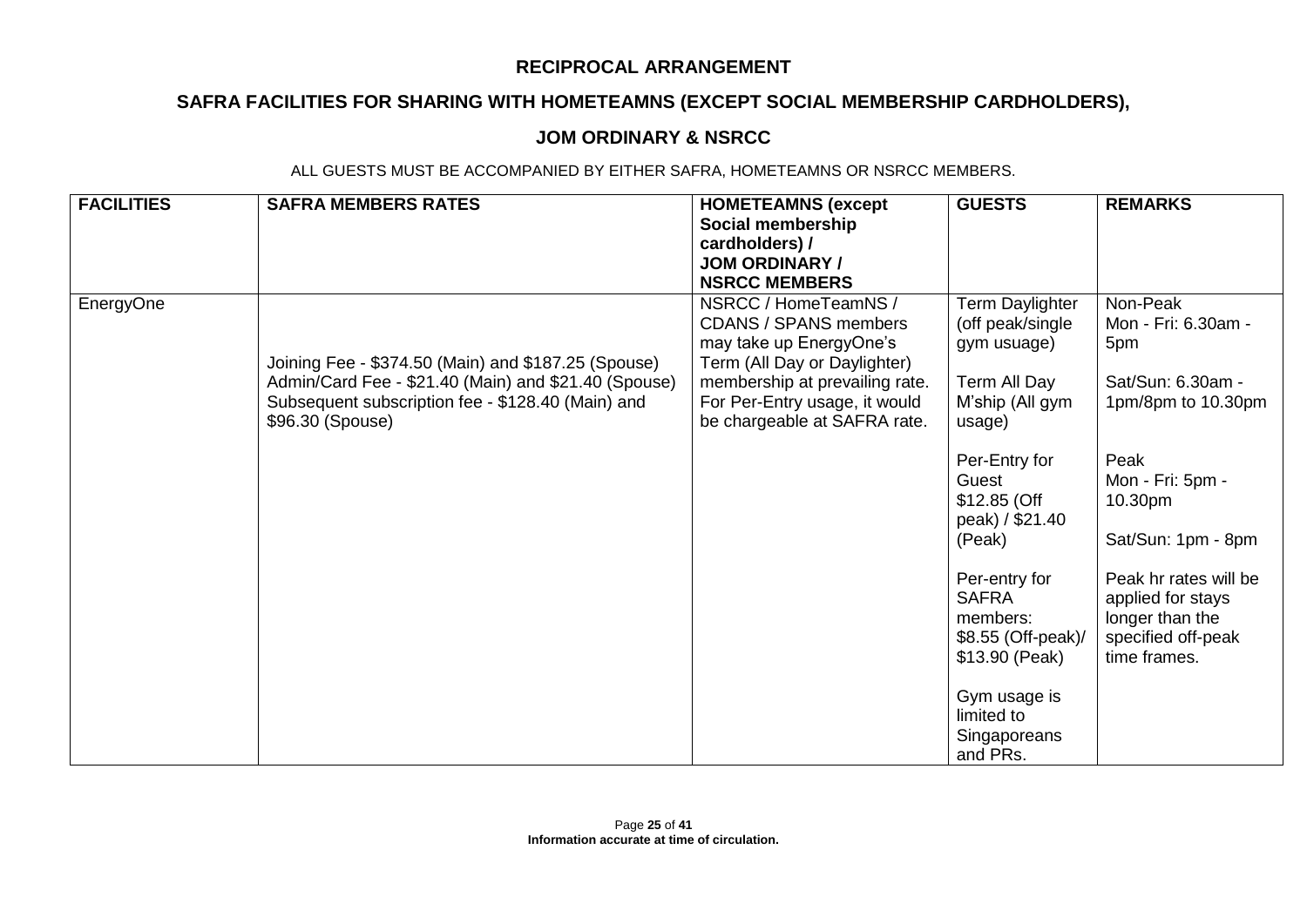# **SAFRA FACILITIES FOR SHARING WITH HOMETEAMNS (EXCEPT SOCIAL MEMBERSHIP CARDHOLDERS),**

### **JOM ORDINARY & NSRCC**

| <b>FACILITIES</b>                                         | <b>SAFRA MEMBERS RATES</b>                                                                        | <b>HOMETEAMNS (except</b><br>Social membership<br>cardholders) /<br><b>JOM ORDINARY /</b><br><b>NSRCC MEMBERS</b> | <b>GUESTS</b> | <b>REMARKS</b> |
|-----------------------------------------------------------|---------------------------------------------------------------------------------------------------|-------------------------------------------------------------------------------------------------------------------|---------------|----------------|
| <b>Outdoor Multi-Purpose</b><br>Court (Sports<br>Booking) | Peak: Mon - Fri: 6pm to 1am, Sat, Sun, PH: 7am to<br>1pm<br>Charge rate of \$7.45/hr              |                                                                                                                   |               |                |
|                                                           | Non peak Mon - Fri: 7am to 6pm<br>Charge rate of \$5.35/hr                                        |                                                                                                                   |               |                |
| <b>FOREST5 Darts Cafe</b>                                 | 10% off (excluding happy hour & promotional items)                                                | Same as SAFRA members'<br>rate                                                                                    |               |                |
| Summer Garden                                             | 15% off a I a carte items<br>10% off on set menus                                                 | Same as SAFRA members'<br>rate                                                                                    |               |                |
| <b>Food Paradise</b>                                      | 5% off                                                                                            | Same as SAFRA members'<br>rate                                                                                    |               |                |
| Old Habits                                                | 10% off                                                                                           | Same as SAFRA members'<br>rate                                                                                    |               |                |
| Sakunthala's<br>Restaurant                                | 10% off                                                                                           | Same as SAFRA members'<br>rate                                                                                    |               |                |
| Turandot                                                  | 10% off                                                                                           | Same as SAFRA members'<br>rate                                                                                    |               |                |
| Heavenly Wang                                             | 10% off for ala carte purchase<br>Additional 5% bonus value when they top up<br>WANG loyalty card | Same as SAFRA members'<br>rate                                                                                    |               |                |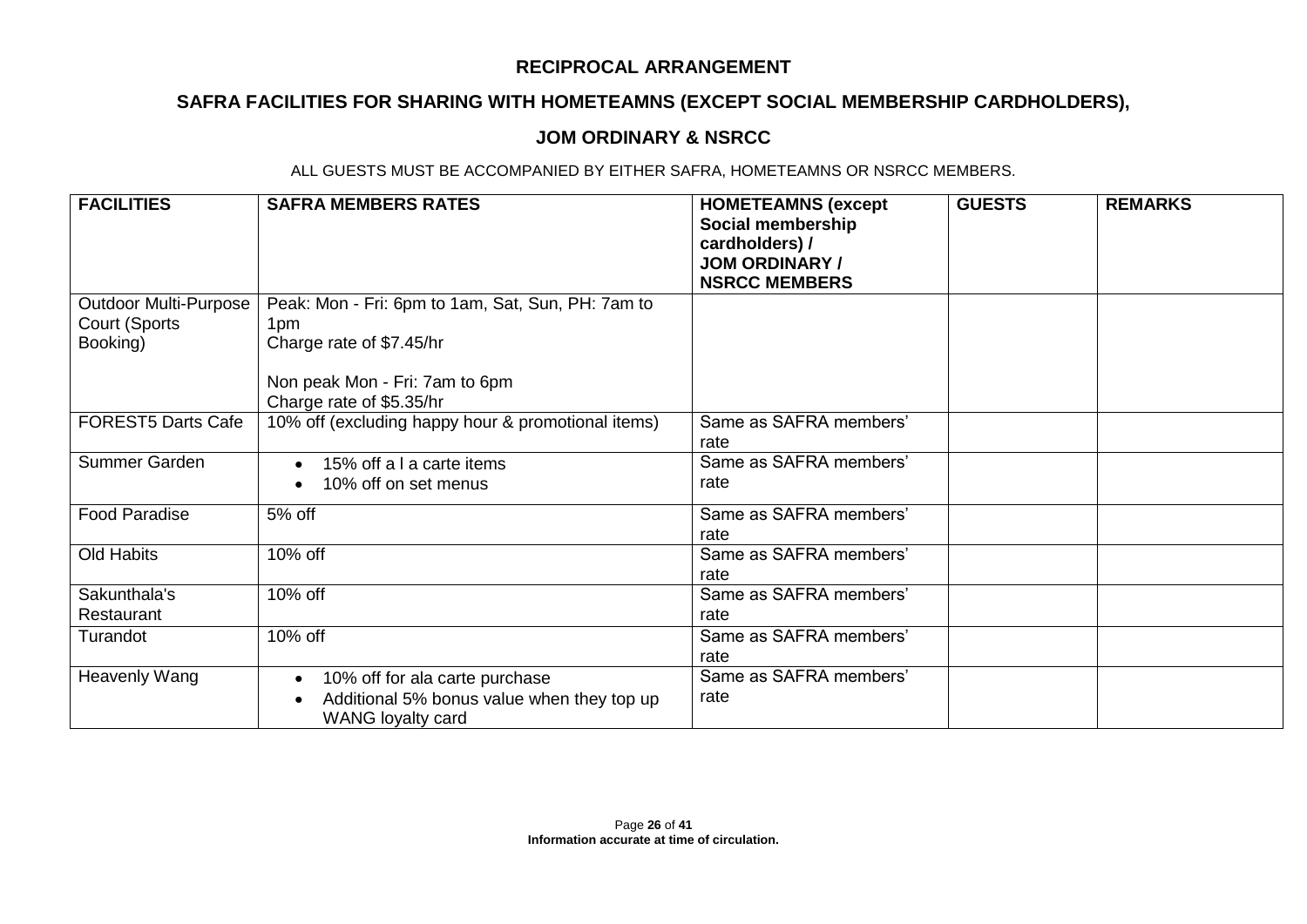# **SAFRA FACILITIES FOR SHARING WITH HOMETEAMNS (EXCEPT SOCIAL MEMBERSHIP CARDHOLDERS),**

### **JOM ORDINARY & NSRCC**

| <b>FACILITIES</b>                              | <b>SAFRA MEMBERS RATES</b>                                                                                                                                                                                                                                                                                  | <b>HOMETEAMNS (except</b><br>Social membership<br>cardholders) /<br><b>JOM ORDINARY /</b><br><b>NSRCC MEMBERS</b> | <b>GUESTS</b> | <b>REMARKS</b> |
|------------------------------------------------|-------------------------------------------------------------------------------------------------------------------------------------------------------------------------------------------------------------------------------------------------------------------------------------------------------------|-------------------------------------------------------------------------------------------------------------------|---------------|----------------|
| Subway                                         | 10% on all 6" Sandwiches, Salad and wraps<br>(excluding ongoing promotion)<br>Reserve 2 seats for SAFRA members<br>(Limited seats for now due to Covid-19,<br>reservation of seats will only resume when<br>seats capacity is back to normal)                                                               | Same as SAFRA members'<br>rate                                                                                    |               |                |
| Umove                                          | 5% discount on group classes packages                                                                                                                                                                                                                                                                       | Same as SAFRA members'<br>rate                                                                                    |               |                |
| <b>NurtureStars</b><br><b>Childcare Centre</b> | 20% off public rates                                                                                                                                                                                                                                                                                        | Same as SAFRA members'<br>rate                                                                                    |               |                |
| The FINS Swim<br>School                        | Based on prevailing rates                                                                                                                                                                                                                                                                                   | Same as SAFRA members'<br>rate                                                                                    |               |                |
| SuperBowl                                      | Mon - Fri (12pm-6pm) \$4.00 per game<br>Mon - Fri (6pm - close) \$4.50 per game   Sat, Sun, Eve<br>of PH/PH \$4.50 per game<br>1) Retain 4 Lanes for all SAFRA members<br>(Limited lanes for now due to Covid-19, reservation of<br>lanes will only resume when lane capacity allowed is<br>back to normal) |                                                                                                                   |               |                |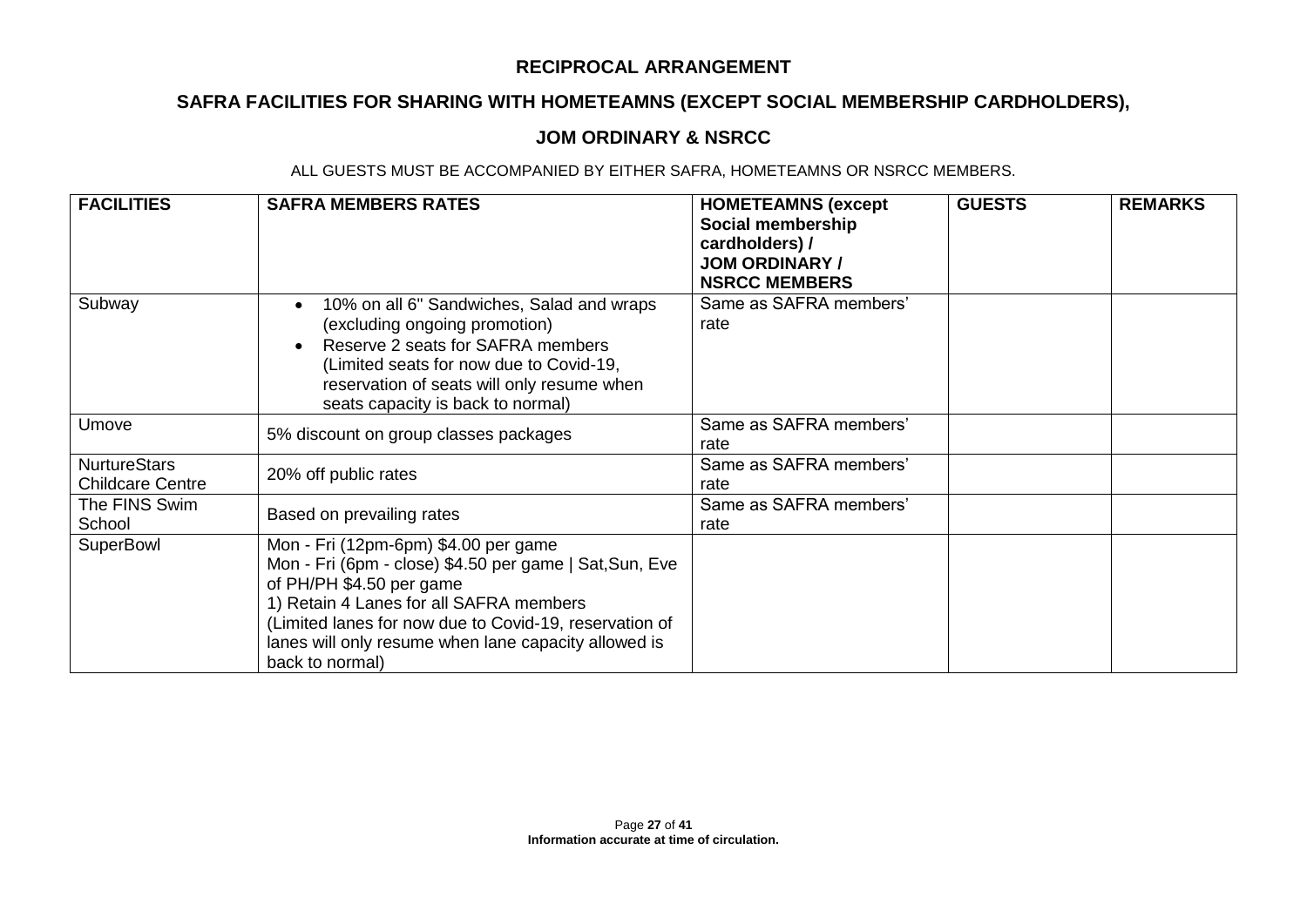# **SAFRA FACILITIES FOR SHARING WITH HOMETEAMNS (EXCEPT SOCIAL MEMBERSHIP CARDHOLDERS),**

### **JOM ORDINARY & NSRCC**

| <b>FACILITIES</b> | <b>SAFRA MEMBERS RATES</b>                                                                                                                                                                                                                                                                                              | <b>HOMETEAMNS (except</b><br>Social membership<br>cardholders) /<br><b>JOM ORDINARY /</b><br><b>NSRCC MEMBERS</b>                    | <b>GUESTS</b>                                                                                                                                                                    | <b>REMARKS</b> |
|-------------------|-------------------------------------------------------------------------------------------------------------------------------------------------------------------------------------------------------------------------------------------------------------------------------------------------------------------------|--------------------------------------------------------------------------------------------------------------------------------------|----------------------------------------------------------------------------------------------------------------------------------------------------------------------------------|----------------|
| Carpark           | Peak: Mon - Sat & Sun & PH (6pm - 5.59am)<br>Member: \$2.40/entry<br>Non-Member: \$4.00/entry<br>Motorcycle (Daily)<br>Flat rate of Member: \$0.60/entry<br>Non-Member: \$1.35/entry<br>Non peak: Mon - Sat (6am to 5.59pm)<br>Member: \$1.25/hr, \$0.32 / 15-min block<br>Non-Member: \$2.30/hr, \$0.58 / 15-min block | Same as SAFRA members'<br>rate<br>Please present your<br>membership card to validate<br>your cashcard to enjoy SAFRA<br>member rate. | Peak:<br>Mon - Sat & Sun &<br>PH<br>6pm - 5.59am:<br>\$4.00/entry<br>Non peak:<br>Mon - Sat<br>6am to 5.59pm:<br>\$2.30/hr<br>Motorcycle (Daily)<br>Flat rate of<br>\$0.60/entry |                |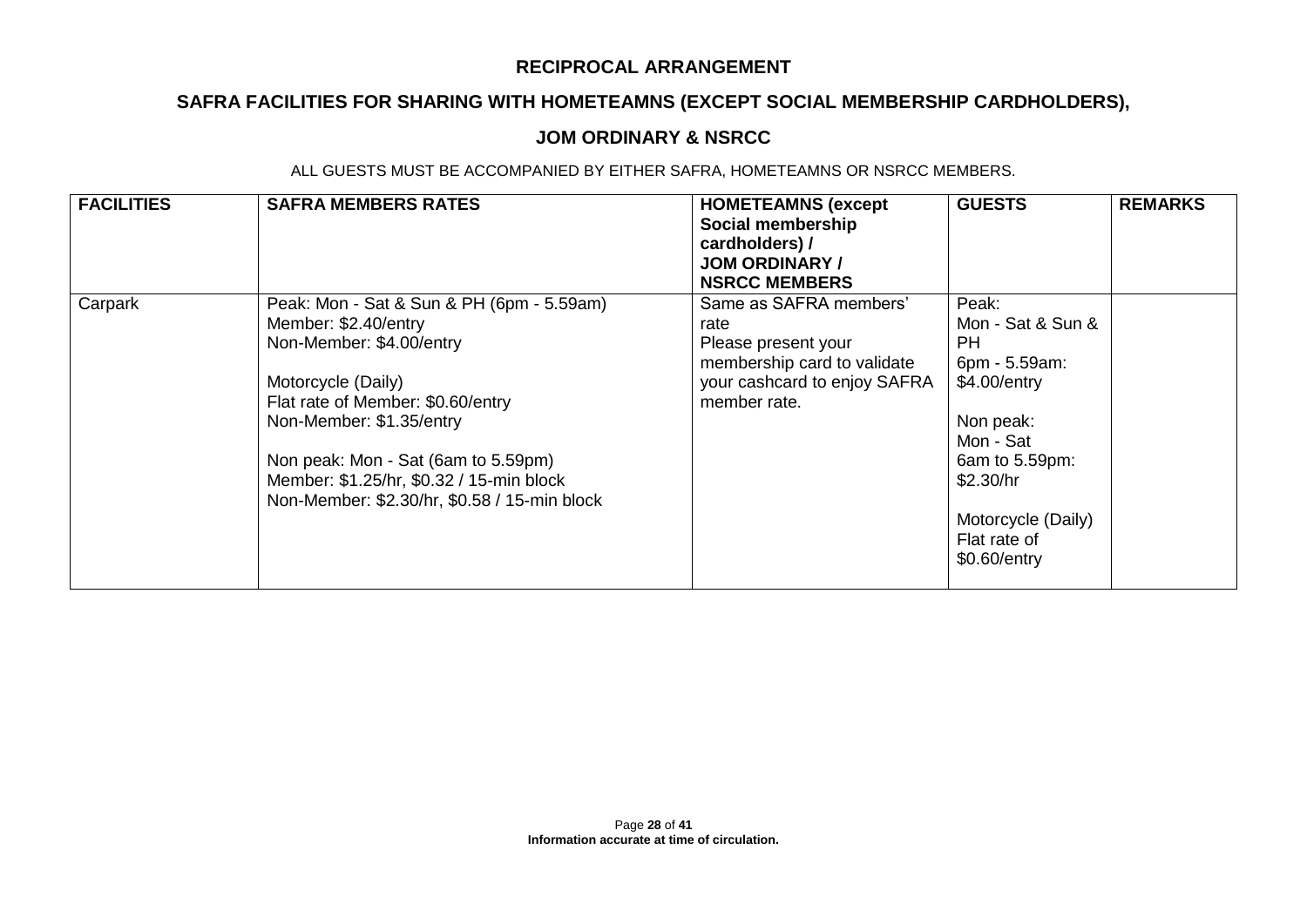# **SAFRA FACILITIES FOR SHARING WITH HOMETEAMNS (EXCEPT SOCIAL MEMBERSHIP CARDHOLDERS),**

### **JOM ORDINARY & NSRCC**

ALL GUESTS MUST BE ACCOMPANIED BY EITHER SAFRA, HOMETEAMNS OR NSRCC MEMBERS.

## **SAFRA PUNGGOL**

| <b>FACILITIES</b>    | <b>SAFRA MEMBERS RATES</b>                                                | <b>HOMETEAMNS (except</b><br>Social membership<br>cardholders) /<br><b>JOM ORDINARY /</b><br><b>NSRCC MEMBERS</b> | <b>GUESTS</b> | <b>REMARKS</b> |
|----------------------|---------------------------------------------------------------------------|-------------------------------------------------------------------------------------------------------------------|---------------|----------------|
| Mahjong/Card         | Peak Weekdays 6:00pm - 11.00pm, Weekends, Eve                             | Same as SAFRA members'                                                                                            | N.A           |                |
| Room/Games Room      | of PH & PH $-$ \$16.45/hr                                                 | rate                                                                                                              |               |                |
|                      | Non-Peak Weekdays 10:00am - 6:00pm: \$12.80/hr                            |                                                                                                                   |               |                |
| <b>Culinary Room</b> | Peak Fri to Sun / Eve of PH / PH (6 hrs)                                  |                                                                                                                   |               |                |
|                      | a) 9am - 3pm                                                              |                                                                                                                   |               |                |
|                      | b) 6pm - 12am                                                             |                                                                                                                   |               |                |
|                      | \$212.10 / block                                                          |                                                                                                                   |               |                |
|                      | Non-Peak Mon - Thu (6hrs)                                                 |                                                                                                                   |               |                |
|                      | a) 9am - 3pm                                                              |                                                                                                                   |               |                |
|                      | b) 6pm - 12am                                                             |                                                                                                                   |               |                |
|                      | \$152.10 / block                                                          |                                                                                                                   |               |                |
|                      | Option to extend package                                                  |                                                                                                                   |               |                |
|                      | Peak only: 6pm - 3am (9hrs)                                               |                                                                                                                   |               |                |
|                      | \$282 / block                                                             |                                                                                                                   |               |                |
| Huo Guo Kung Fu      | 10% off with \$50 min. spend on non-discounted & non                      |                                                                                                                   |               |                |
|                      | promotional items                                                         |                                                                                                                   |               |                |
|                      | 15% off with \$50 min. spend on non-discounted & non<br>promotional items |                                                                                                                   |               |                |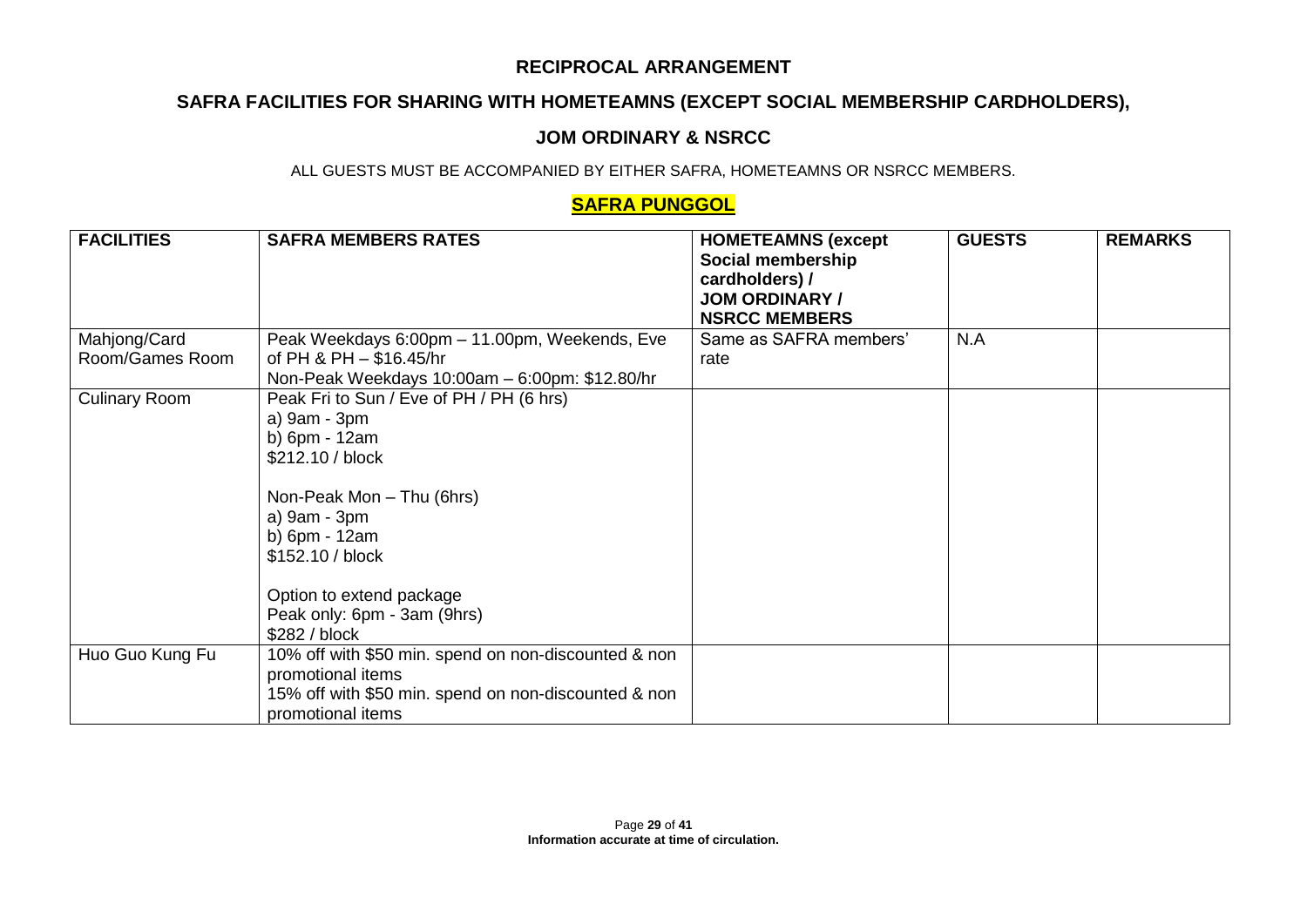# **SAFRA FACILITIES FOR SHARING WITH HOMETEAMNS (EXCEPT SOCIAL MEMBERSHIP CARDHOLDERS),**

### **JOM ORDINARY & NSRCC**

| <b>FACILITIES</b>                     | <b>SAFRA MEMBERS RATES</b>                                                                                                                        | <b>HOMETEAMNS (except</b><br>Social membership<br>cardholders) /<br><b>JOM ORDINARY /</b><br><b>NSRCC MEMBERS</b> | <b>GUESTS</b> | <b>REMARKS</b> |
|---------------------------------------|---------------------------------------------------------------------------------------------------------------------------------------------------|-------------------------------------------------------------------------------------------------------------------|---------------|----------------|
| Heavenly Wang                         | 10% off ala carte purchase with cash only<br>Additional 5% bonus value when they top up<br>their Wang loyalty card.                               |                                                                                                                   |               |                |
| Pizza Hut                             | 10% off total bill with min. \$15 spend (dine-in at<br>SAFRA Punggol only).                                                                       |                                                                                                                   |               |                |
| McDonald's                            | Free apple pie or ice cream with every purchase<br>of an Extra Value Meal                                                                         |                                                                                                                   |               |                |
| Wing Zone                             | 10% off total bill<br>$\bullet$<br>Special deals applicable to SAFRA Punggol<br>outlet only<br>Student Set Meals \$4.95<br>Set Lunch Meals \$8.45 |                                                                                                                   |               |                |
| Jack's Place                          | 10% discount                                                                                                                                      |                                                                                                                   |               |                |
| Salt & Light Archery                  | 10% off Funshoot (Usual \$30/pax for 1 hou guided)<br>10% off Basic Archery Course (Usual \$120/pax for 4<br>hours)                               |                                                                                                                   |               |                |
| The SPA by The<br><b>Ultimate Spa</b> | 10% discount                                                                                                                                      |                                                                                                                   |               |                |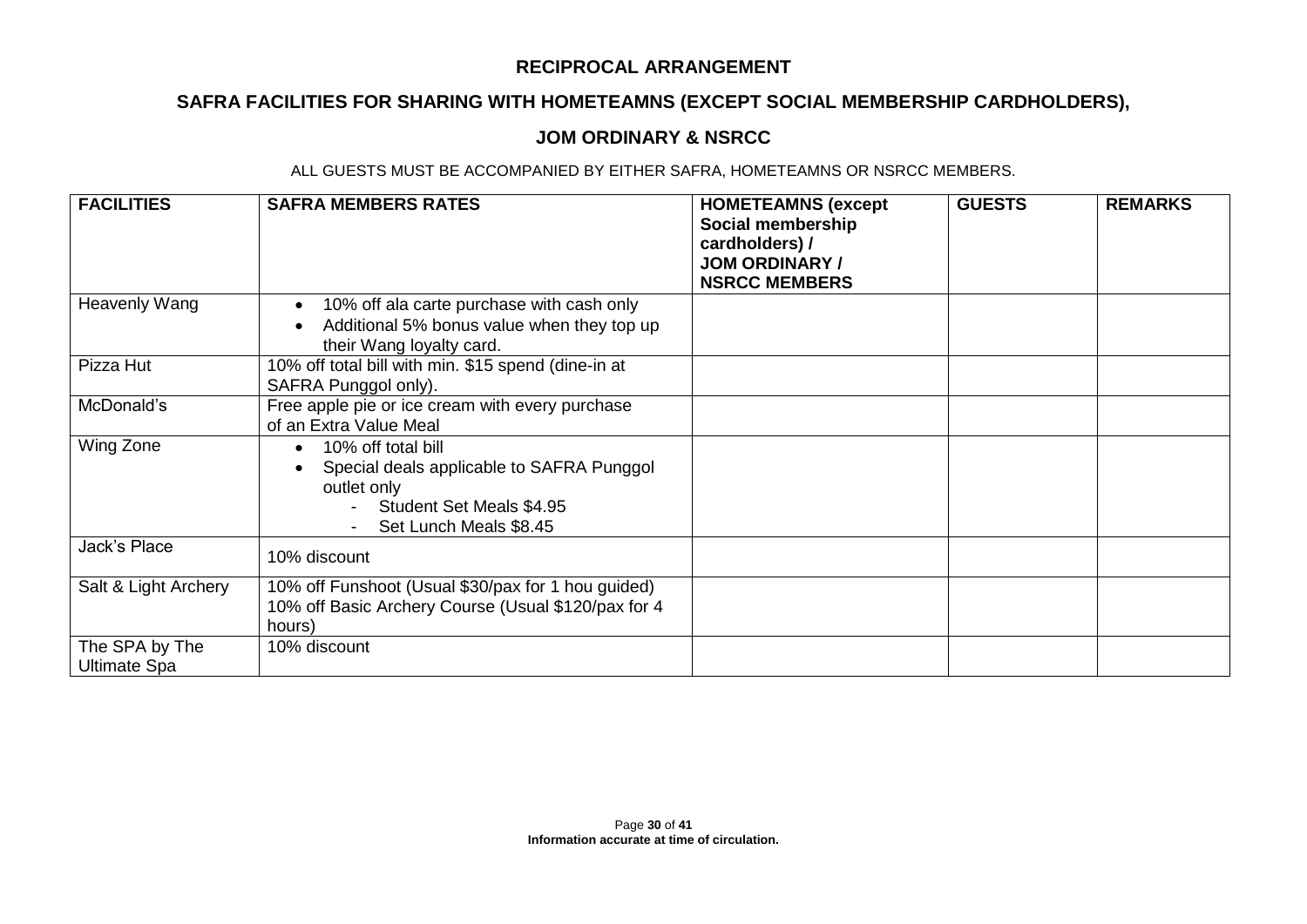# **SAFRA FACILITIES FOR SHARING WITH HOMETEAMNS (EXCEPT SOCIAL MEMBERSHIP CARDHOLDERS),**

### **JOM ORDINARY & NSRCC**

| <b>FACILITIES</b>                 | <b>SAFRA MEMBERS RATES</b>                                                                                                                                                                                                                                                                                                                               | <b>HOMETEAMNS (except</b><br>Social membership<br>cardholders) /<br><b>JOM ORDINARY /</b><br><b>NSRCC MEMBERS</b> | <b>GUESTS</b> | <b>REMARKS</b> |
|-----------------------------------|----------------------------------------------------------------------------------------------------------------------------------------------------------------------------------------------------------------------------------------------------------------------------------------------------------------------------------------------------------|-------------------------------------------------------------------------------------------------------------------|---------------|----------------|
| Tien Hsia Language<br>School      | 3% off school fees<br>Free starter kit for 1 <sup>st</sup> enrolment                                                                                                                                                                                                                                                                                     |                                                                                                                   |               |                |
| StepUp Learning &<br>Dance        | Priority enrolment<br>15% off course fees<br>\$10 off sibling's enrolment on programs<br>\$100 successful referral rebates<br>50% off every 2 <sup>nd</sup> programme per student<br>Free family dance & fitness for mum & child<br>Priority enrolment                                                                                                   |                                                                                                                   |               |                |
| Artary                            | 5% discount on courses & programmes<br>$\bullet$<br>(applicable at SAFRA Punggol only)<br>Priority enrolment<br>$\bullet$                                                                                                                                                                                                                                |                                                                                                                   |               |                |
| <b>LCentral English</b><br>Centre | One-time 10% discount on programs applicable<br>for all LCentral English Centres in Singapore<br>Priority enrolment                                                                                                                                                                                                                                      |                                                                                                                   |               |                |
| Yamaha Music                      | Only Applicable at SAFRA Punggol<br>3% off on courses and programs<br>$\bullet$<br>10% discount on selected regular priced<br>musical instruments purchased<br>8% discount on selected music books<br>purchased<br>One-time waiver of \$32.10 registration fee for<br>new sign up of music courses (Not applicable<br>to re-joining /returning students) |                                                                                                                   |               |                |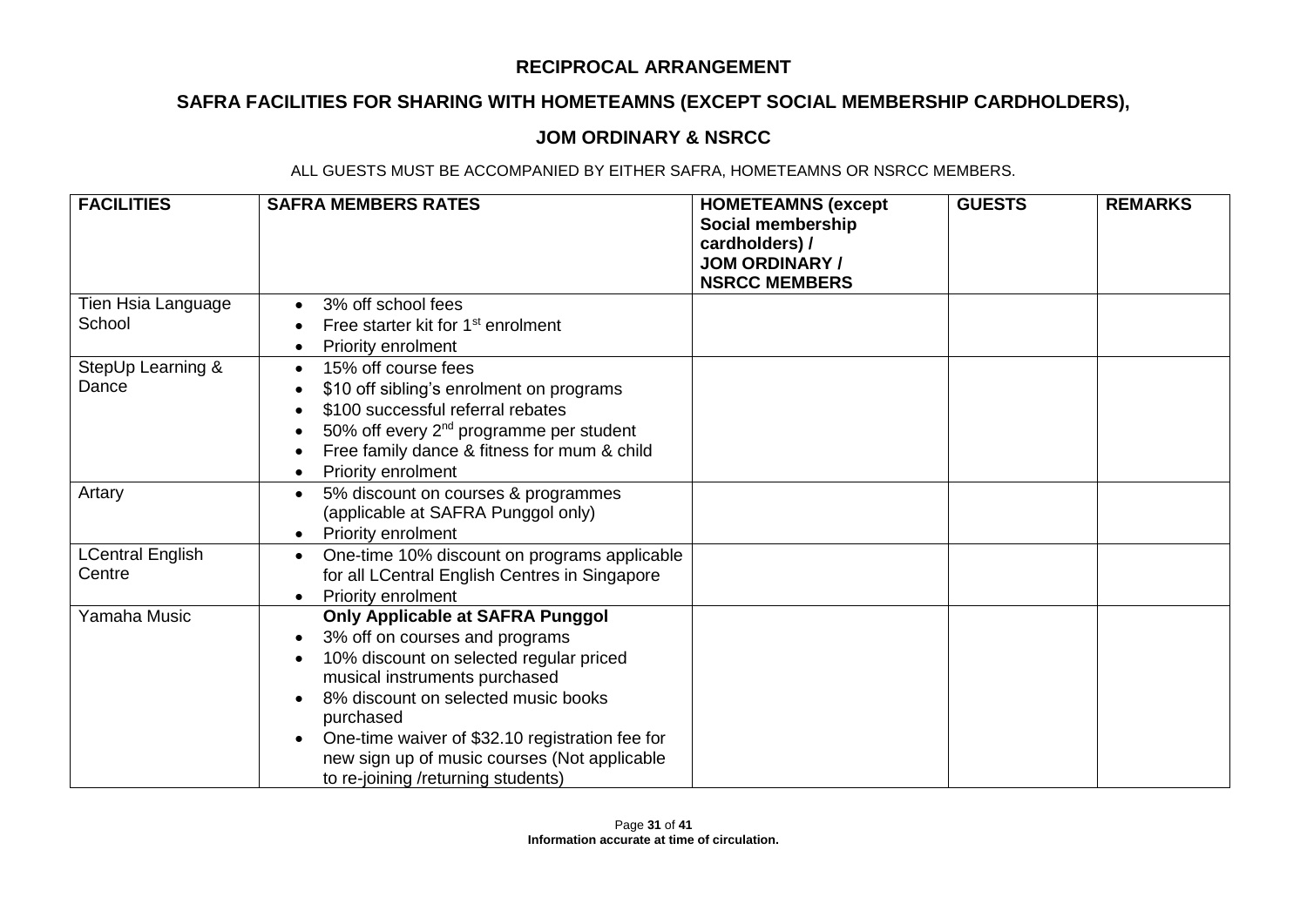# **SAFRA FACILITIES FOR SHARING WITH HOMETEAMNS (EXCEPT SOCIAL MEMBERSHIP CARDHOLDERS),**

## **JOM ORDINARY & NSRCC**

| <b>FACILITIES</b>                              | <b>SAFRA MEMBERS RATES</b>                                                                                                                                                                                                                                                                                                                                                                                                                                                             | <b>HOMETEAMNS (except</b><br>Social membership<br>cardholders) /<br><b>JOM ORDINARY /</b><br><b>NSRCC MEMBERS</b> | <b>GUESTS</b> | <b>REMARKS</b> |
|------------------------------------------------|----------------------------------------------------------------------------------------------------------------------------------------------------------------------------------------------------------------------------------------------------------------------------------------------------------------------------------------------------------------------------------------------------------------------------------------------------------------------------------------|-------------------------------------------------------------------------------------------------------------------|---------------|----------------|
| <b>EduFirst</b>                                | 5% off on student care services, tuition service<br>and enrichment programs<br><b>Priority Enrolment</b><br>$\bullet$                                                                                                                                                                                                                                                                                                                                                                  |                                                                                                                   |               |                |
| <b>Starrific</b>                               | 3% discount on school/program/course fee<br>$\bullet$<br><b>Priority Enrolment</b>                                                                                                                                                                                                                                                                                                                                                                                                     |                                                                                                                   |               |                |
| <b>NurtureStars</b><br><b>Childcare Centre</b> | 20% discount off the Public Rate (SAFRA<br>Members Rate \$1,120 vs Public Rate \$1,400)                                                                                                                                                                                                                                                                                                                                                                                                | Same as SAFRA members'<br>rate                                                                                    |               |                |
| <b>BazGym Gymnastics</b><br>School             | \$70 referral fee (to be offset against school<br>fees)<br>5% off school fees<br>Free trade in of old BazGym uniform for new<br>set of uniform. (Trade in exercise to be done<br>once a year) or free uniform to be given to<br>SAFRA members every year on student's<br>birthday (after a minimum of 4 terms as a<br>student)<br>Discounts off our holiday camps and programs<br>and priority placement<br>2 exclusive campaigns every year<br><b>Priority Enrolment</b><br>$\bullet$ |                                                                                                                   |               |                |
| Yoga Inc                                       | 10% off all packages and retail items<br>Free outdoor yoga class for SAFRA members<br>once a month                                                                                                                                                                                                                                                                                                                                                                                     |                                                                                                                   |               |                |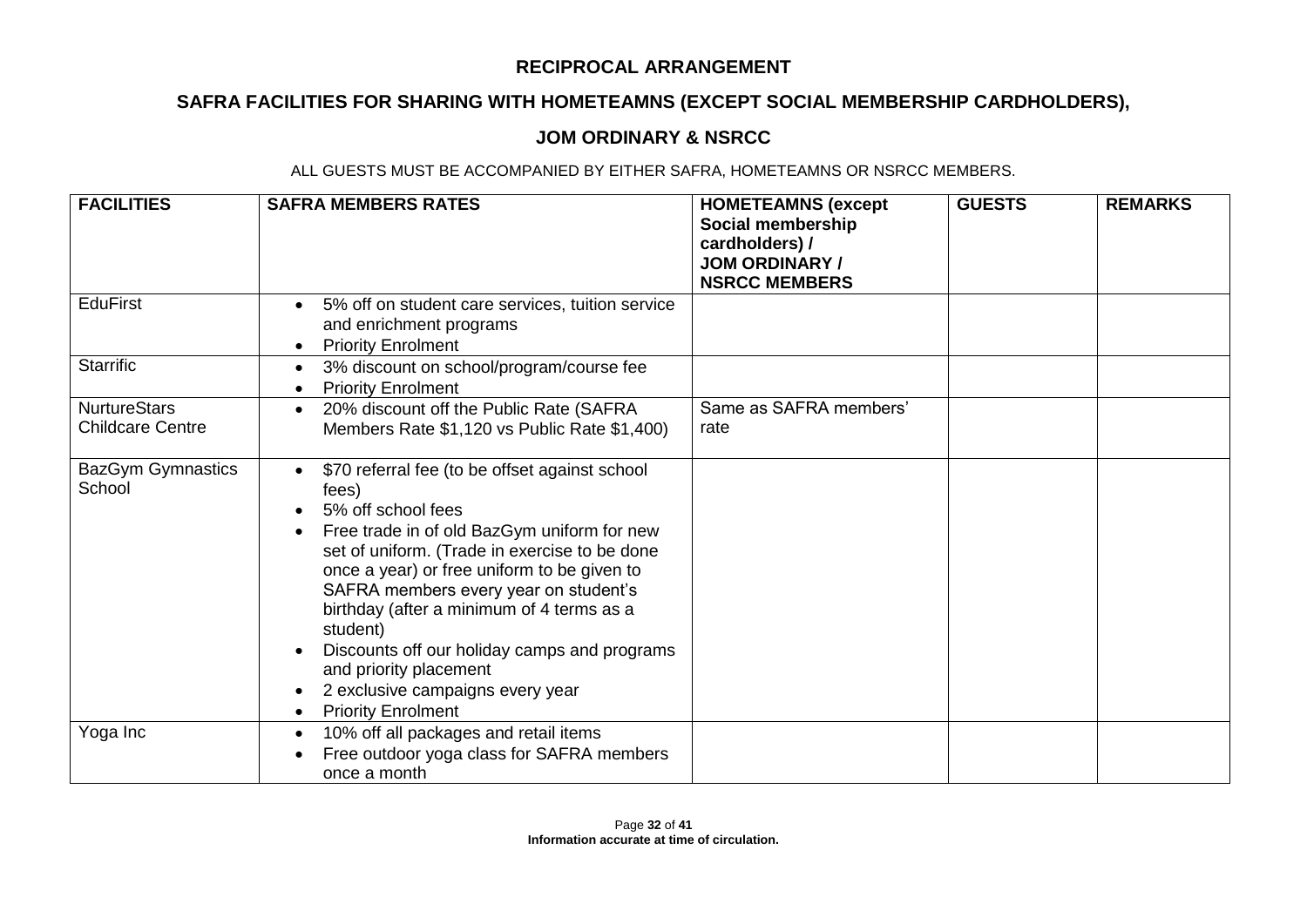# **SAFRA FACILITIES FOR SHARING WITH HOMETEAMNS (EXCEPT SOCIAL MEMBERSHIP CARDHOLDERS),**

### **JOM ORDINARY & NSRCC**

| <b>FACILITIES</b>      | <b>SAFRA MEMBERS RATES</b>                                                                                                                                                                                                                                                                                                                                                                                                  | <b>HOMETEAMNS (except</b><br>Social membership<br>cardholders) /<br><b>JOM ORDINARY /</b><br><b>NSRCC MEMBERS</b>                                                                                                  | <b>GUESTS</b>                                                                                                                                                          | <b>REMARKS</b>                                                                                                                      |
|------------------------|-----------------------------------------------------------------------------------------------------------------------------------------------------------------------------------------------------------------------------------------------------------------------------------------------------------------------------------------------------------------------------------------------------------------------------|--------------------------------------------------------------------------------------------------------------------------------------------------------------------------------------------------------------------|------------------------------------------------------------------------------------------------------------------------------------------------------------------------|-------------------------------------------------------------------------------------------------------------------------------------|
| <b>Taekwondonimics</b> | Priority enrolment<br>$\bullet$<br>15% discount off for all program/courses<br>provided at the Outlet (Applicable to SAFRA<br>Punggol Outlet only)<br>Free Adidas Taekwondo T-shirt or its<br>equivalent upon signing up for program/course<br>(not applicable for repeated sign up)<br>Other Discount & Benefits for SAFRA Members<br>and Affiliated Members when there is an<br><b>SAFRA Event or National Promotions</b> |                                                                                                                                                                                                                    |                                                                                                                                                                        |                                                                                                                                     |
| Sonic Bowl             | 15% discount for lane use<br>$\bullet$<br>20% discount for services and F&B<br><b>Priority Queue</b>                                                                                                                                                                                                                                                                                                                        |                                                                                                                                                                                                                    |                                                                                                                                                                        |                                                                                                                                     |
| EnergyOne              | Joining Fee - \$374.50 (Main) and \$187.25 (Spouse)<br>Admin/Card Fee - \$21.40 (Main) and \$21.40 (Spouse)<br>Subsequent subscription fee - \$128.40 (Main) and<br>\$96.30 (Spouse)                                                                                                                                                                                                                                        | NSRCC / HomeTeamNS /<br><b>CDANS / SPANS members</b><br>may take up EnergyOne's<br>Term (All Day or Daylighter)<br>membership at prevailing rate.<br>For Per-Entry usage, it would<br>be chargeable at SAFRA rate. | Term Daylighter<br>(off peak/single<br>gym usuage)<br>Term All Day<br>M'ship (All gym<br>usage)<br>Per-Entry for<br>Guest<br>\$12.85 (Off<br>peak) / \$21.40<br>(Peak) | Non-Peak<br>Mon - Fri:<br>$6.30am - 5pm$<br>Sat/Sun:<br>$6.30am -$<br>1pm/8pm to<br>10.30pm<br>Peak<br>Mon - Fri: 5pm<br>$-10.30pm$ |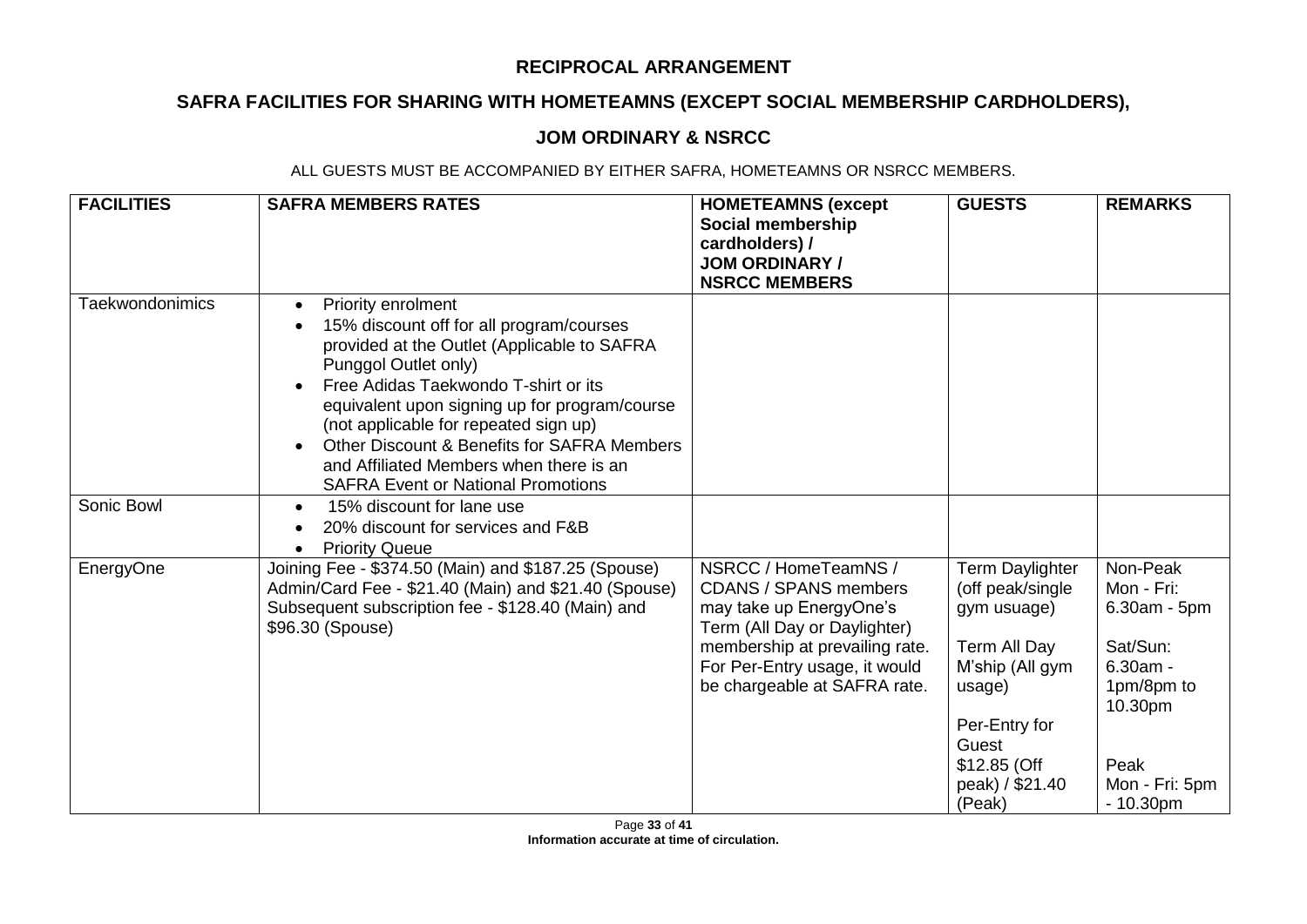# **SAFRA FACILITIES FOR SHARING WITH HOMETEAMNS (EXCEPT SOCIAL MEMBERSHIP CARDHOLDERS),**

## **JOM ORDINARY & NSRCC**

|         |                                                                                 | Per-entry for<br><b>SAFRA</b><br>members:<br>\$8.55 (Off-peak)/<br>\$13.90 (Peak)<br>Gym usage is<br>limited to<br>Singaporeans<br>and PRs. | Sat/Sun: 1pm -<br>8pm<br>Peak hr rates<br>will be applied<br>for stays<br>longer than the<br>specified off-<br>peak time<br>frames. |
|---------|---------------------------------------------------------------------------------|---------------------------------------------------------------------------------------------------------------------------------------------|-------------------------------------------------------------------------------------------------------------------------------------|
| Carpark | Mon - Sat (6am - 5.59pm)<br>Mbrs: \$1.25/1st hr   Public: \$2.30/1st hr         |                                                                                                                                             |                                                                                                                                     |
|         | <b>Subsequent Rates</b><br>Mbrs: \$0.32/15 min<br>Pubic: \$0.58/15 min          |                                                                                                                                             |                                                                                                                                     |
|         | Mon – Sat (6pm to 5.59am next day)<br>Mbrs: \$2.40/entry   Guests: \$4.00/entry |                                                                                                                                             |                                                                                                                                     |
|         | Sun & PH<br>\$2.40/entry & \$4.00/entry                                         |                                                                                                                                             |                                                                                                                                     |
|         | Motorcycle: \$0.65/entry & \$1.25/entry                                         |                                                                                                                                             |                                                                                                                                     |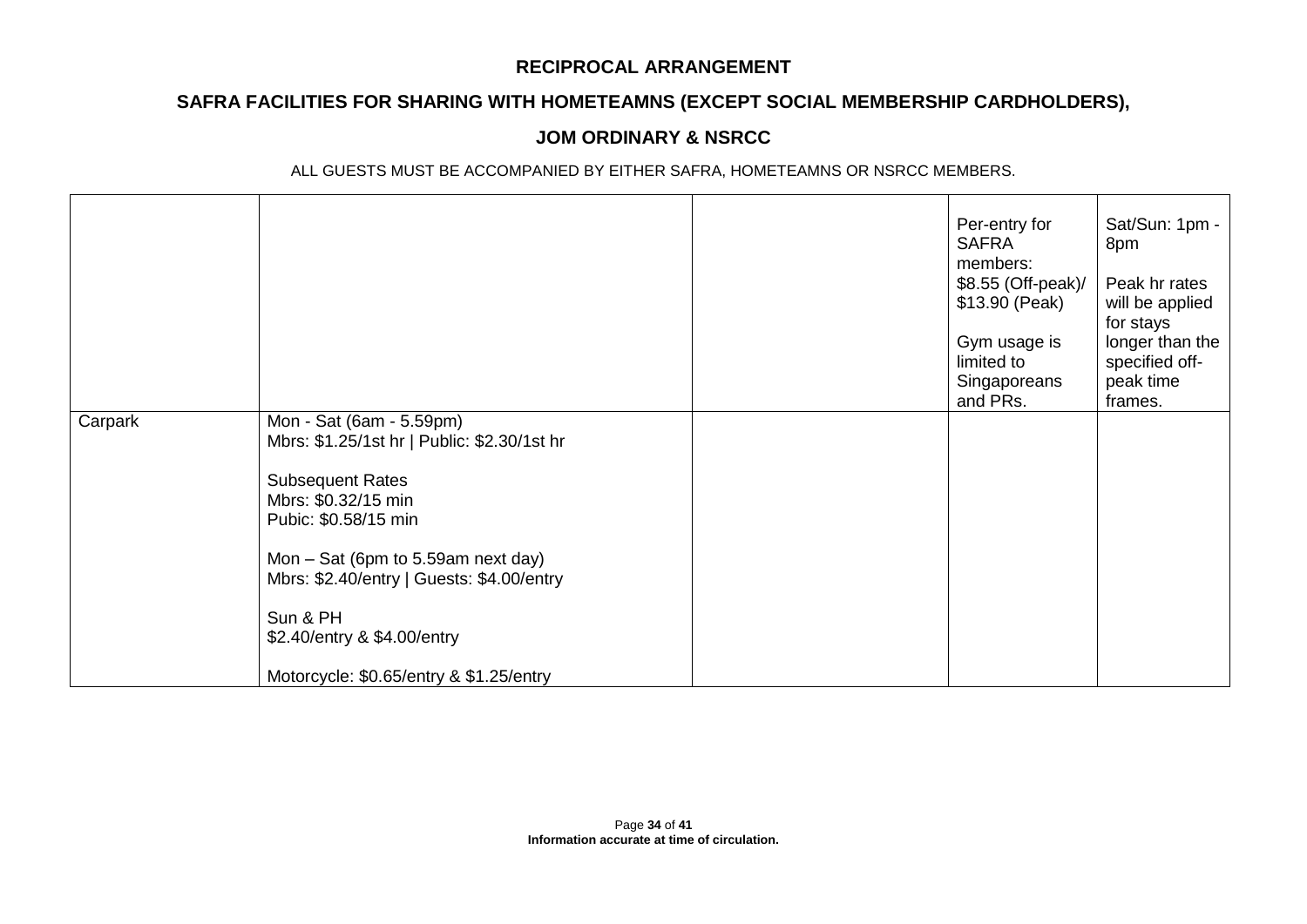## **SAFRA FACILITIES FOR SHARING WITH HOMETEAMNS (EXCEPT SOCIAL MEMBERSHIP CARDHOLDERS),**

### **JOM ORDINARY & NSRCC**

ALL GUESTS MUST BE ACCOMPANIED BY EITHER SAFRA, HOMETEAMNS OR NSRCC MEMBERS.

| <b>KIDZ AMAZE SAFRA PUNGGOL</b>               |                                            |                                                             |                                                                                      |                                   |  |
|-----------------------------------------------|--------------------------------------------|-------------------------------------------------------------|--------------------------------------------------------------------------------------|-----------------------------------|--|
| <b>Category (Playhouse &amp;</b><br>Playmaze) | <b>Time</b>                                | <b>Kidz Amaze Member / SAFRA</b><br><b>Dependent Member</b> | <b>SAFRA Member /</b><br><b>HOMETEAMNS</b><br><b>Member / NSRCC</b><br><b>Member</b> | Non-<br>Member /<br><b>Public</b> |  |
|                                               | Peak<br>Sat - Sun, PH & Sch Hol            | \$10.00                                                     | \$12.00                                                                              | \$18.00                           |  |
| Child (2mth to 18 Years Old)                  | Non Peak<br>Mon - Fri (excl. PH & Sch Hol) | \$8.00                                                      | \$10.00                                                                              | \$14.00                           |  |
| Per Accompanying Adult                        |                                            | \$2.00                                                      |                                                                                      |                                   |  |

• Playhouse is only applicable to babies 0-36 months.

• At least 1 (One) accompanying adult must be with children below 4 years old at all times.

• Each SAFRA / HTNS / NSRCC member can only sign **1 child** in at SAFRA member's rate.

• Membership card is **strictly non-transferrable**. Member will have to be present upon purchase of the admission ticket(s) or any other transacton(s).

• Rates are on per entry basis.

• All rates stated are inclusive of GST. Socks are compulsory at SAFRA Jurong and SAFRA Toa Payoh. Purchase of socks @ \$2.50/pair. Rental of lockers will be at \$2.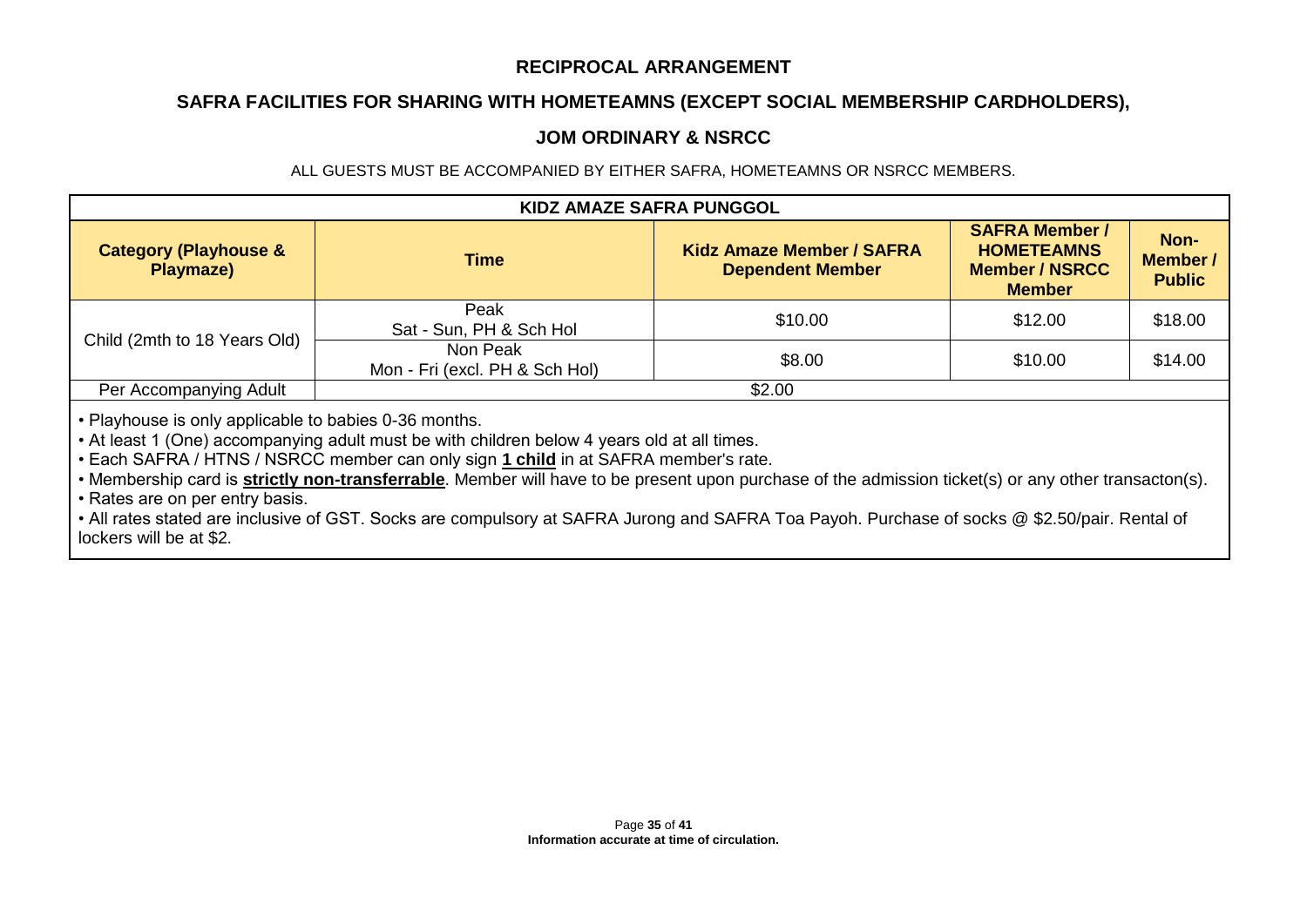# **SAFRA FACILITIES FOR SHARING WITH HOMETEAMNS (EXCEPT SOCIAL MEMBERSHIP CARDHOLDERS),**

## **JOM ORDINARY & NSRCC**

ALL GUESTS MUST BE ACCOMPANIED BY EITHER SAFRA, HOMETEAMNS OR NSRCC MEMBERS.

### **SAFRA TAMPINES**

| <b>FACILITIES</b>    | <b>SAFRA MEMBERS RATES</b>                                                                                                                                                                | <b>HOMETEAMNS (except Social</b><br>membership cardholders) /<br><b>JOM ORDINARY /</b><br><b>NSRCC MEMBERS</b> | <b>GUESTS</b>                                                                          | <b>REMARKS</b> |
|----------------------|-------------------------------------------------------------------------------------------------------------------------------------------------------------------------------------------|----------------------------------------------------------------------------------------------------------------|----------------------------------------------------------------------------------------|----------------|
| <b>Badminton</b>     | Peak: \$6.95/hr<br>Non peak: \$3.80/hr                                                                                                                                                    | Same as SAFRA members' rate<br>Only over counter booking                                                       | \$4.60 for non-peak only                                                               |                |
| Squash               | Peak: \$5.35/hr<br>Non peak: \$3.20/hr                                                                                                                                                    | Same as SAFRA members' rate<br>Only over counter booking                                                       | \$3.90 for non-peak only                                                               |                |
| <b>Table Tennis</b>  | Peak: \$3/hr<br>Non peak: \$2/hr                                                                                                                                                          | Same as SAFRA members' rate<br>Only over counter booking                                                       | \$4 for non-peak only                                                                  |                |
| Swimming Pool        | <b>Free Entry</b>                                                                                                                                                                         | Free<br>(For membership card holder only)                                                                      | \$2.20/entry (normal)<br>\$1.15/entry (concession)<br>3.30 (normal<br>1.70(concession) |                |
| Soccer Main<br>Pitch | Non Peak: Weekdays (7am - 5pm) - \$107.00/2hr<br>Peak: Sat, Sun & PH (7am - 5pm) - \$246.10/2hr<br>Peak: Daily (5pm -7pm) - \$246.10/2hr<br>Super Peak: Daily (7pm - 11pm) - \$267.50/2hr |                                                                                                                | \$160.50/2hr<br>\$299.60/2hr<br>\$299.60/2hr<br>\$321.00/2hr                           |                |
| <b>Futsal Pitch</b>  | Non Peak: Weekdays (7am - 5pm) - \$42.80/2hr<br>Peak: Sat, Sun & PH (7am - 5pm) - \$107.00/2hr<br>Peak: Daily (5pm - 7pm) - \$107.00/2hr<br>Super Peak: Daily (7pm - 11pm) - \$128.40/2hr |                                                                                                                | \$64.20/2hr<br>\$160.50/2hr<br>\$160.50/2hr<br>\$181.90/2hr                            |                |
| <b>Fruit Machine</b> | Free                                                                                                                                                                                      | N.A                                                                                                            | N.A                                                                                    |                |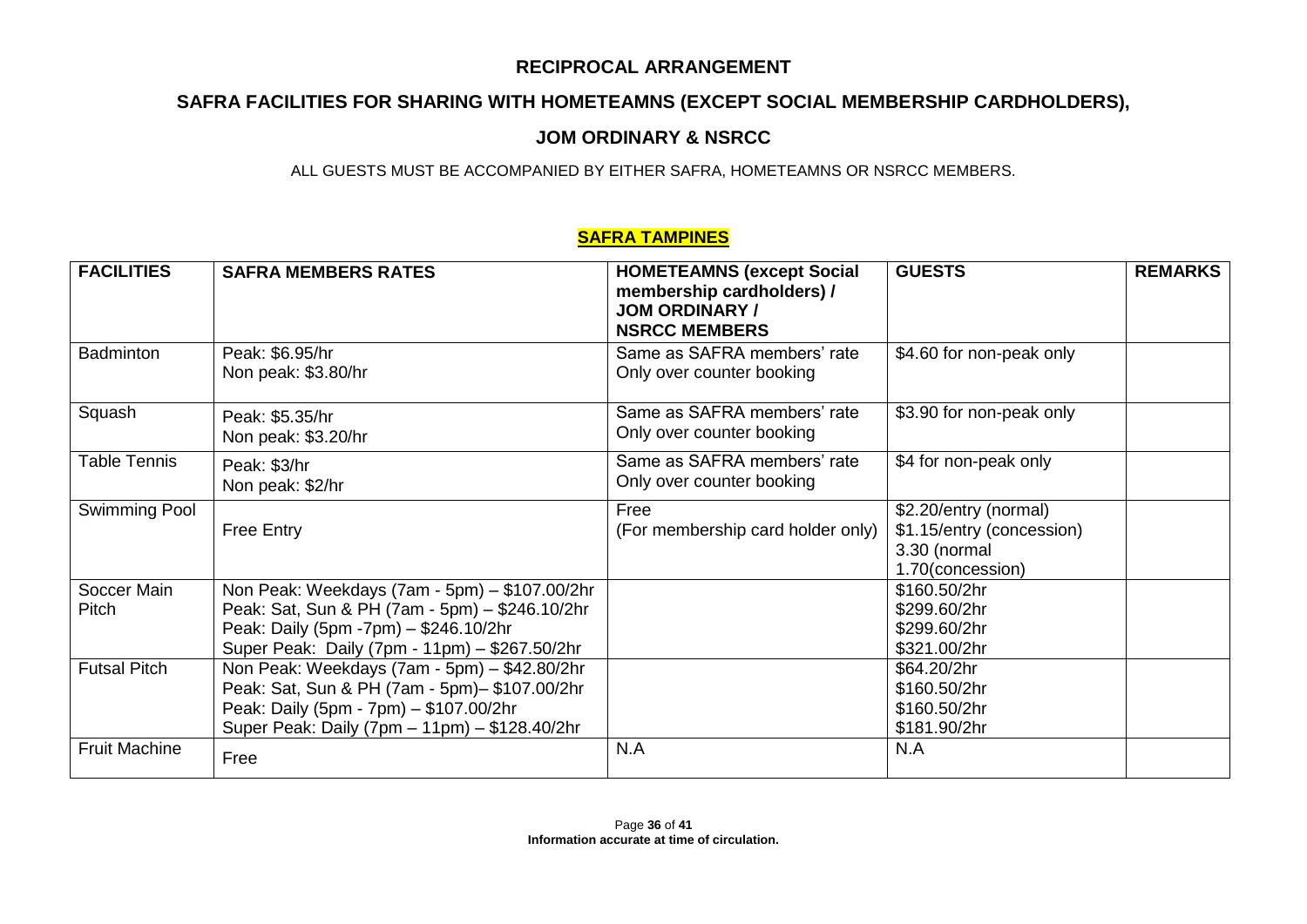# **SAFRA FACILITIES FOR SHARING WITH HOMETEAMNS (EXCEPT SOCIAL MEMBERSHIP CARDHOLDERS),**

### **JOM ORDINARY & NSRCC**

| <b>FACILITIES</b>                     | <b>SAFRA MEMBERS RATES</b>                                                                     | <b>HOMETEAMNS (except Social</b><br>membership cardholders) /<br><b>JOM ORDINARY /</b><br><b>NSRCC MEMBERS</b> | <b>GUESTS</b>                                                                                | <b>REMARKS</b> |
|---------------------------------------|------------------------------------------------------------------------------------------------|----------------------------------------------------------------------------------------------------------------|----------------------------------------------------------------------------------------------|----------------|
| <b>Tennis</b>                         | Peak: \$6.40/hr<br>Non peak: \$3.20/hr                                                         |                                                                                                                | Peak: \$10/hr<br>Non peak: \$5/hr                                                            |                |
| Tennis (Practice<br>court)/Basketball | \$2.10/hr                                                                                      | Same as SAFRA members' rate<br>Only over counter booking                                                       |                                                                                              |                |
| Mahjong/Card<br>Room/Games<br>Room    | Peak: \$16.45/hr<br>Non-Peak: \$12.80/table/hr                                                 | Same as SAFRA members' rate<br>Only over counter booking                                                       | N.A                                                                                          |                |
| <b>BBQ Pavilions</b>                  | 2 slots/day<br>(a) $11am - 3pm$<br>$(b)$ 5pm $-$ 9pm<br>Member: \$30.00/slot                   | Same as SAFRA members' rate<br>Only over counter booking                                                       | Non-Member: \$40.00/slot                                                                     |                |
| Theatrette                            | Non-Peak: Mon - Thu<br>$$1,284.00 / 4$ hrs<br>\$2,461.00 / 8hrs<br>\$294.25 / subq. 1 hour     | Same as SAFRA members' rate                                                                                    | Non-Peak: Mon - Thu<br>$$1,669.20 / 4$ hrs<br>\$3,231.40 / 8hrs<br>\$390.55 / subq. 1 hour   |                |
|                                       | Peak:<br>Fri - Sun & PH<br>$$1,498.00 / 4$ hrs<br>\$2,889.00 / 8hrs<br>\$347.75 / subq. 1 hour |                                                                                                                | Peak:<br>Fri - Sun & PH<br>\$1,947.40 / 4hrs<br>\$3,787.80 / 8hrs<br>\$460.10 / subq. 1 hour |                |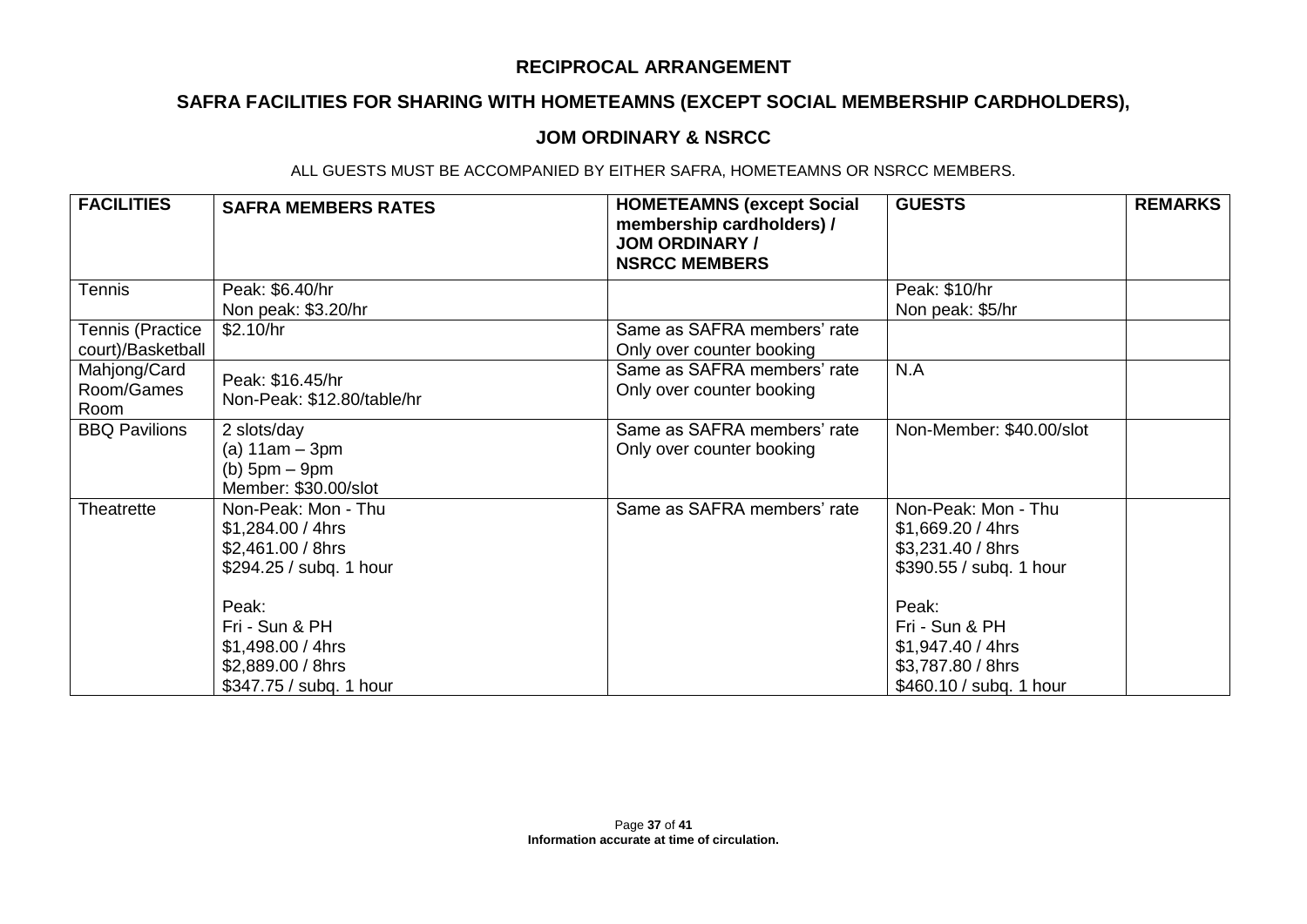# **SAFRA FACILITIES FOR SHARING WITH HOMETEAMNS (EXCEPT SOCIAL MEMBERSHIP CARDHOLDERS),**

## **JOM ORDINARY & NSRCC**

| <b>FACILITIES</b>                 | <b>SAFRA MEMBERS RATES</b>                                                                                                   | <b>HOMETEAMNS (except</b><br>Social membership<br>cardholders) /<br><b>JOM ORDINARY /</b><br><b>NSRCC MEMBERS</b> | <b>GUESTS</b> | <b>REMARKS</b> |
|-----------------------------------|------------------------------------------------------------------------------------------------------------------------------|-------------------------------------------------------------------------------------------------------------------|---------------|----------------|
| Denker Sports World<br>Shooting   | 15%                                                                                                                          | Same as SAFRA members'<br>rate                                                                                    |               |                |
| Lagoon Snooker<br>Centre          | Entry exclusive to SAFRA & Affiliated Members<br>and their guests only                                                       | Same as SAFRA members'<br>rate                                                                                    |               |                |
| <b>Clique Gaming</b>              | 15% discount for Lan gaming, Razer<br>$\bullet$<br>Experience, VR and PS4 games                                              | Same as SAFRA members'<br>rate                                                                                    |               |                |
| Sarpino's Pizzeria                | 15% discount off menu prices<br>$\bullet$<br>Reservation of seating area (at least 2 tables)<br>Exclusive monthly promotions | Same as SAFRA members'<br>rate                                                                                    |               |                |
| Springleaf Prata                  | 10%<br>Reserve / set aside 2 table seating                                                                                   | Same as SAFRA members'<br>rate                                                                                    |               |                |
| <b>Renew Snacks</b><br>Garage     | 10%                                                                                                                          | Same as SAFRA members'<br>rate                                                                                    |               |                |
| 7th Heaven KTV                    | 15%<br>Reserve / set aside at least 2 rooms                                                                                  | Same as SAFRA members'<br>rate                                                                                    |               |                |
| <b>Blossom Language</b><br>Centre | 15%<br><b>Priority Enrolment</b>                                                                                             |                                                                                                                   |               |                |
| Kumon Learning<br>Centre          | <b>Priority Enrolment</b><br>1 free lesson for the first month and a special<br>welcome gift                                 | Same as SAFRA members'<br>rate                                                                                    |               |                |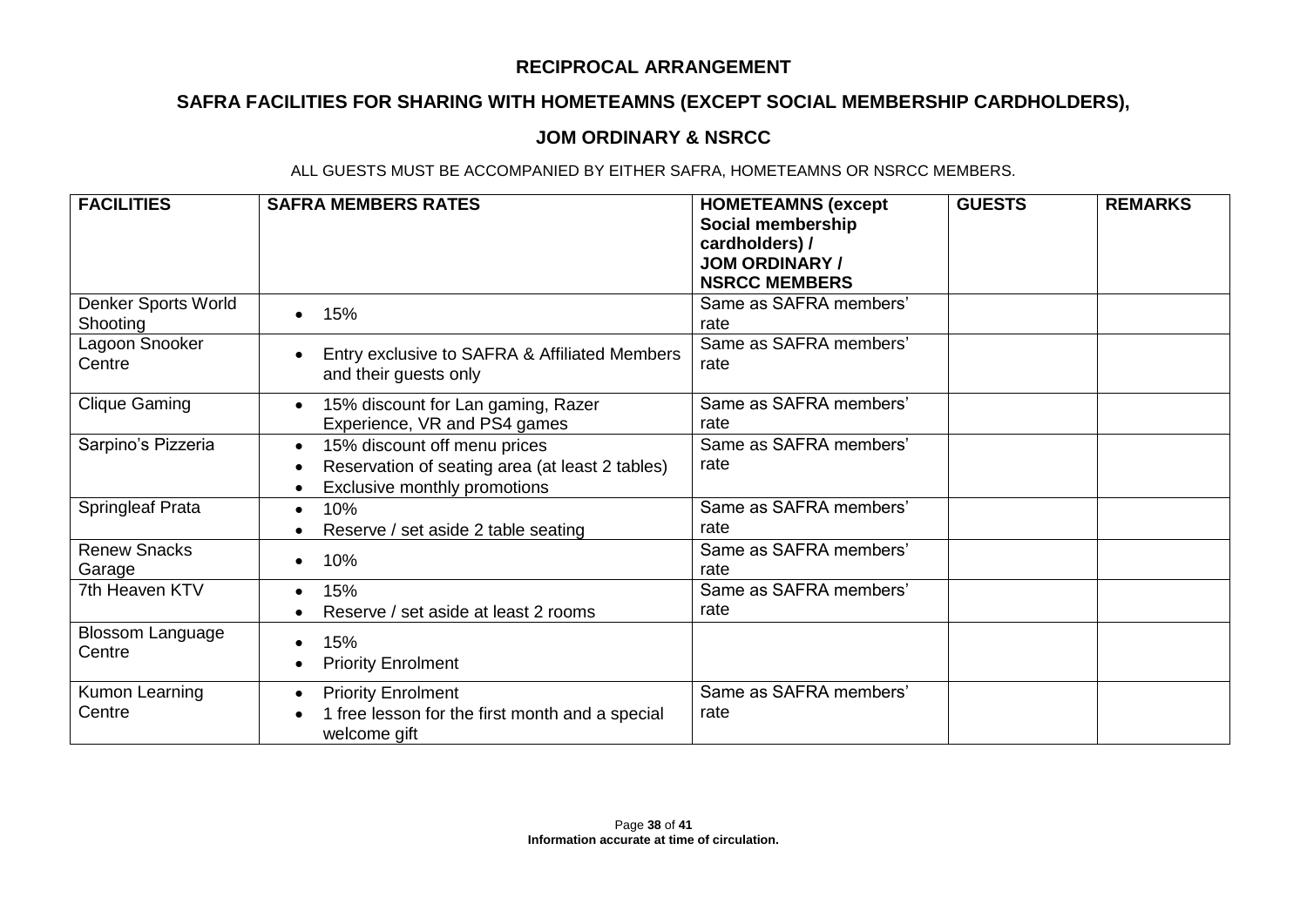# **SAFRA FACILITIES FOR SHARING WITH HOMETEAMNS (EXCEPT SOCIAL MEMBERSHIP CARDHOLDERS),**

## **JOM ORDINARY & NSRCC**

| <b>FACILITIES</b>                              | <b>SAFRA MEMBERS RATES</b>                                                                                                                                                                                                                                                                         | <b>HOMETEAMNS (except</b><br>Social membership<br>cardholders) /<br><b>JOM ORDINARY /</b><br><b>NSRCC MEMBERS</b> | <b>GUESTS</b> | <b>REMARKS</b>                         |
|------------------------------------------------|----------------------------------------------------------------------------------------------------------------------------------------------------------------------------------------------------------------------------------------------------------------------------------------------------|-------------------------------------------------------------------------------------------------------------------|---------------|----------------------------------------|
| <b>Public Speaking</b><br>Academy              | 15% discount on regular classes children<br>(Speech Excellence Programme) and adults<br>(World Champion Certification Programme)<br>Full waiver of registration and material fees<br>A free digital copy of best-selling Express to<br>Impress, or an equivalent book                              | Same as SAFRA members'<br>rate                                                                                    |               |                                        |
| <b>ThinkersBox</b><br>Development              | Additional \$10 off Holiday Programmes<br>$\bullet$<br>Additional \$10 off for Stage 1 Programme<br>ONLY (5 lesson only)<br>Additional \$20 off Stage 2 Programme TOP-UP<br>(20 lessons) after attending Stage 1<br>Additional \$50 off Stage 1 and Stage 2<br>Programme together (5 + 20 lessons) | Same as SAFRA members'<br>rate                                                                                    |               |                                        |
| <b>NurtureStars</b><br><b>Childcare Centre</b> | 21% off the public rate<br>Priority enrolment                                                                                                                                                                                                                                                      | Same as SAFRA members'<br>rate                                                                                    |               |                                        |
| SuperBowl                                      | 15% discount for lane use<br>Reserves 4 lanes<br>Quarterly promotions                                                                                                                                                                                                                              | Same as SAFRA members'<br>rate                                                                                    |               |                                        |
| Crestar                                        | Up to 20% discount or equivalent offers                                                                                                                                                                                                                                                            | Same as SAFRA members'<br>rate                                                                                    |               |                                        |
| Keng Eng Kee<br>Seafood                        | 15% exclude alcohol items                                                                                                                                                                                                                                                                          | Same as SAFRA members'<br>rate                                                                                    |               | Expected to<br>commence on<br>2 Jul 22 |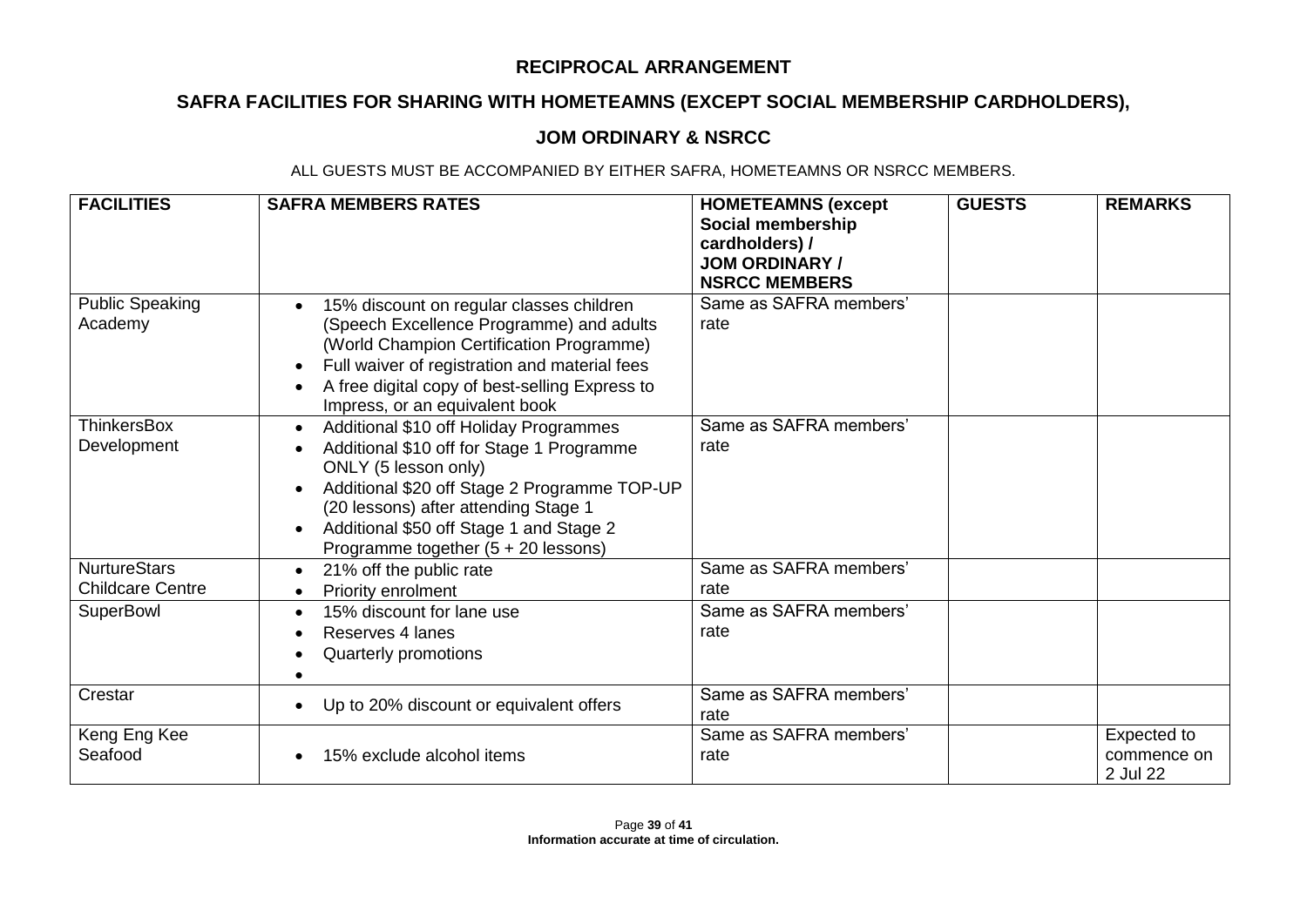# **SAFRA FACILITIES FOR SHARING WITH HOMETEAMNS (EXCEPT SOCIAL MEMBERSHIP CARDHOLDERS),**

### **JOM ORDINARY & NSRCC**

| <b>FACILITIES</b> | <b>SAFRA MEMBERS RATES</b>                                                                                                                                                                                | <b>HOMETEAMNS (except</b><br>Social membership<br>cardholders) /<br><b>JOM ORDINARY /</b><br><b>NSRCC MEMBERS</b> | <b>GUESTS</b>                                                                                                                                                                                                                | <b>REMARKS</b> |
|-------------------|-----------------------------------------------------------------------------------------------------------------------------------------------------------------------------------------------------------|-------------------------------------------------------------------------------------------------------------------|------------------------------------------------------------------------------------------------------------------------------------------------------------------------------------------------------------------------------|----------------|
| Onyx MMA          | 11% for 1-month unlimited package<br>$\bullet$<br>10& for Monthly subscription package<br>15% for Kids subscription<br>9% for Annual package                                                              | Same as SAFRA members'<br>rate                                                                                    |                                                                                                                                                                                                                              |                |
| Carpark           | Mon - Sat (6am - 5.59pm) \$0.95 for 1st hour \$0.24 per<br>subs 15 mins block<br>Mon - Sat (6pm - 5.59am next day) \$1.90 per entry<br>Sun & PH \$1.90 per entry<br>Motorcycle: Flat rate of \$0.61/entry | Validate cashcard at Security<br>Counter                                                                          | Mon - Sat (6am -<br>5.59pm) \$2.05<br>for 1st hour<br>$$0.52$ per subs<br>15 mins block<br>Mon - Sat (6pm -<br>5.59am next day)<br>\$4 per entry<br>Sun & PH \$4 per<br>entry<br>Motorcycle: Flat<br>rate of<br>\$1.35/entry |                |